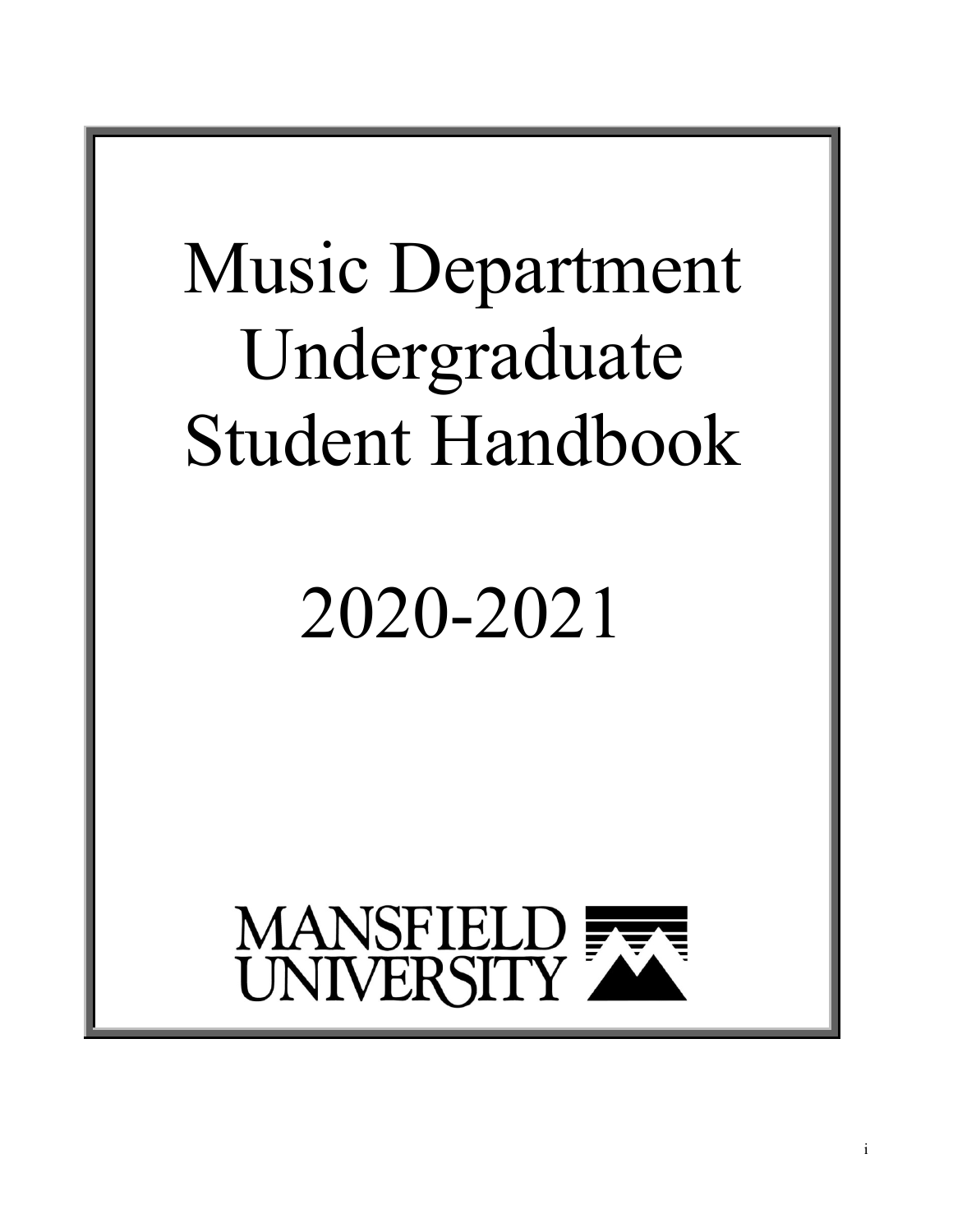### **Forward**

Welcome to the Music Department at Mansfield University. This handbook, along with the university's catalog, contains the regulations and requirements for graduation as a music major or minor. It also contains information governing use of the various music facilities and equipment, as well as your expected disposition. The policies and procedures, along with the information on degree requirements, will enable the student to plan for the completion of the degree requirements in a timely and orderly manner. The evaluation records in the handbook make it possible to record progress and to plan for future semesters. Students will need to study both the handbook and the university catalog to insure that the requirements of the degree programs are thoroughly understood.

The Mansfield University Music Department prides itself on its open communication between faculty and students. Advisors are anxious to help, and students should make regular appointments with their advisor. Learning, however, is always the obligation of the student. It is our hope that the experiences in education and in the arts at Mansfield will be the beginning of a lifetime search for truth and beauty for all students.

> *Dr. Nathan Rinnert Chair - Music Department*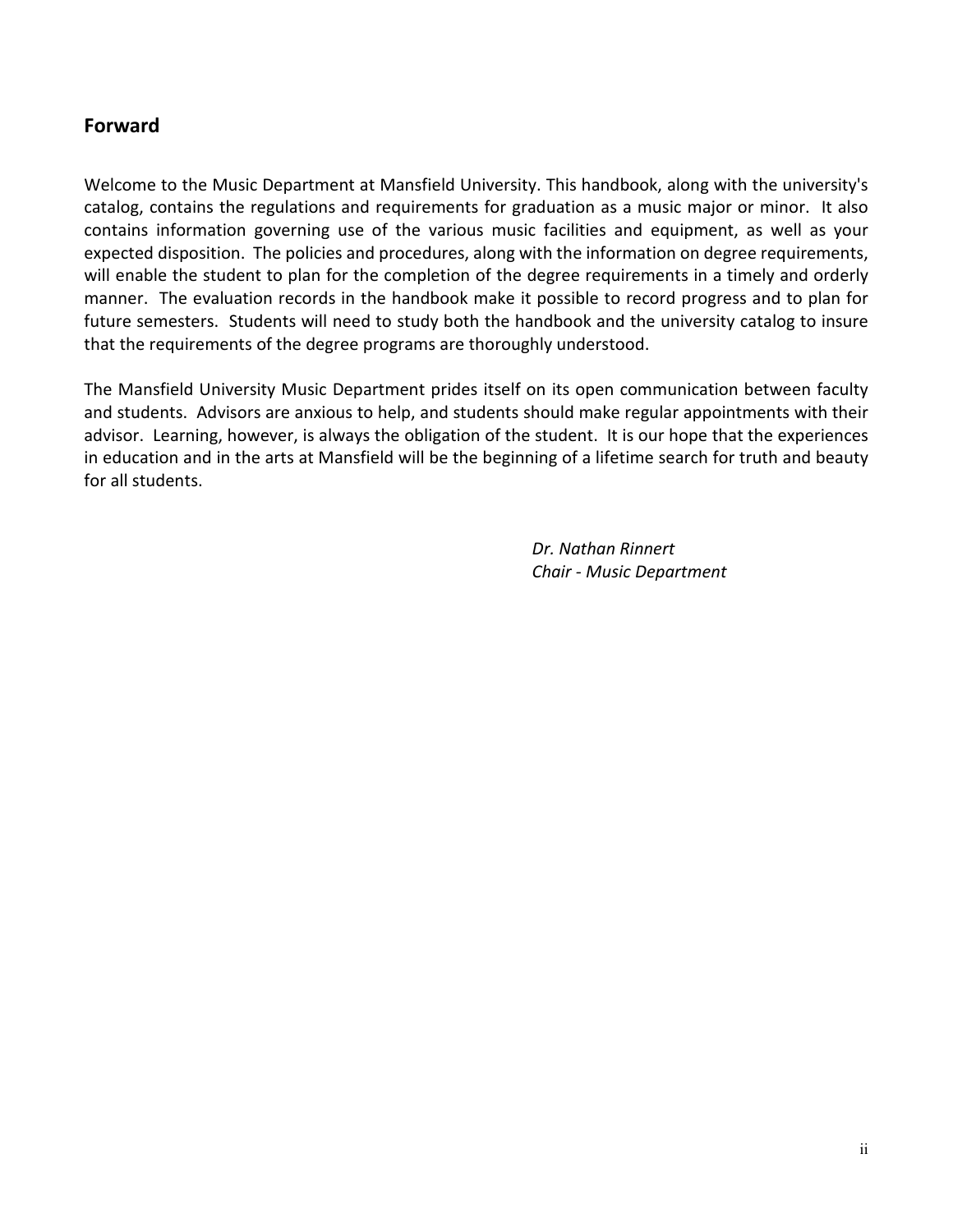# **TABLE OF CONTENTS**

| I. MUSIC DEPARTMENT |  |
|---------------------|--|
|                     |  |
|                     |  |
|                     |  |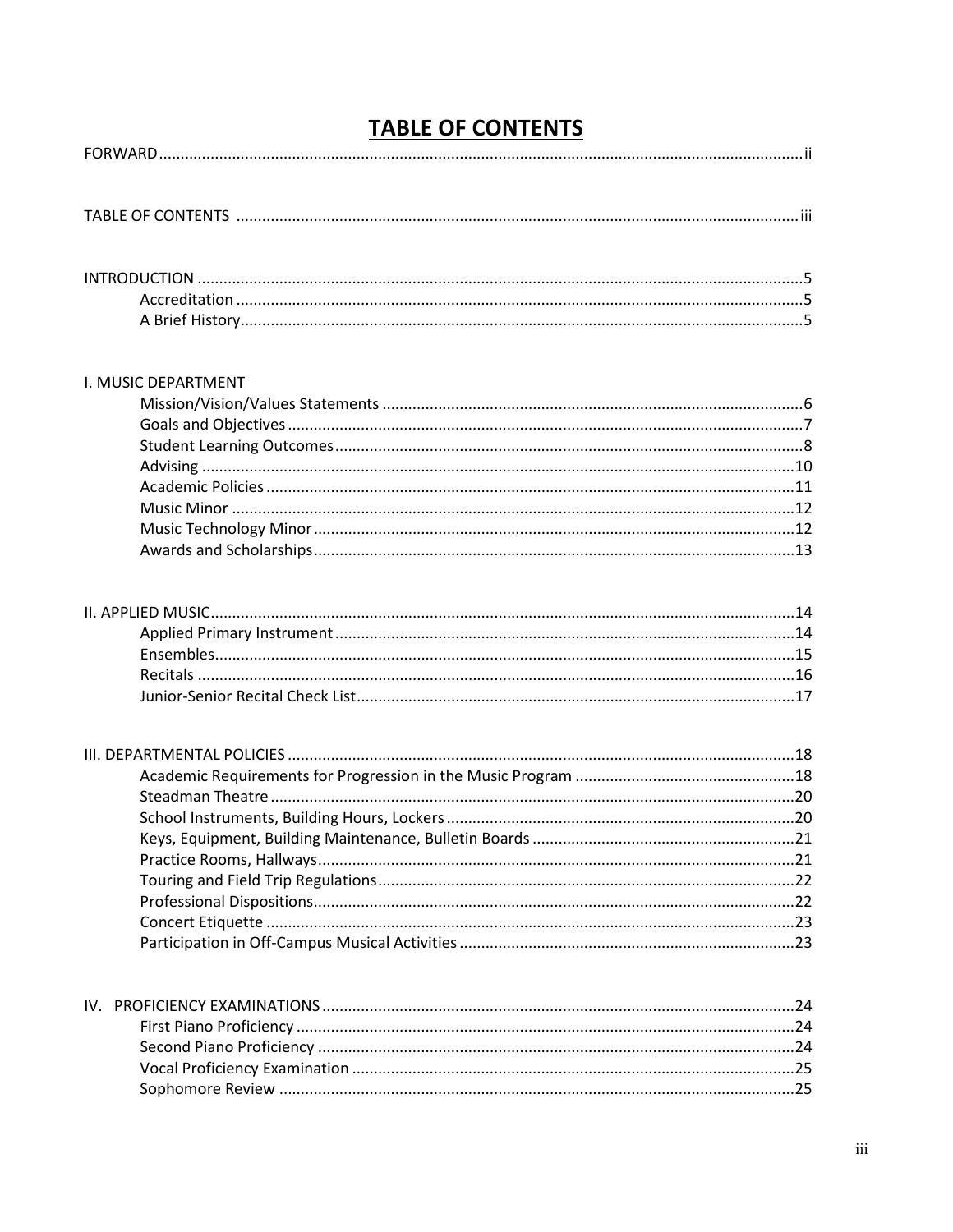|--|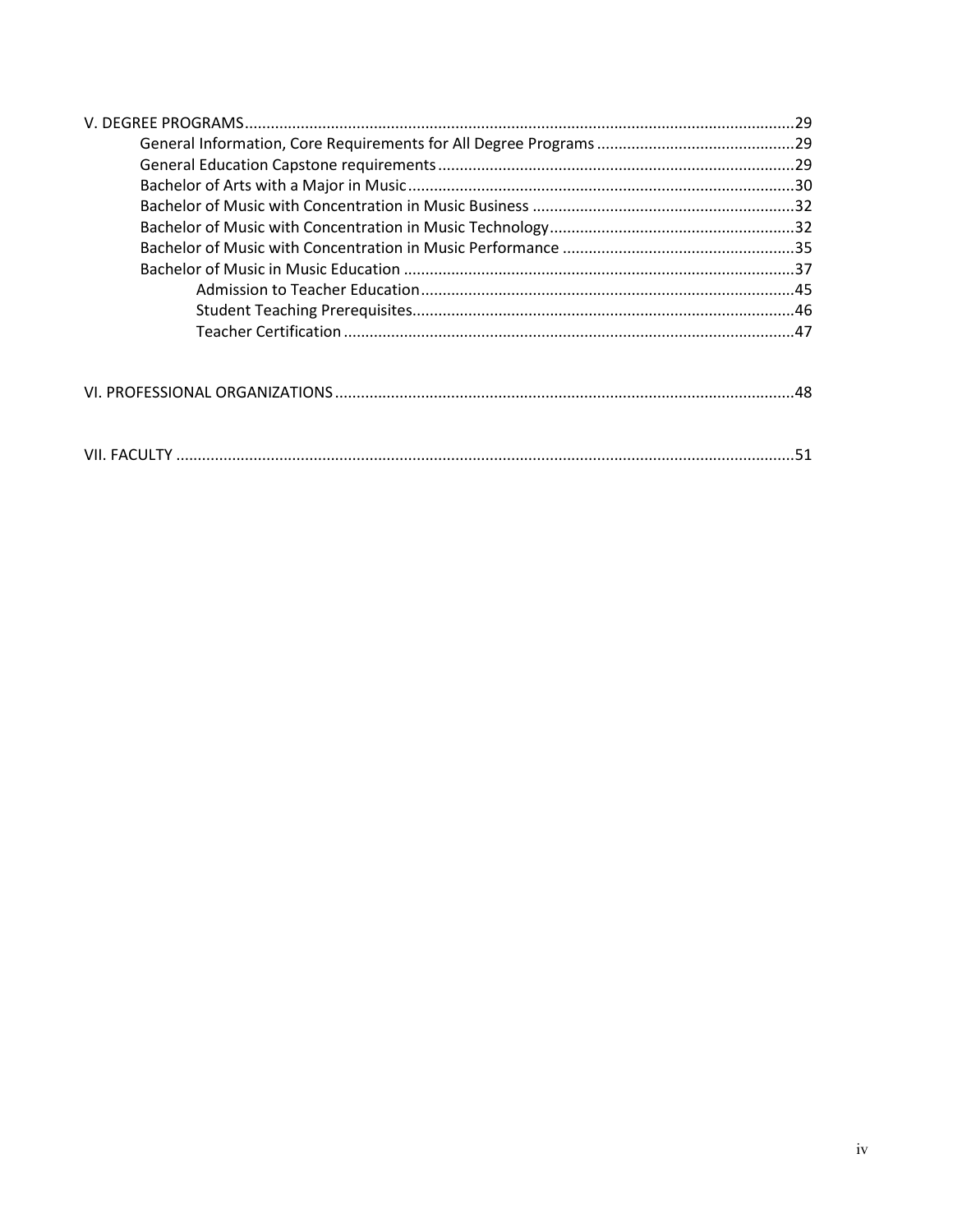## **INTRODUCTION**

#### Accreditation

The Mansfield University Music Department is an accredited member of the National Association of Schools of Music, the Middle States Association of Colleges and Secondary Schools and undergraduate accreditation from the National Council for Accreditation of Teacher Education. The department is also approved by the NAMM Affiliated Music Business Institutions. Students completing the music education degree are granted teacher certification in music PK-12 by the Pennsylvania Department of Education.

#### A Brief History

The Mansfield University Music Department has a long, rich tradition of providing quality education in music. Founded in 1857, Mansfield University has provided instruction in music as a Classical Seminary (1857-1871), a State Normal Music Academy (1871-1914), and as a Music Department (1914-present). During the 1920's Mansfield University was one of three state owned schools selected to prepare music supervisors, and it was the first to offer a music supervisors certificate. Under the leadership of Grace Steadman from 1926-1939 the faculty and student body expanded and became well known for music performance and outstanding music education graduates. In 1929 the school became Mansfield State Teachers College. During the '60s and '70s, when the name of the school was changed to Mansfield State College, the Music Department expanded its offerings to include not only music education but also programs in performance, music therapy, and music merchandising. The rapid growth of the department during the sixties brought about the need for a larger and more up-to-date facility, and a new building was designed to meet the special needs of the music department. Named for the composer of Mansfield's Alma Mater, the Will George Butler Center opened in 1969. The college became Mansfield University, part of the State System of Higher Education, in 1983. Currently the Music Department offers Bachelor of Music Degrees in Music Education, Music Business, Music Technology, and Music Performance, in addition to a Bachelor of Arts in Music degree.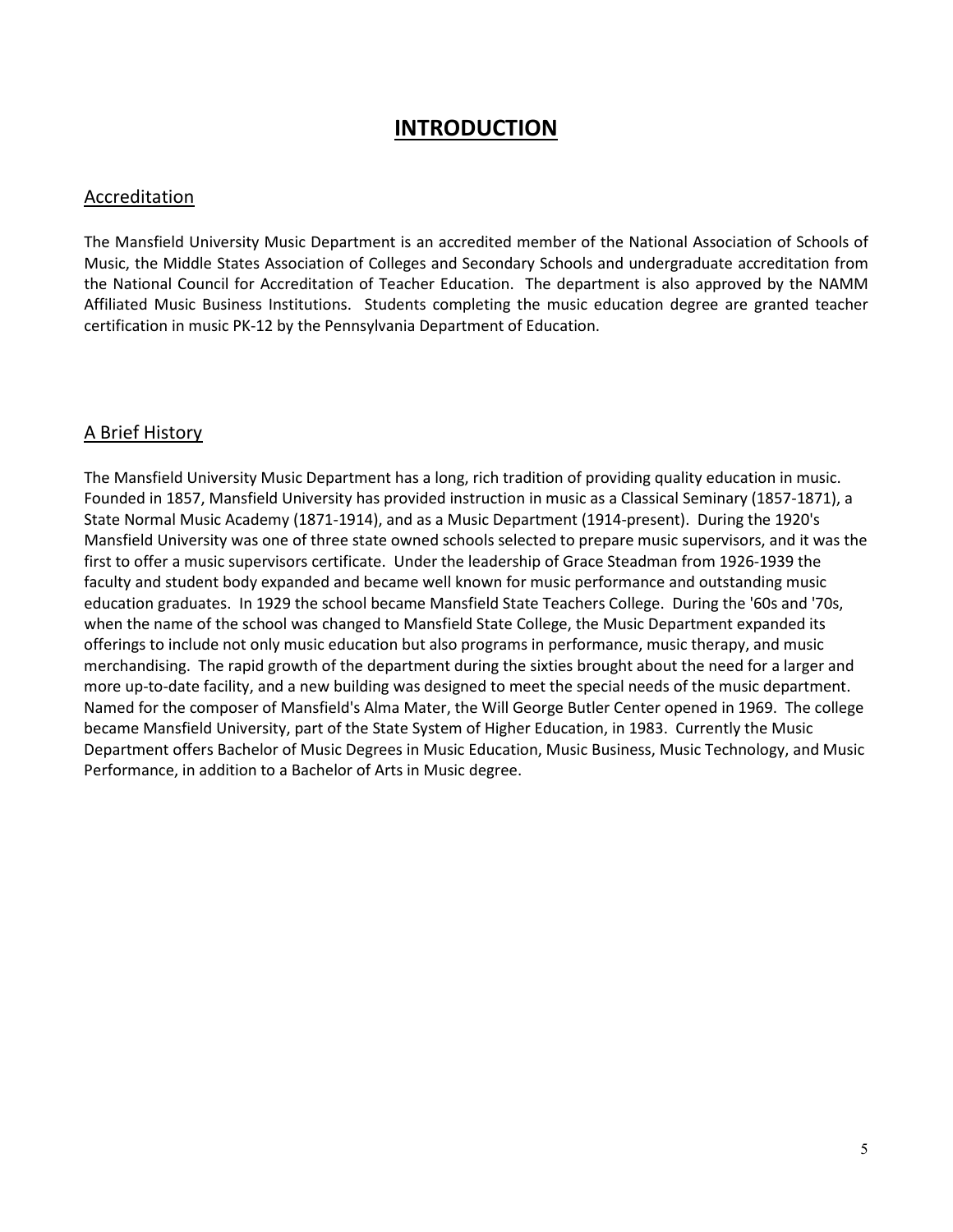# **I. MUSIC DEPARTMENT**

#### MISSION STATEMENT

The Faculty of the Mansfield University Music Department are dedicated to the development of musical excellence in all aspects of our programs.

#### VISION STATEMENT

We promote leadership skills that emphasize Character, Scholarship, Culture and Service through a personalized educational environment using music as our communication tool. We are committed to stimulating the continuous pursuit of learning, performance and skill acquisition. We recognize and embrace the important role our liberal arts core education provides our students.

#### VALUES STATEMENT

To accomplish this mission the department pledges:

- We will promote character. Our faculty and students will exemplify the highest standards of ethical behavior, incorporating respect for self, others and our surroundings. We will devote ourselves to the holistic development of individuals, fostering personal accountability, honesty and advocacy through character education. Courage, integrity, and honor exemplify our core values. As the art of music demands honesty and integrity, so too, will we expect our department to promote and encourage these values in all we do.
- We will foster scholarship. We will model a life of intellectual curiosity, celebrating the creation and dissemination of new ideas in music. We will embrace the use of rigorous, responsible and critical inquiry to understand, acquire and share knowledge. We apply what we learn by recognizing that each of us is both student and teacher engaged in the continuous pursuit of learning. We will therefore maintain a faculty dedicated to the highest standards in teaching, musical performance and scholarship.
- We will enhance culture. We will serve and lead the region and beyond in promoting diversity and cultural awareness through music. We will accomplish this mission by vigorously engaging with one another, capitalizing on the gifts bestowed on our community through the arts, and celebrating our similarities and differences. Through open discourse and performance, we will create meaningful experiences that compel us towards understanding and compassion for all humanity.
- We will advocate service. Knowledge invests us with the power to improve our world and the responsibility to act. We will be engaged in our community. Our students, faculty and staff will partake in volunteerism and service activities as a natural outgrowth of the University Mission in order to impact lives now and in the future. We encourage and actively promote on our campus and surrounding community an awareness of the importance of the role of music in the enrichment of the human spirit.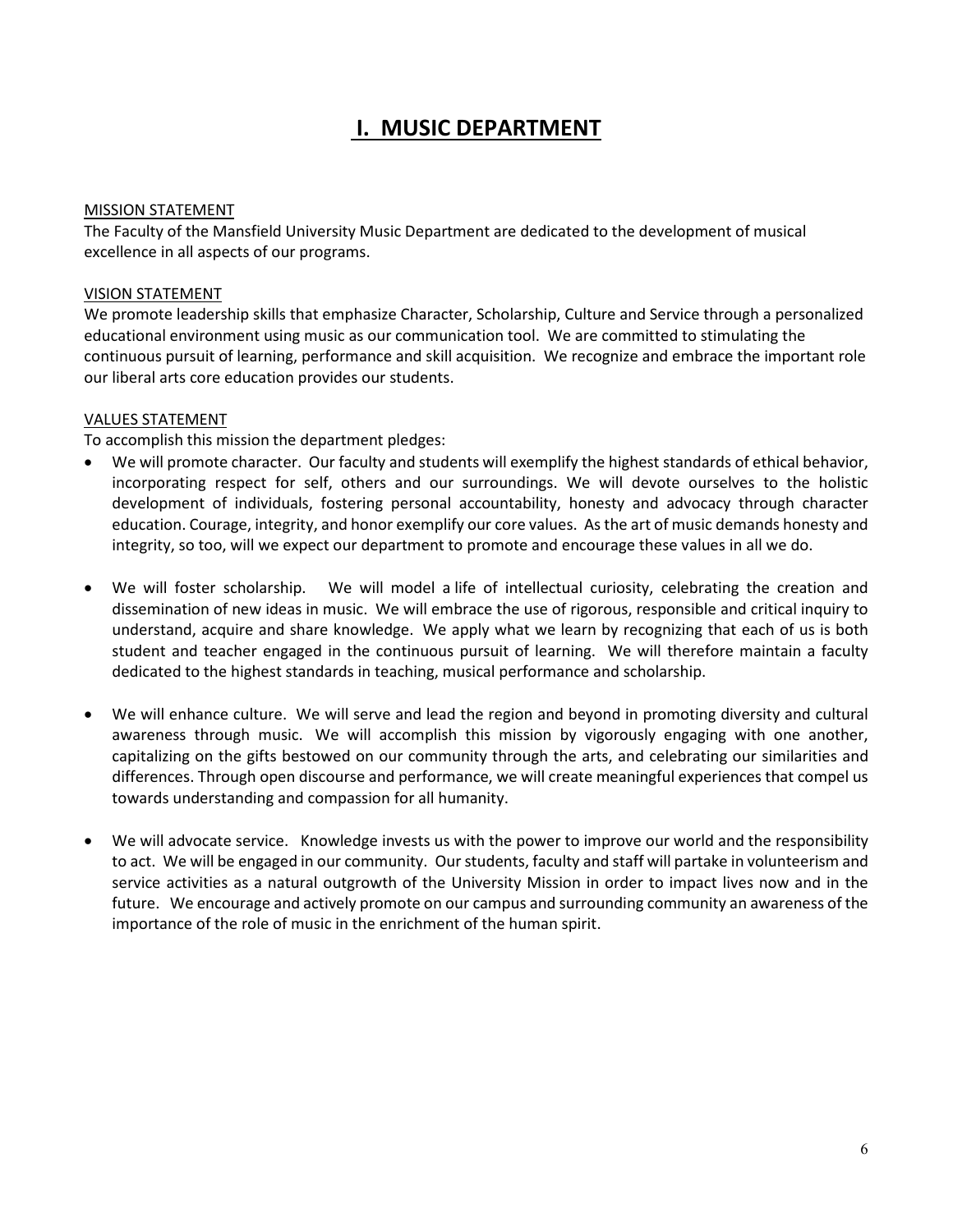### GOALS AND OBJECTIVES OF THE MANSFIELD UNIVERSITY MUSIC DEPARTMENT

| Goal:              | To prepare competent musicians, who are able to function in the career area of their choice, in<br>an environment that promotes academic and personal growth as well as intellectual, ethical,<br>and aesthetic values.                                                                                                                                                                                                                                                                                                                                                                                                                                                                                                     |
|--------------------|-----------------------------------------------------------------------------------------------------------------------------------------------------------------------------------------------------------------------------------------------------------------------------------------------------------------------------------------------------------------------------------------------------------------------------------------------------------------------------------------------------------------------------------------------------------------------------------------------------------------------------------------------------------------------------------------------------------------------------|
| <b>Objectives:</b> | All music students will sing alone and with others and perform a primary instrument alone and<br>with others both on campus and as a part of the greater arts community.                                                                                                                                                                                                                                                                                                                                                                                                                                                                                                                                                    |
|                    | All music students will analyze, discuss and demonstrate a variety of appropriate musical<br>$\bullet$<br>styles, and improvise melodies, variations and accompaniments.<br>All music students will develop aural and visual skills in reading and writing music, including<br>composing and arranging.<br>All music students will develop critical listening skills across the breadth of music literature of<br>$\bullet$<br>many cultures and styles.<br>All music students will be aware of the need for developing strategies to encourage a broad<br>$\bullet$<br>base of support for the arts in their community.<br>All music students will be familiar with current developments in music technology.<br>$\bullet$ |
| Goal:              | To offer music courses, ensembles, applied music instruction and concerts to the university<br>community.                                                                                                                                                                                                                                                                                                                                                                                                                                                                                                                                                                                                                   |
| <b>Objectives:</b> | Structure courses for the non-music major to develop musical perception with an emphasis on<br>music listening and attendance at live performances.                                                                                                                                                                                                                                                                                                                                                                                                                                                                                                                                                                         |
|                    | Identify qualified non-majors who could successfully take music department offerings as<br>$\bullet$<br>electives.<br>Advertise the departmental offerings to students who may be interested in electing music<br>$\bullet$<br>courses or working toward a music minor.<br>Encourage non-major participation in music department offerings by communication with<br>$\bullet$                                                                                                                                                                                                                                                                                                                                               |
|                    | university departmental chairpersons.<br>Present concerts or lectures in appropriate areas throughout the campus community.<br>٠<br>Maintain representation on curricular committees throughout the faculty governance<br>$\bullet$<br>structure and support the inclusion of music in humanities courses and the general education<br>requirements.                                                                                                                                                                                                                                                                                                                                                                        |
| Goal:              | To maintain a diversified faculty with expertise appropriate to curricular needs.                                                                                                                                                                                                                                                                                                                                                                                                                                                                                                                                                                                                                                           |
| <b>Objectives:</b> | Maintain special competencies in the faculty to coordinate and teach the core subjects.                                                                                                                                                                                                                                                                                                                                                                                                                                                                                                                                                                                                                                     |
|                    | Maintain competent conductors assigned to each musical ensemble.<br>$\bullet$<br>Maintain competent specialists to teach applied music areas and music technology.<br>$\bullet$<br>Maintain qualified faculty to teach courses appropriate for non-majors.<br>$\bullet$<br>Encourage creative professional activity and research within the faculty.<br>٠<br>Encourage faculty to participate actively in professional societies.<br>$\bullet$                                                                                                                                                                                                                                                                              |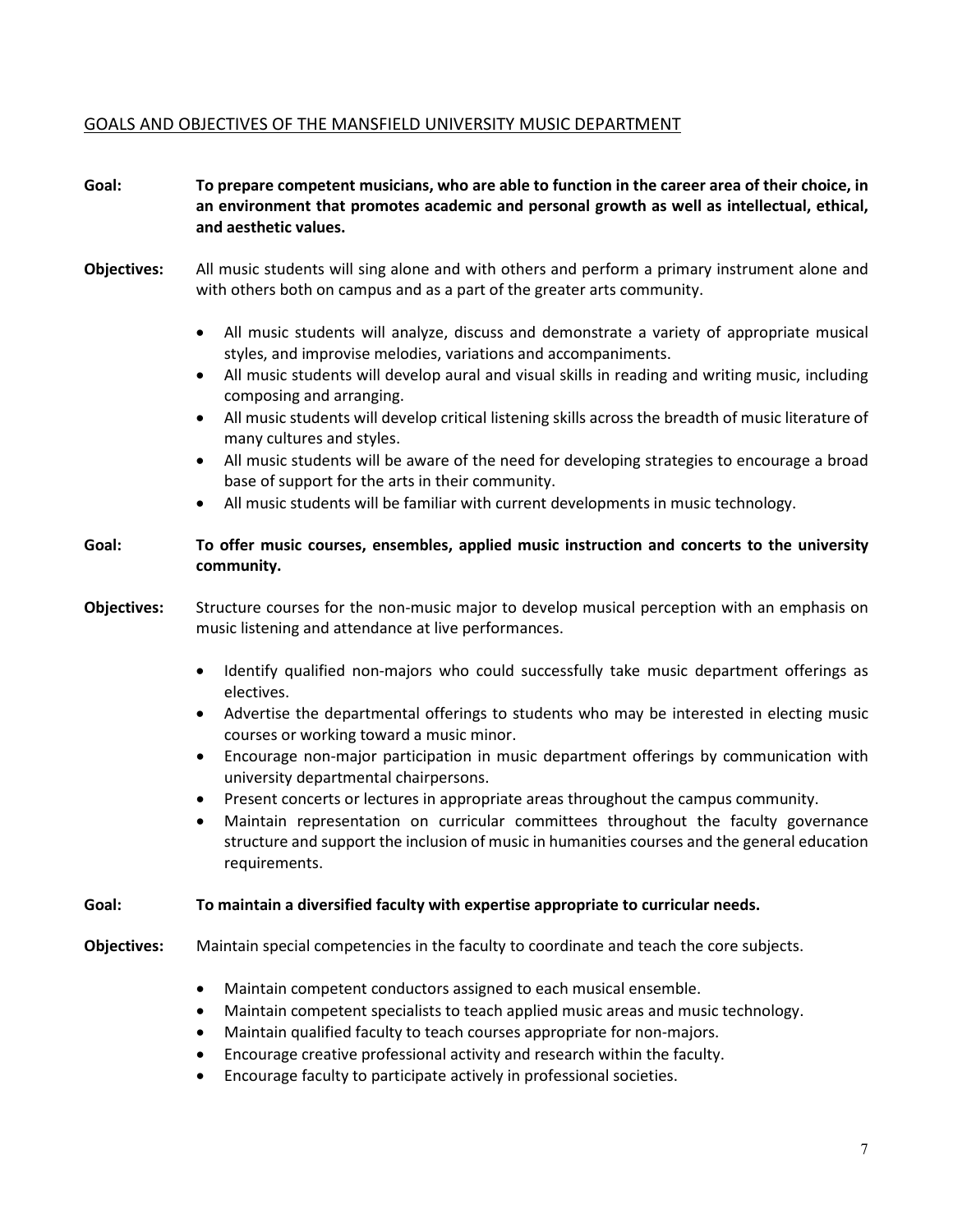#### **Goal: To develop music awareness in the community.**

**Objectives:** Provide opportunities for community participation in university classes and ensembles.

- Offer concerts, Fine Arts Series, recitals, lectures, workshops, and clinics open to the public.
- Enable faculty and student ensembles to perform on and off campus.
- Encourage faculty and students to participate in community musical ensembles and events as directors and/or members.
- Encourage faculty to serve as resource people, adjudicators, and guest conductors.
- Encourage faculty and students to support advocacy groups for the advancement of the arts.

**Student Learning Outcomes for All Music Majors –** Core Music SLO's pertain to all students studying for degrees in the music department. In addition to the core SLO's, each Bachelor of Music degree program also includes additional SLO's specific to its particular curriculum. Both Core Music SLO's and specific program SLO's are as follows.

#### **Bachelor of Arts in Music and Music Core SLOs for all Bachelor of Music Degree Programs**

- 1. Students will perform effectively and musically on their primary performance area. This will include proficiency in skills requisite for artistic self-expression, an overview understanding of the relevant repertoire and demonstrated ability to perform from a cross-section of that repertory.
- 2. Students will be fluent in reading music notation, not only as pertains to their primary performance area, but also from full scores, the clefs and transpositions those scores utilize, and contemporary notational techniques.
- 3. Students will utilize analytic techniques to effectively describe the large and small-scale structures of music in such a way as to reveal relevant and important information about the score.
- 4. Students will demonstrate an understanding of the development of western music and listen critically to a varied repertoire of music—effectively describing the use of musical elements and expressive devices using advanced technical vocabulary. These descriptions will include identification of historical periods, genres, and interdisciplinary connections within a historical context.
- 5. Students will perform in ensembles and be effective, musical and constructive members of musical groups. Successful participation in musical ensembles includes leading small and large groups and working with others to create musically coherent performances.
- 6. Students will compose effective musical works that demonstrate an understanding of basic musical elements, including notation, form and harmonic coherence.
- 7. Students will accurately sight-sing and take aural dictation. Students will improvise melodies, variations and accompaniments on instruments and voice.
- 8. Students will communicate effectively in written form.
- 9. Students will demonstrate their proficiency on the piano/keyboard. This includes the ability to prepare works, sight-read, and improvise harmonizations at the keyboard.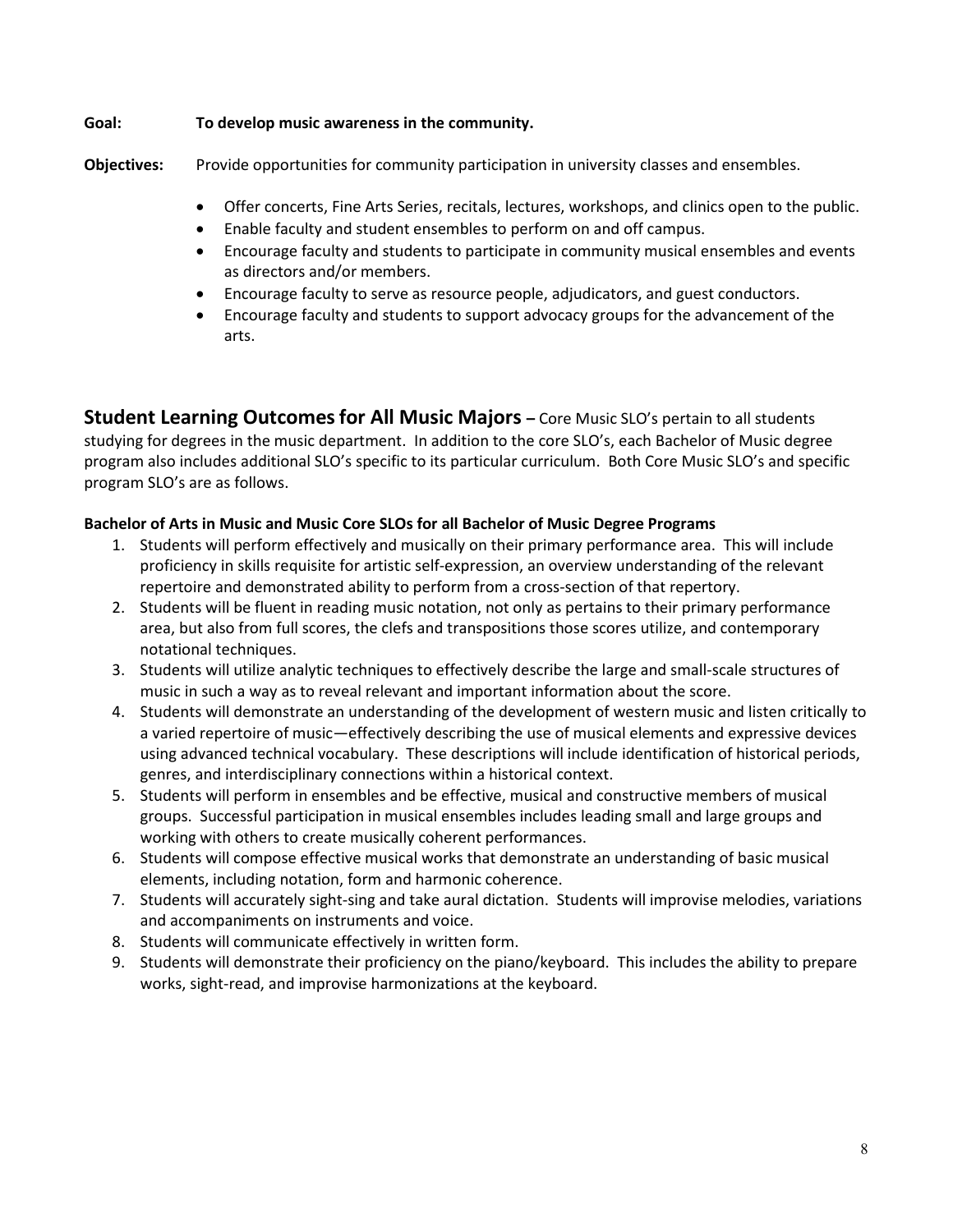#### **Music Education SLOs**

- 1. Mansfield University Music Education students will pass and compare favorably to students from other institutions on standardized music tests, graduate and secure professional positions.
- 2. MU students who have completed their student teaching will be perceived as prepared for teaching and an asset to the profession by their cooperating teachers.
- 3. Students will be able to demonstrate basic conducting skills in a variety of classroom and ensemble settings
- 4. Students will be able to demonstrate vocal proficiency and the ability to play a variety of classroom instruments and also to demonstrate proper playing techniques on varied band and orchestral instruments. Students will be able to plan and prepare effective music instruction leading to student learning.
- 5. Students will be able to deliver effective and appropriate music instruction leading to student learning.

#### **Music Performance SLOs**

Students will be competent musicians who are able to:

- 1. Function effectively as solo artists and in professional ensembles such as orchestra, opera, band, chorus, chamber music or similar settings.
- 2. Successfully enroll in post baccalaureate programs.
- 3. Effectively teach individual or group lessons and enhance the cultural climate in their communities..

#### **Music Business SLOs**

- 1. Students will develop a coherent background in business studies conforming to the requirements for a corresponding Business Department minor.
- 2. Students will demonstrate a broad knowledge of the music industry.
- 3. Students will gain direct working experience with at least one music-related business.

#### **Music Technology SLOs**

- **1.** Students will develop an awareness of computer technology and digital media as it is applied in other fields (such as computer science and broadcasting)
- **2.** Students will gain experience and expertise in music technology hardware and software for recording, editing, mixing, applying audio effects, MIDI sequencing, and notation.
- **3.** Students will demonstrate broad knowledge of the music industry.
- **4.** Students will gain direct working experience with at least one music technology-related business.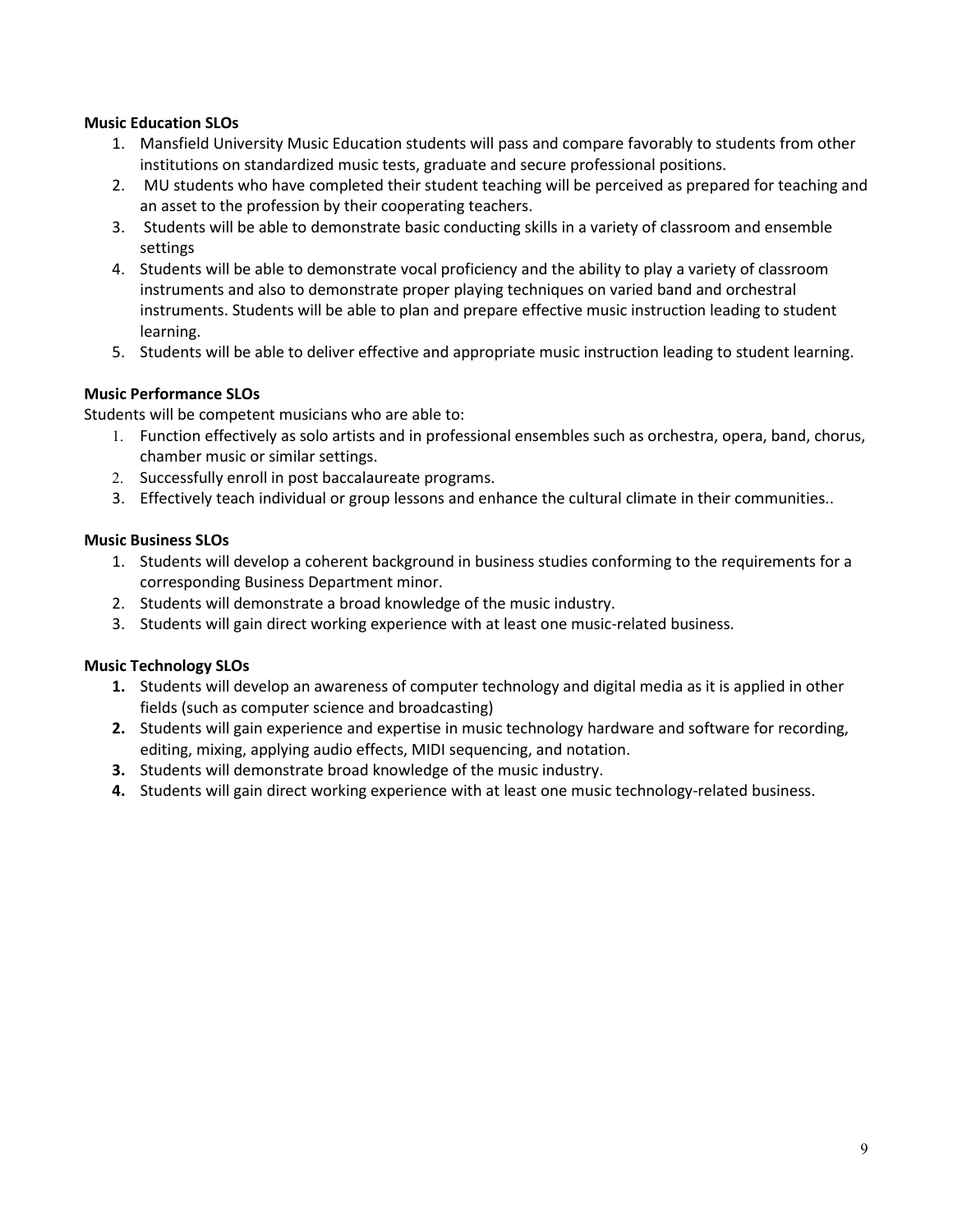#### ADVISING

All music students are assigned an advisor according to degree program. All students need to consult their advisors regarding curriculum or other questions. Faculty have posted office hours for this purpose. Students should make a habit of consulting with their advisors frequently. It is essential that all students meet with their advisors each semester to review academic records, set goals and priorities and outline a proposed curriculum of study for the remainder of their degree program. Students should be aware that not all required courses are offered every semester. **It is the students' responsibility** to check their Program Evaluation carefully to be sure that all courses fulfill degree requirements, and are taken in the correct sequence. Any deviation from this may add to the time it takes to graduate.

If students have concerns about the information they are receiving from their advisor, or if there are problems with their advisor, they should make an appointment with the Chairperson to discuss these concerns.

Advisors by Degree Program:

| BM with Concentration in Music Performance:  Dr. Christine Moulton |
|--------------------------------------------------------------------|
| BM with Concentration in Music Business:  Dr. Andrew Walters       |
| BM with Concentration in Music Technology: Dr. Andrew Walters      |
| <b>BM</b> in Music Education:                                      |
| Fall 2019 entering students Dr. Rebecca Dodson-Webster             |
| Dr. Peggy Dettwiler                                                |
| Fall 2018 entering students Dr. Jeff Jacobsen                      |
| Dr. Sheryl Monkelien                                               |
| Fall 2017 entering students:  Dr. Alissa Rose                      |
| Dr. Nathan Rinnert                                                 |
| Fall 2016 entering students:  Dr. Peggy Dettwiler                  |
| Dr. Nathan Rinnert                                                 |
| appropriate degree advisor assigned                                |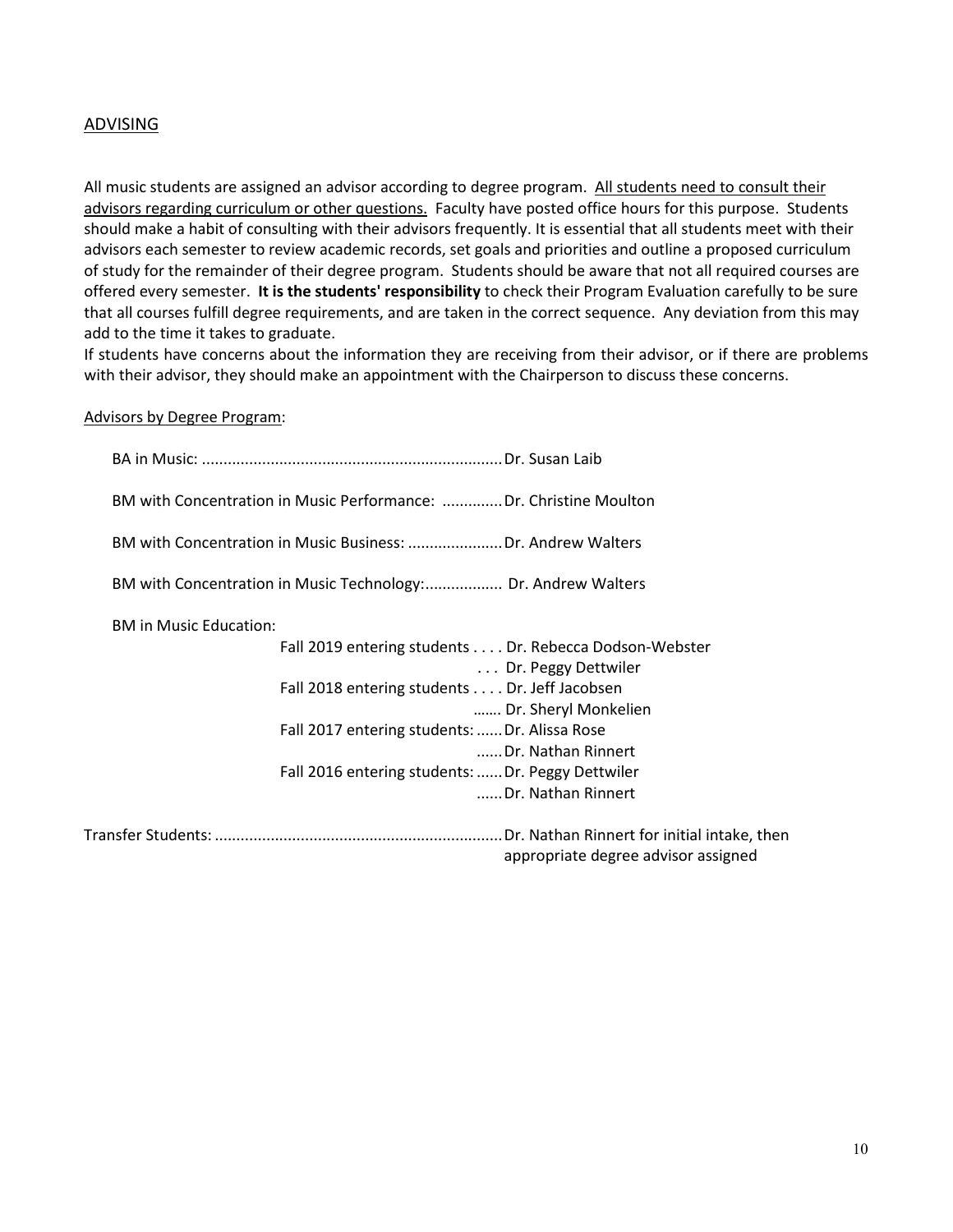#### ACADEMIC POLICIES

#### Change of Degree Program or Adding a Second Major

Students wishing to change their degree program or add a second major must consult with the music department chairperson and the curriculum advisor(s). Those seeking BM in Performance must also audition with the appropriate applied teacher(s). Forms may be secured online at

<http://esd.mansfield.edu/registrar/forms/forms-list/>and completed by all parties involved to document approval of the change. A new evaluation record will record courses already taken as acceptable to the new degree requirements. Credits in the primary instrument earned in excess of those required in the new program by semester will be entered under music or free electives. Music curricula are planned to develop musicianship through the primary instrument over time and without interruption. Students are required to study their primary instrument throughout the degree program. Students who change degree programs and need additional credits in their primary instrument may receive approval from their primary teacher to study with an approved teacher over the summer and take credit by examination. No such study may be done between fall and spring semesters as the time frame is too short for adequate development. Students who change majors or primary instruments must understand that they may add time to the completion of their degree, even with summer study.

**Students who choose to pursue two majors with** *MUSIC EDUCATION* **as one of their majors should make sure that** *MUSIC EDUCATION* **is listed as their primary (first) major with the Registrar. General education requirements are established based on the** *PRIMARY (first) MAJOR***. Many of the general education requirements for the music education degree are** *prescribed* **– completing the music education requirements is acceptable for dual/double majors.**

#### Transfer Students

Students transferring to Mansfield University must have their transcripts evaluated by the music department chairman to assess transfer credits. Students should expect to take placement examinations in order to be placed in the appropriate courses at Mansfield, regardless of courses completed at other institutions.

Transfer students may need to spend more than the traditional four years to obtain a baccalaureate degree. Some upper division courses are offered only every fourth semester and pre-requisites for all courses must be honored. The audition will be the final determining factor when granting applied credit.

#### Credit by Examination

Student wishing to receive credit by examination must contact the chairperson of the department that offers the course. The application is found online at [http://esd.mansfield.edu/registrar/forms/forms-list/.](http://esd.mansfield.edu/registrar/forms/forms-list/) It should be completed explaining the request and rationale obtained from the records office.

Students must complete the Credit by Examination form within the first two weeks of the semester. Except under unusual circumstances, the examination must be taken during the first four weeks of the semester. Per the catalogue and university policies, credit by examination cannot be taken to remove a failing or otherwise low grade. Once a course is taken, the only way to improve a poor grade is to retake the course.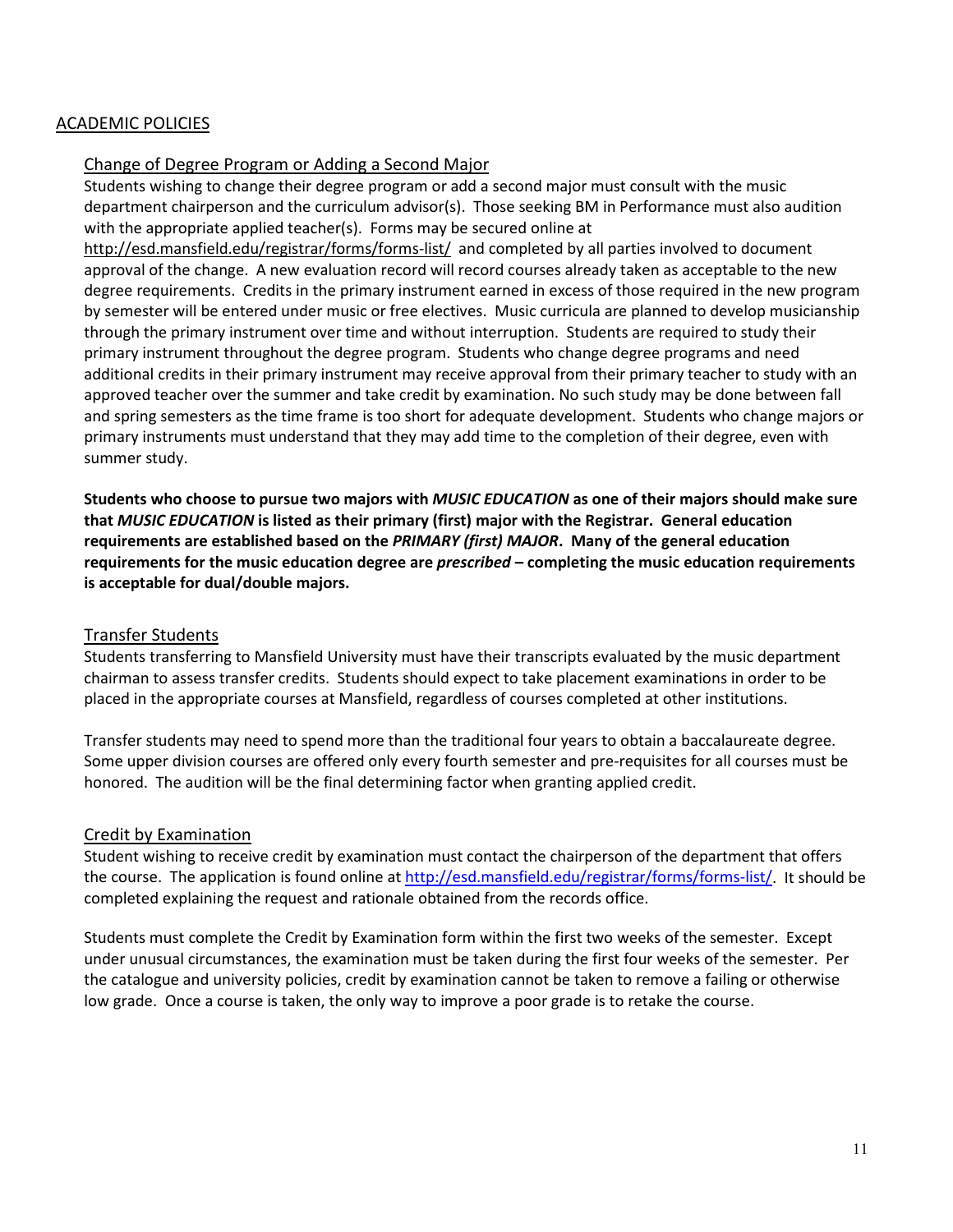#### Music Minor

The Music Department offers a Music Minor for students in other majors with appropriate interest and aptitude. A live audition is required for entrance into this program. Interested students should contact the departmental chairperson for information.

A minor in music consists of 22 credit hours in music.

| <b>MU 2200</b> | Western Music until 1750            | 3 SH                        |
|----------------|-------------------------------------|-----------------------------|
| MU 3221        | Classic & Romantic Music            | 3 SH                        |
| MU 2211        | <b>Basic Music I</b>                | 3 SH                        |
| MU 2212        | <b>Basic Music II</b>               | 3 SH                        |
| <b>MAP 22</b>  | Primary Instrument                  | 4 SH (2 semesters of study) |
| <b>MEN 33</b>  | Ensemble                            | 2 SH                        |
| MU XXXX        | Music Electives (excluding MU 1101) | 4 SH                        |
|                |                                     | 22 SH                       |

The four credit hours of electives are to be selected from the following Music Department offerings: Music Theory, Music Literature (other than MU 1101), voice class, piano class, or ensembles.

#### Music Technology Minor

The Music Technology minor is intended for students outside the music department that have a strong interest in audio, music recording, and studio production. The minor includes an introductory music fundamentals course, a four-course sequence of music technology courses (Introduction to Music Technology, Electronic Music, Recording Arts, and Studio Production Techniques), and four credits of music electives by advisement. Students in this minor will gain hands-on experience with professional-level recording and production tools and software, and will gain access to studio facilities for the completion of independent class projects. This minor does not require an audition for admission.

Students completing the music technology minor will gain hands on experience and skills in music recording, studio production including the use of music software for sequencing, synthesis, and notation, and the handling of audio equipment such as microphones, mixers, computer audio interfaces, and signal processing devices found in most modern recording studios. Music technology minors will be able to pursue independent projects in audio recording, editing, production, and sound reinforcement.

Specific learning outcomes for the minor:

- a. Students will produce musical sequences, notated music, and audio compositions using a desktop music system or MIDI project studio (e.g., music lab workstations)
- b. Students will gain hands-on experience with music technology equipment, including microphones, mixers, computer audio interfaces, and signal processors
- c. Students will apply common synthesis and audio processing techniques in order to create original sounds for use in musical and other audio productions
- d. Students will record live events and studio tracking sessions using standard recording techniques and microphone placements
- e. Students will mix complex multi-track projects while applying common signal processing and audio effects using a professional level digital audio workstation (i.e., the Pro Tools HD control room)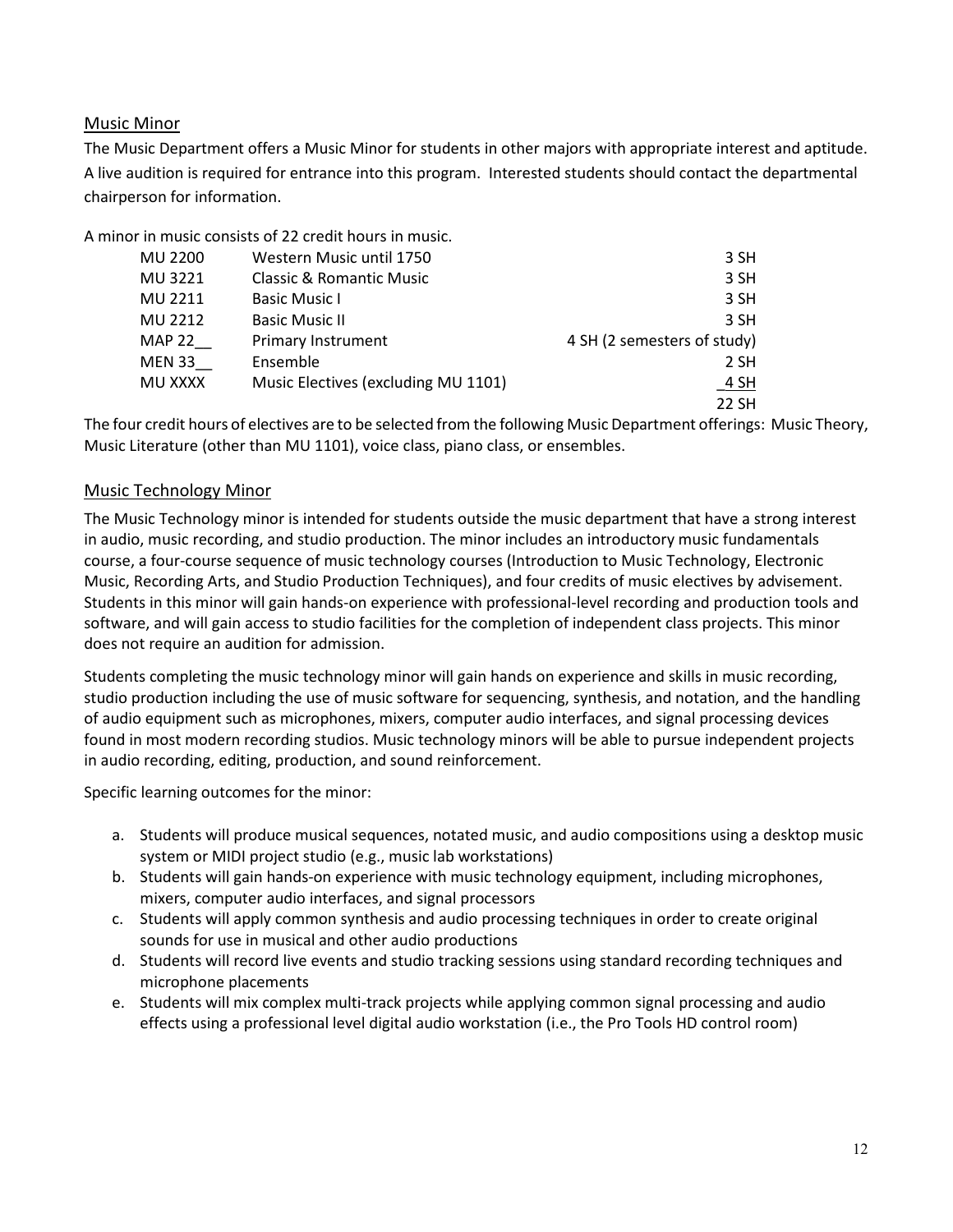#### Requirements

MU 1103 – Introduction to Music Theory Fundamentals – 1 credit. MU 1105 – Introduction to Music Technology – 2 credits MU 3313 – Electronic Music – 2 credits MU 4413 – Studio Techniques – 3 credits MU 4414 – Recording Techniques – 3 credits MU/MEN/MAP – Music Elective – 7 credits

#### AWARDS AND SCHOLARSHIPS

The Music Department presents awards and scholarships to outstanding students. Specific information regarding the requirements for each scholarship may be found online at [http://music.mansfield.edu/scholarships/.](http://music.mansfield.edu/scholarships/) Some awards are offered only once (non-renewable) and some are offered as renewable awards, contingent upon the student maintain criteria specific to the award. All renewable scholarships and awards require students to take applied lessons on their primary instrument, participate in at least one large ensemble on their primary instrument, and **maintain a 3.0 GPA**.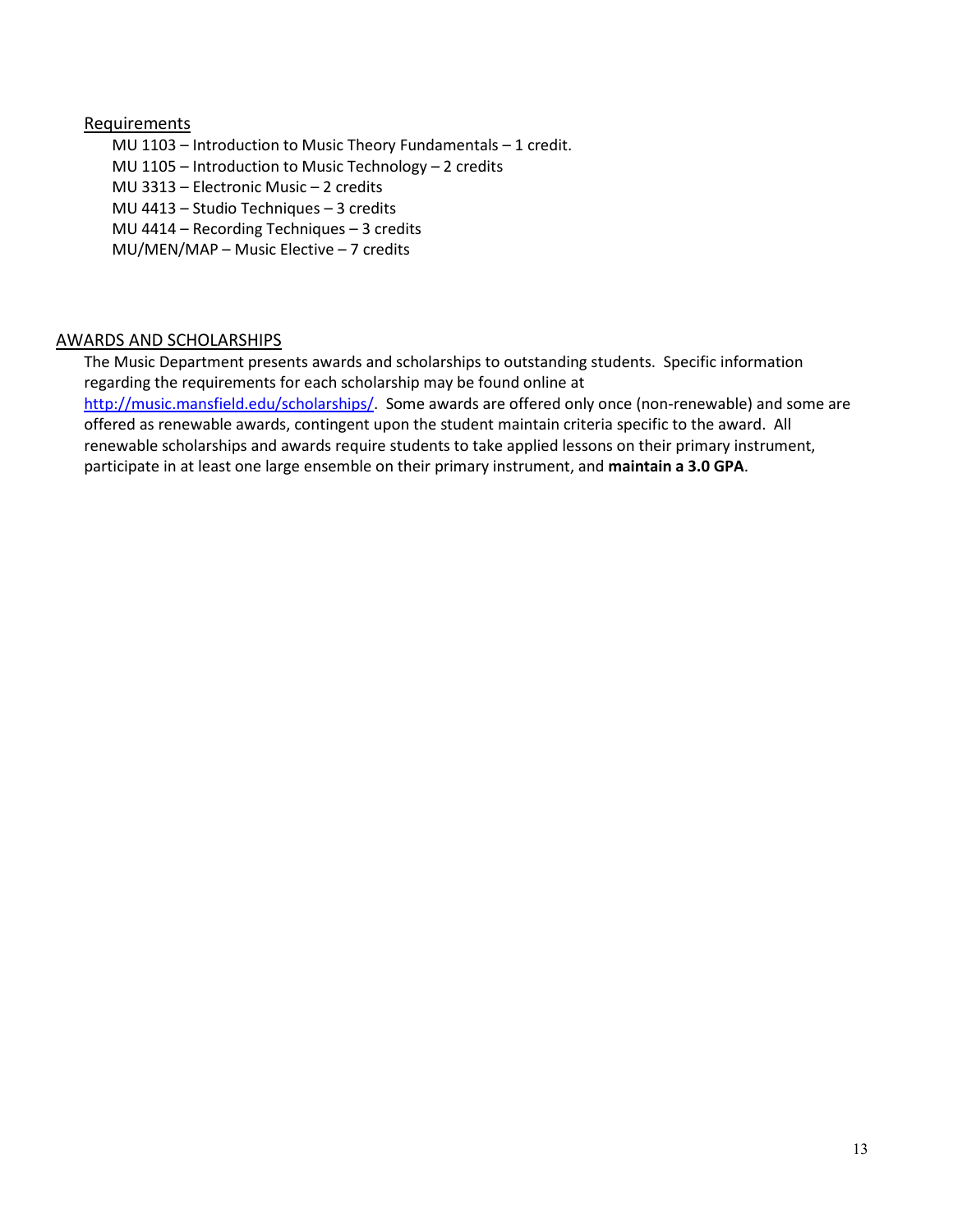# **II. APPLIED MUSIC**

#### APPLIED PRIMARY INSTRUMENT

#### Teacher Assignment

Incoming students will be assigned a teacher in the applied music areas by the departmental chairperson. In applied areas that have two or more teachers, students will be assigned according to the load availability of the faculty members. Students may request an applied teacher, however, and these requests will be given consideration consistent with the above policy.

#### Attendance Policy

Perfect attendance at scheduled private lessons and studio classes is expected each week. Students must inform the faculty member of any unavoidable absence before the scheduled lesson/class time. Lessons canceled by a faculty member will be made up at a time mutually agreed upon between the teacher and student. Lessons missed by the student may be made up at the discretion of the applied teacher. Consult individual course syllabus for specific information by teacher.

#### Jury Examinations

Music majors are required to perform a jury on their primary instrument or voice each semester of study. Exceptions to this may be made for students who have presented half or full recitals in the second half of the semester, to the satisfaction of their applied teacher.

#### Change of Primary Applied Instrument

Students wishing to change their primary applied instrument must request an audition in the new area with approval of the departmental chairperson. If the student passes the audition, the primary instrument is changed with the understanding that curriculum credits will be met in the new area. Students may not register for more credits in the primary area than the curriculum prescribes, thus students changing their primary instrument must plan to extend their graduation date or study in the summer from an approved teacher and take a credit by examination jury at the beginning of the fall semester.

The final semester of study, which includes recitals for music education majors and performance majors, must be taken with an MU professor of music and must occur in either the fall or spring semesters.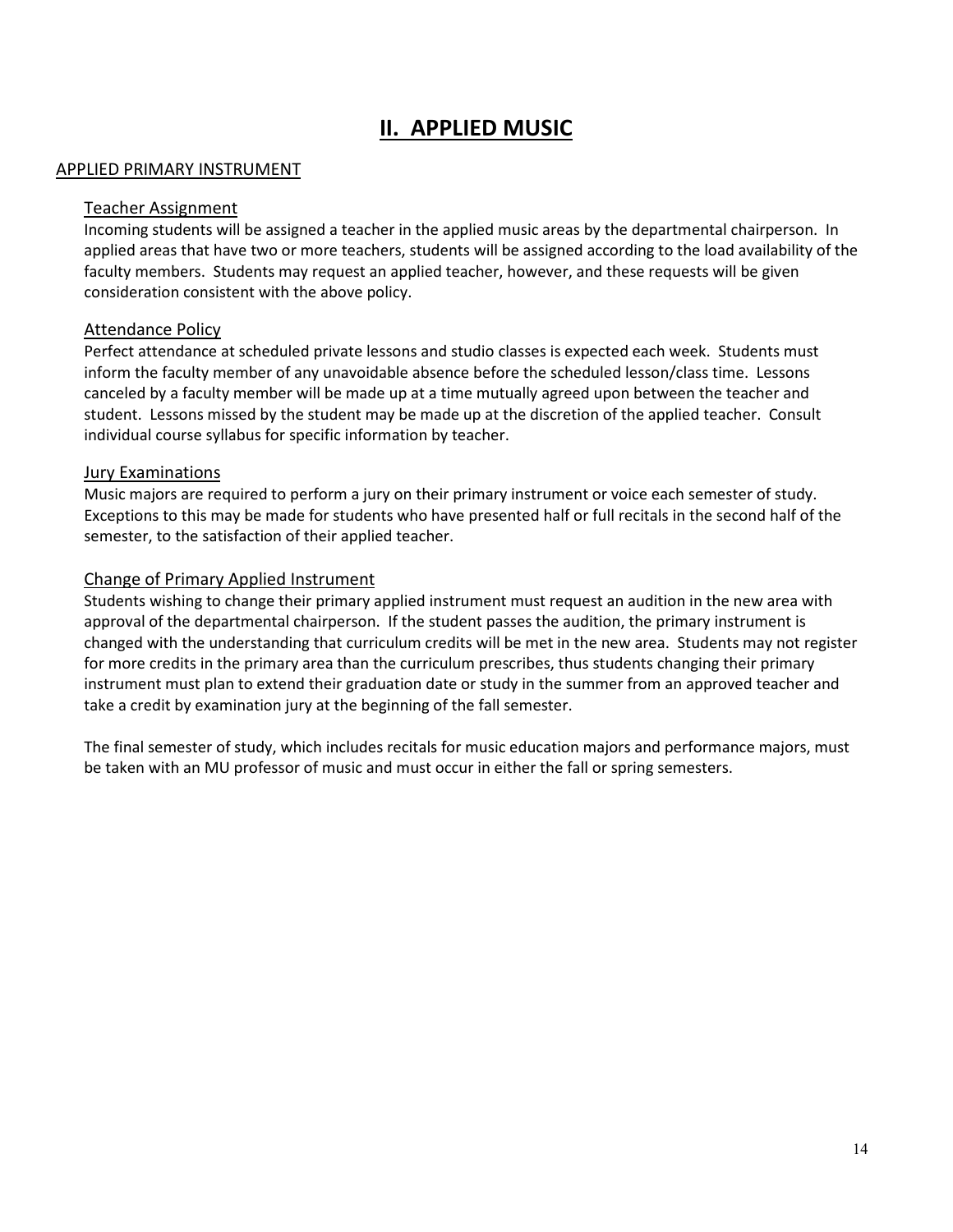#### ENSEMBLES

#### Ensemble Participation

Several large and small ensembles are available to all students at Mansfield. Participation in various groups is an important part of each student's applied study and professional preparation. **All music majors must participate in a large ensemble appropriate to their primary instrument each semester they study their instrument privately**. At the discretion of the ensemble director secondary instruments may be substituted. Upper-class piano majors who accompany in public performance may elect a maximum of two semesters of Piano Ensemble in lieu of two semesters of the large ensemble requirement in their junior or senior year. All students have responsibilities to one another so that everyone benefits from the highest artistic standards and professionalism attainable within the ensemble.

#### *LARGE ENSEMBLES:*

**Vocal**: *Concert Choir* (audition required), *Festival Chorus* (no audition, but students are asked to vocalize for Dr. Dettwiler for part placement)

**Instrumental**: *Concert Wind Ensemble* (audition required), *Orchestra* (audition required), *Symphonic Band* (no audition), *Marching Band* (no audition), *Jazz Band*\*\* (audition required) \*\*Jazz Band may be used to fill the large ensemble requirement for a **maximum** of three semesters.

#### Auditions for Placement

**All music majors will audition before the choral or instrumental directors for placement in one of the department's large ensembles.** Placement will be determined by the quality of performance, sight reading ability, and departmental needs. Additional ensemble participation should only be made after consultation with the student's curriculum advisor. Ensemble auditions occur during the week/weekend just prior to the first day of fall classes (sometimes referred to as "Welcome Weekend"). Materials to prepare for the audition can be found under "Fall Ensemble Placement Auditions" a[t https://music.mansfield.edu/student-resources.cfm.](https://music.mansfield.edu/student-resources.cfm) Auditions for open positions in spring ensembles are also offered

#### Ensemble Credit

First semester freshmen are limited to two large ensembles. Students must be enrolled in one large ensemble per semester on their primary instrument. Students must register for each ensemble in which they participate, and receive one credit per ensemble. If this creates an overload (more than 18 credits), see the department chairperson.

#### Ensemble Tours

Students in ensembles and touring organizations will be informed of the dates of scheduled field trips and tours at the beginning of each semester. *There will be no field trips or tours during the final two weeks of classes each semester.* Should a class or ensemble be invited to attend a prestigious event during this time, the instructor shall confer with the chairperson to determine if attendance is possible without interrupting academic class instruction or creating undue hardship upon the students involved. If the event is approved, the chairperson will notify the music faculty.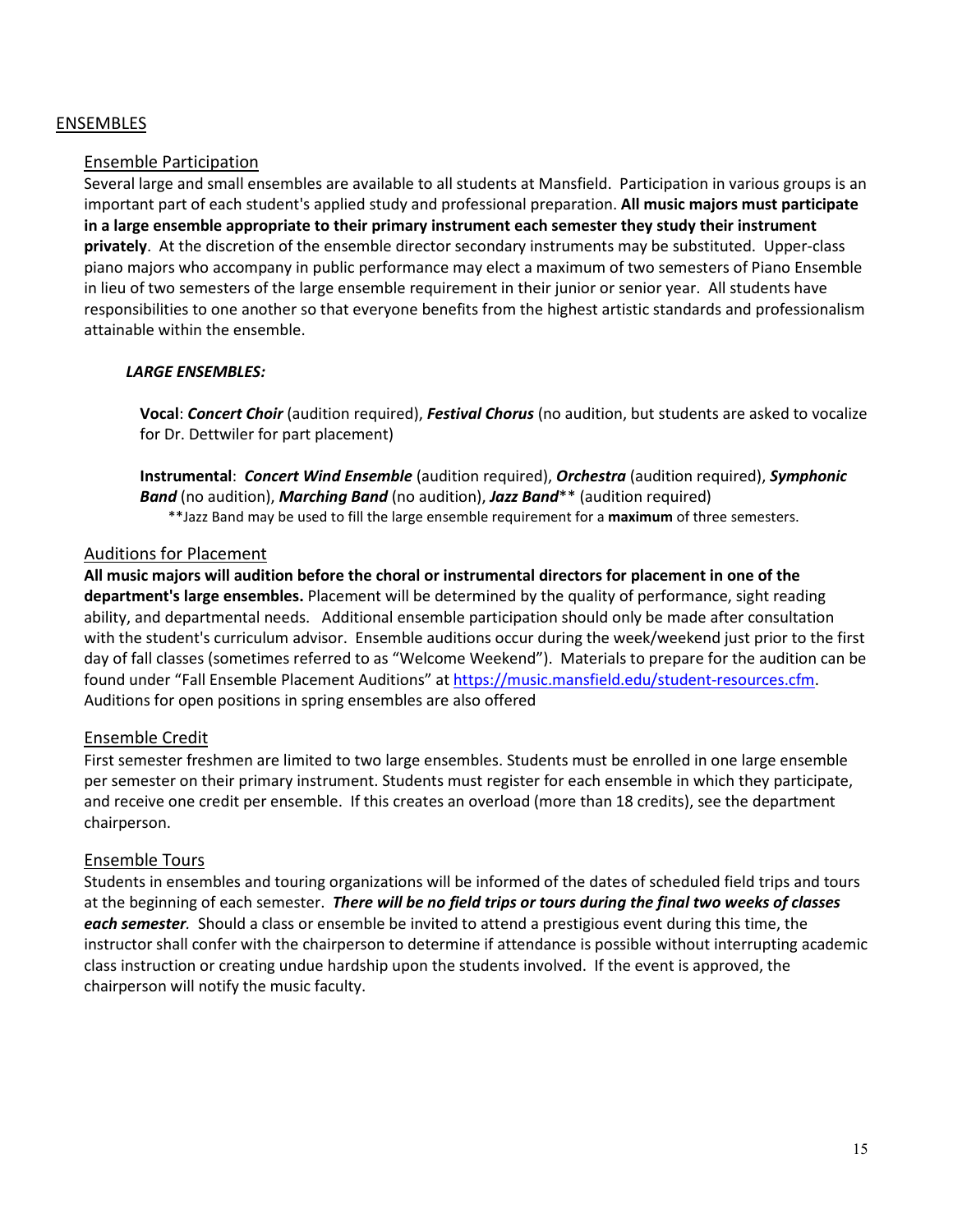#### RECITALS

#### Promenade Performances

As a requirement for graduation, all music majors must perform a solo on a Thursday afternoon recital in Steadman Theatre at least once during undergraduate studies. Performance and music education students have additional requirements. These requirements are listed in Section V of this handbook. Program information for the Thursday recitals is submitted on a form available in the Music Office, which is due the Friday preceding the anticipated performance. Students appearing on a Thursday afternoon recital may sign for 1/2 hour of rehearsal time in Steadman Theatre. Students should dress professionally.

#### Solo Recital Performances

Senior Music Education students are required to perform a solo half recital as a requirement for graduation. Music Performance majors must perform a half-length junior recital and a full senior solo recital. Repertoire and timing requirements vary by degree program. Students are given two hours of rehearsal time in Steadman Theatre. Students preparing junior or senior solo recitals must consult with their applied teacher well in advance of the recital date. A recital checklist is provided on the following page.

#### Scheduling Recitals

Students should schedule a recital at least one semester before the planned recital. Students pay the \$25 recital in the Mountie Den bookstore. Once the fee has been paid, present the receipt to the department secretary. At this time students may select a recital date and complete a recital request card. Upon returning the card to the secretary, the recital will be scheduled on the Steadman calendar. If two recital cards are submitted on the same day, the one with the earlier time received in the office will be given first priority. Avoid scheduling a recital if another music department sponsored event is scheduled on campus, including Saturday marching band appearances. **Recitals may not be scheduled during Reading Days (weekend before finals).**

#### Program Printing for Recitals

All recital programs must be submitted electronically (via email attachment) to the Music Office **at least two weeks** prior to the performance date. A draft of the program will be prepared for approval by the student and the applied teacher before printing. Once the draft is approved, the department will print up to 75 programs. A fee of \$5.00 is charged for every 50 programs requested above 75.

#### Policy for Securing Accompanists

The applied faculty of the soloist is to submit the music to the piano faculty well in advance for the piano faculty to assign it to the appropriate student (or allow time for the soloist to secure an off-campus accompanist if a student is not available). Soloists should expect to pay for the accompanist. A list of off-campus accompanists can be obtained from Dr. Kwak, keyboard chair.

#### Current rates for accompanying recitals:

- Full recital, including dress rehearsal and three hour rehearsals: \$130-\$180
- Half recital, including dress rehearsal and three 45-minute rehearsals: \$90-\$120
- Promenade with 2 rehearsals: \$25-\$30 (depending on length of repertoire)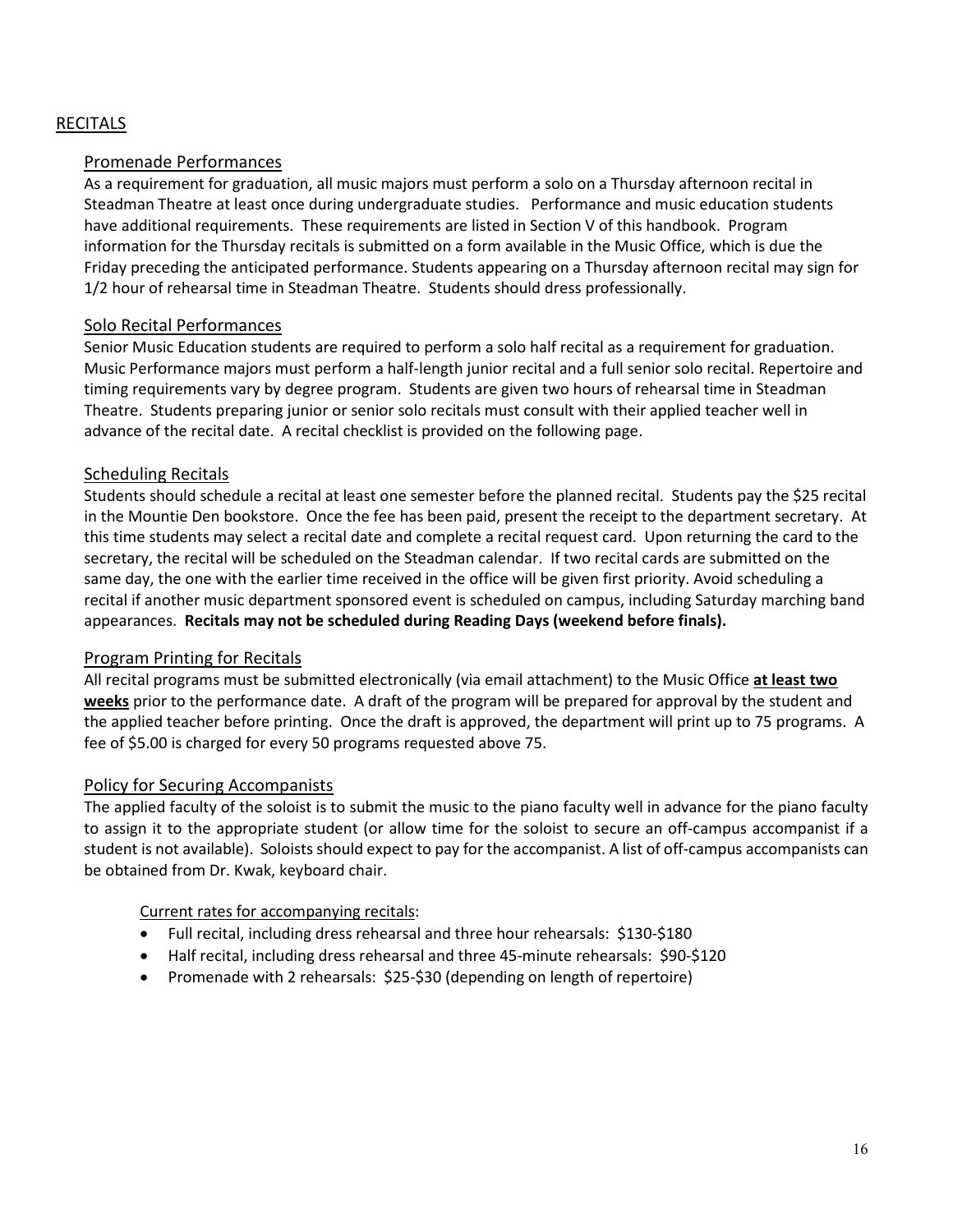## **STEP BY STEP INSTRUCTIONS FOR RECITALS:**

- 1. Come into the music office and check the calendar of events to pick a date.
- 2. Go to your studio professor to make sure this date works out.
- 3. Go down to CCSI in the bookstore and pay the \$25 deposit (You can't go any further in planning until you do this!!)
- 4. Bring the receipt to the music office to show the secretary, or work study student, to sign off on.
	- a. They will then hand you a green recital card to fill out
	- b. Get that approved and signed by your studio professor
- 5. Once your card is completed bring it back to the music office so it can be put on the calendars and in the book.
- 6. You must email the music office for a template for your recital programs **ONE MONTH** before your recital date.
- 7. Have your studio professor check your program and sign off on it to send pack to the music office.
	- a. Programs must be turned in **TWO WEEKS** before your recital date so they can be sent back to you for any changes to be made.
	- b. If you do not do your recital program in the correct format IT WILL BE SENT BACK TO YOU

\*\*You are responsible for your stage crew\*\*

\*\*IF YOU DO NOT TURN IN YOUR PROGRAMS IN TIME, YOU TAKE THE RISK OF THEM NOT GETTING DONE IN TIME.\*\*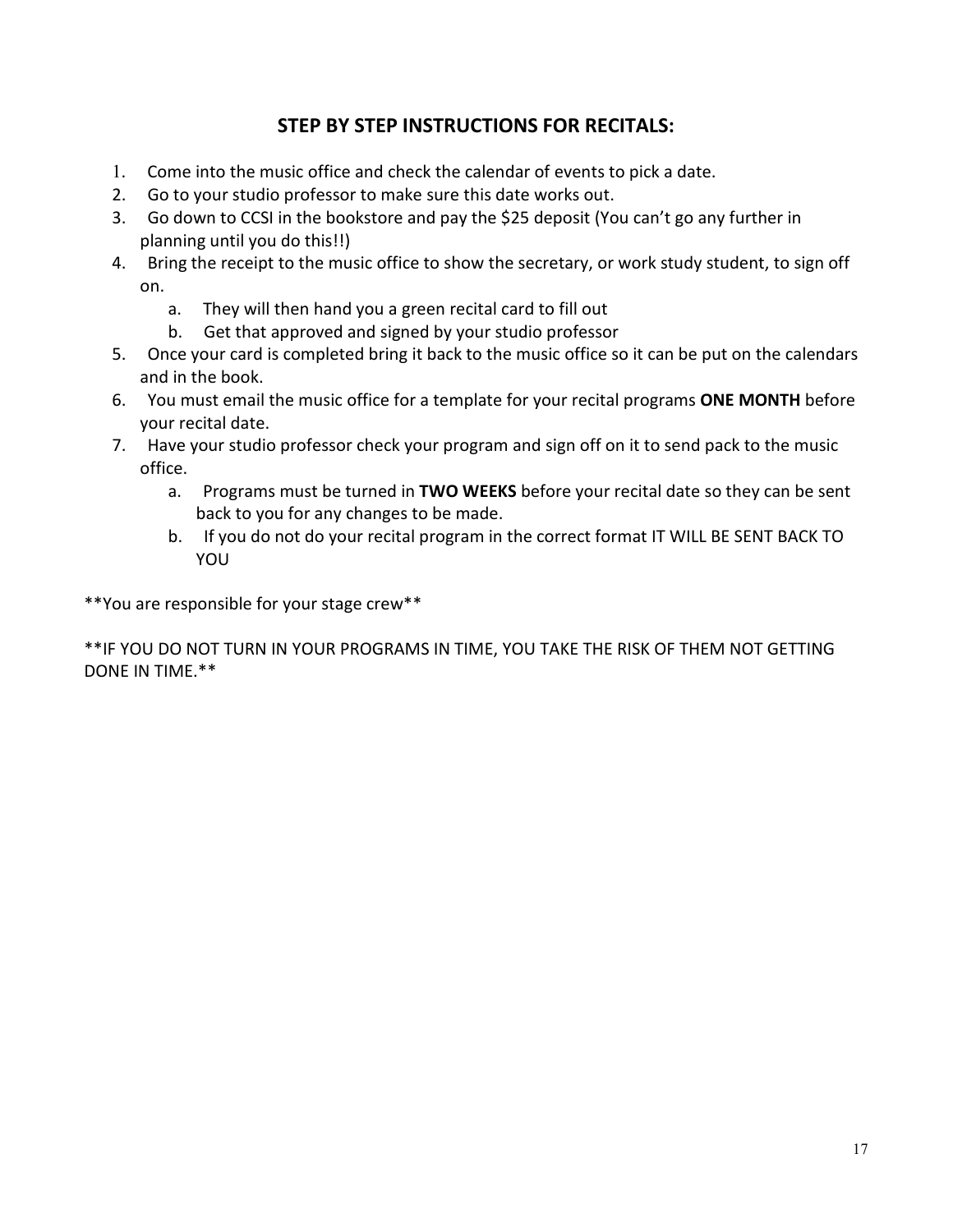# **III. DEPARTMENTAL POLICIES**

#### ACADEMIC REQUIREMENTS FOR PROGRESSION IN THE MUSIC PROGRAM

*Affecting All Undergraduate Music Degrees*

Students are subject to all university academic requirements. The following academic requirements apply only to continuance in the undergraduate music programs at Mansfield University. Non-music major or minors may enroll in music classes when seats are available, but priority seating in all MU and MAP courses is given to music majors and minors.

- A. A grade of "C" or better must be achieved in all Music (MU) and MAP 33 and 44 level Music Applied prefix courses, as well as all levels of Class Piano (MAP 1121, 1122, 1123, 1124, 1125).
- B. Students must abide by all requirements outlined in the syllabi of all music related courses.
- C. Required courses for the Bachelor of Music degrees or the Bachelor of Arts in Music are not included in the University Pass/Fail Option.
- D. Requirements for the Bachelor of Music degrees or the Bachelor of Arts in Music must be completed within seven years.
- E. Applied study is based on a specific number of semesters of study and not merely a total number of credits earned. Students transferring from a degree program where credit for applied study is higher than another degree program are not exempt from the total number of semesters for applied study. Likewise, a student transferring to a degree with increased credits required may receive a waiver of some credits if the applied instructor can certify that the student is performing at an appropriate level.
- F. Bachelor of Music and Bachelor of Arts in Music Academic Requirements:
	- 1. A. 3.0 cumulative QPA or better is required to enroll all music education related courses.
	- 2. A 3.0 cumulative QPA of better is required for performance majors by the third semester of study.
	- 3. A minimum QPA of 2.5 is required for all other music degrees.
	- 4. Students must have a "C" or better to move on to sequential courses such as Basic Music I-IV, Class Piano, and Music History courses.
- G. Program Academic Dismissal:
	- **1.** All students in music degrees must pass the departmental Sophomore Review. Failure of the review will result in dismissal from the program unless remediation is evidenced in the final sophomore music jury (spring).
	- **2.** a.Students who receive 2 failing grades (F's) in core music courses during the same academic semester will be dismissed from the program.

**b.** Students who receive a grade of C- or lower on two occasions in any sequence (piano, theory, history), will be dismissed from the program.

- **c.** All dismissals may be petitioned (See Appeals below.)
- **3.** If a student has not met music program standards by the end of the spring term of their sophomore year or has been dismissed under G.2 above will be dropped from all MU and MAP prefix courses in which he/she has registered. If and when the student has met the music program requirements, he/she must contact the music program Academic Progression and Retention committee to see if a seat is available. Re-admission is not guaranteed, though the student can progress **if a seat is available; a seat will not be saved for a student who has dropped below music program standards.**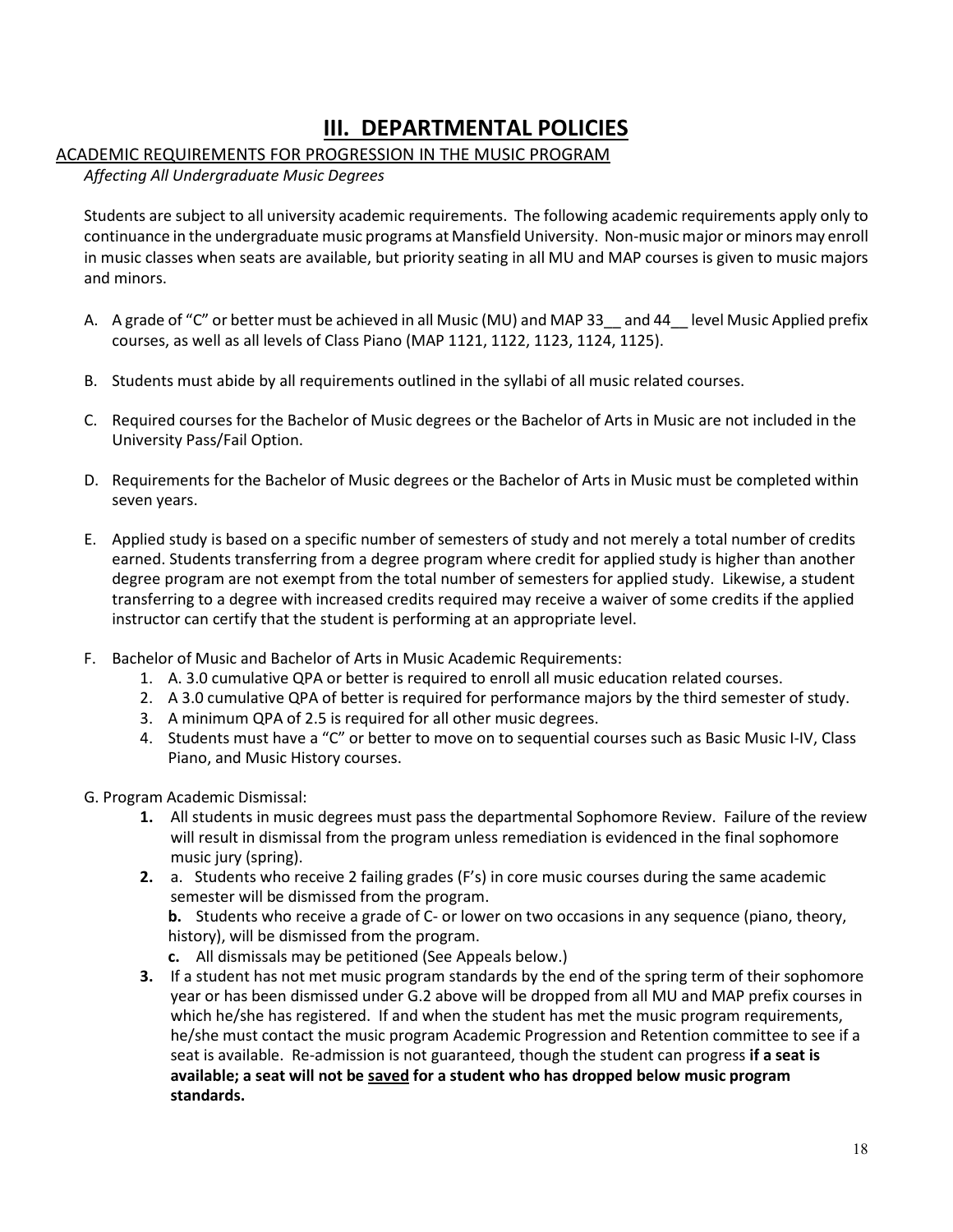#### H. Registration Restriction:

1. All students who are in good academic standing and have made continuous progression in the music programs will take precedence over those students who have not met music program standards or who have not continuously progressed in the music program.

#### I. Appeals:

Students who have not met academic standards for the music program due to unusual circumstances may appeal to the Department Academic Progress Committee for individual consideration. Any decisions made by the Committee are based solely on individual circumstances and are not precedent setting. Written appeals should be directed to the Chairperson of the Music Department who will forward the petition to the department Academic Progress Committee.

#### 1. Appeals process:

- a. Student is notified by the department chair that they are being academically dismissed from the music program.
- b. Students who feel they have mitigating or unusual circumstances may appeal their dismissal by filing a written request of consideration with the music department chair.
- c. The department chair will forward the appeal request to the Department Academic Progression Committee.
- d. The Department Academic Progress Committee (DAPC) will contact the student and set up an appeal hearing.
- e. The student should present all evidence of mitigating circumstances to the DAPC for consideration and will be notified in writing of the final decision. Decisions of the DAPC may not be appealed further in the department.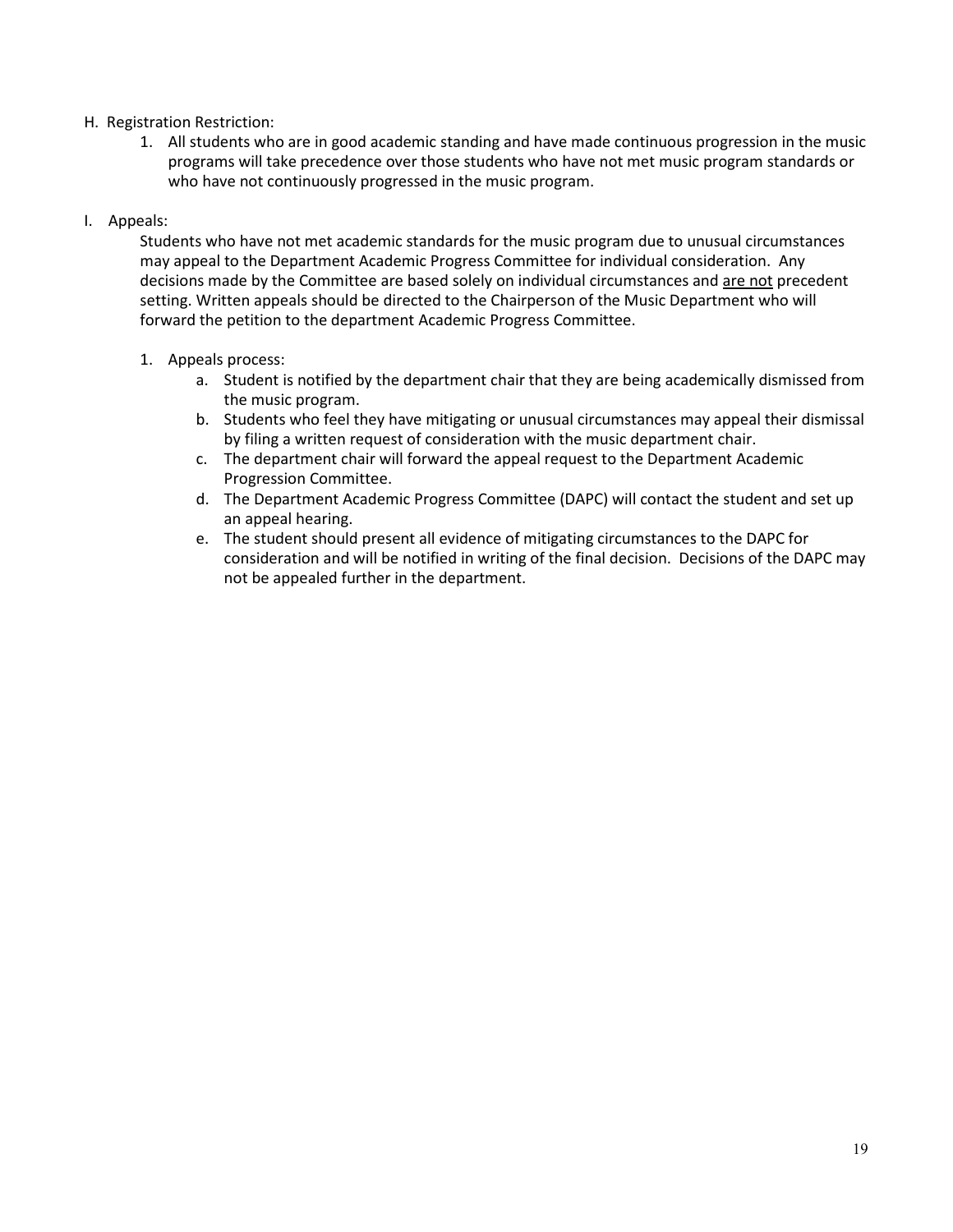#### BUILDING & FACILITY POLICIES

#### Steadman Theatre

Steadman Theatre is a recital hall seating 500 with outstanding acoustics and a large stage. It is used for music department, university and community events. It is important that the appearance of this hall is a priority of every person in the music department. No food or beverage is permitted in the recital hall; consequently no food sales are permitted before concerts. Audiences are expected to maintain the physical condition of the hall and observe concert etiquette at all times, see page 17.

#### Use of Steadman Theatre

Steadman Theatre is available only by prior reservation and with a faculty sponsor. Reservation cards are available in the Music Office and should be submitted to the secretary at least one week in advance. **All cards must be signed by the faculty member in charge**. Each Monday morning, a weekly schedule is posted backstage in Steadman which shows all reserved times for the week. Times that have not been reserved are available on a first-come, first-serve basis with a maximum of two hours per person.

The Steinway pianos on stage are locked and only piano faculty members have keys. The Steinway pianos are to be used only for dress rehearsals and performances. The grand piano on stage is to be used for other rehearsals.

Only those students who have had instruction may operate the light board, recording equipment, and stage props. Work lights may be used for all rehearsals other than the dress rehearsal and can be operated by anyone. Any requests for changes in basic lighting and stage arrangements must be presented to the assistant chairperson at least one week in advance and be authorized by a faculty member.

Those using the stage are expected to clear the stage area of chairs, stands, and instruments including the piano when finished. Return items to the appropriate off-stage storage area. Ensemble directors are responsible for seeing that the stage is cleared and lights turned off after each rehearsal or performance. Steadman Theatre is not to be used as an entrance to or exit from classes. This facility is used for performance, recording, and classes. Entering and exiting to cut to the parking lot is not acceptable. Do so at your own risk!

#### School Instruments

University owned instruments are available for rental when necessary for class use. A fee of \$30.00 a semester is charged, payable on the first day of class. University owned stands are available for large ensembles and studio use. Any stands taken from rehearsal spaces must be returned to the rehearsal area after use.

#### Building Hours

Butler Music Center is open daily, including weekends, from 7:00 AM until 11:00 PM. Campus police is instructed to allow no one except faculty members in the building at other times. Please plan your practice, rehearsals, and other activities in Butler accordingly.

#### Lockers

All school owned instruments are assigned a permanent locker. When you are issued a school instrument, you will be given the padlock combination for the locker in which it is stored. School owned instruments are sometimes used by more than one student and must be kept in the assigned lockers with the padlocks locked when the instruments are not in use. A \$5.00 fine is assessed for a school instrument not kept in a locked locker. Instruments found in the open will be placed in the main office and a \$5.00 fine will be assessed when the student retrieves the instrument.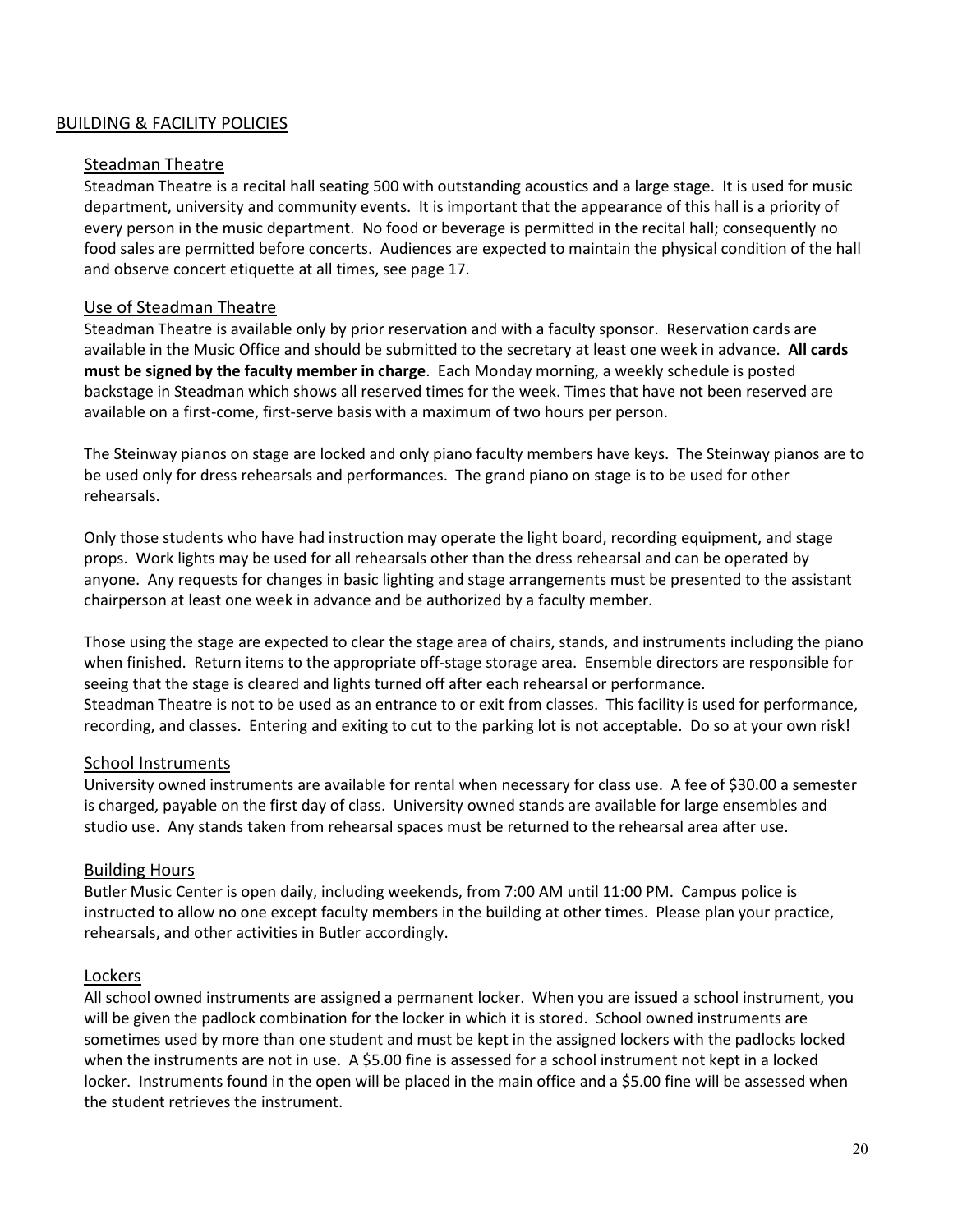Lockers for personal instruments are available from the music office. Students must furnish their own padlock for this locker. Personal instruments may not be stored in the music building over the summer months. Instruments and locks must be removed at the conclusion of the spring semester.

Book lockers are available free of charge on a first come, first serve basis in Butler Center. Located on the west end of the ground floor, simply put your lock on the locker you want.

#### Keys

Students must obtain faculty permission to request keys. The faculty member in charge must sign the key request form and the student must pay a deposit of \$10.00 in the music office. The deposit is returned when the key is returned at the end of the academic year.

#### Equipment

A variety of equipment to supplement instruction is stored for use in Butler Center only. This includes audiovisual equipment, music stands, tuners, risers, podiums, a sound shell, and other miscellaneous items. It is critical that these items are available for classroom instruction. Requests for moving this equipment to another location must be submitted to the Department Chairperson and will be permitted only when such relocation does not conflict with the regular instructional program. All equipment must be returned to the appropriate storage areas.

Requests for moving pianos must likewise be directed to the Department Chairperson. Pianos may be moved **only** by personnel from the buildings and grounds staff.

Storage areas (especially back stage) must be kept clear and all equipment must be stored neatly.

#### Building Maintenance

The chairperson of the Music Department should be informed of any malfunctioning equipment. Any heating, cooling or lighting problems, complaints about cleaning, or requests for maintenance work should also be called to the attention of the chairperson.

It is the responsibility of every student to help in keeping the building presentable to the public and to prospective students. Particular care should be taken to avoid use of tape on doors, windows, etc. Posters should be limited to bulletin boards, which are located throughout the building. No signs should be displayed on the building's glass entrance doors or the painted walls inside the building. Please use bulletin boards!

#### Bulletin Boards

Professors and students may leave messages on the bulletin board outside the music office. Students should make a habit of checking this bulletin board daily. Those clearly labeled for particular persons should be considered private mail, and should not be read or removed by anyone else. Professors have bulletin boards beside the doors of their studios and music organizations have been assigned particular bulletin boards to communicate with their members. Students wishing to display posters on the office area bulletin boards should check with the secretary before posting. The bulletin board to the right of the office door is reserved for Promenade announcements.

#### Practice Rooms

A complex of practice rooms is located on the west end of each of the three floors of Butler Center. Practice rooms are available on a first come, first served basis. Rooms vacated for more than ten minutes are considered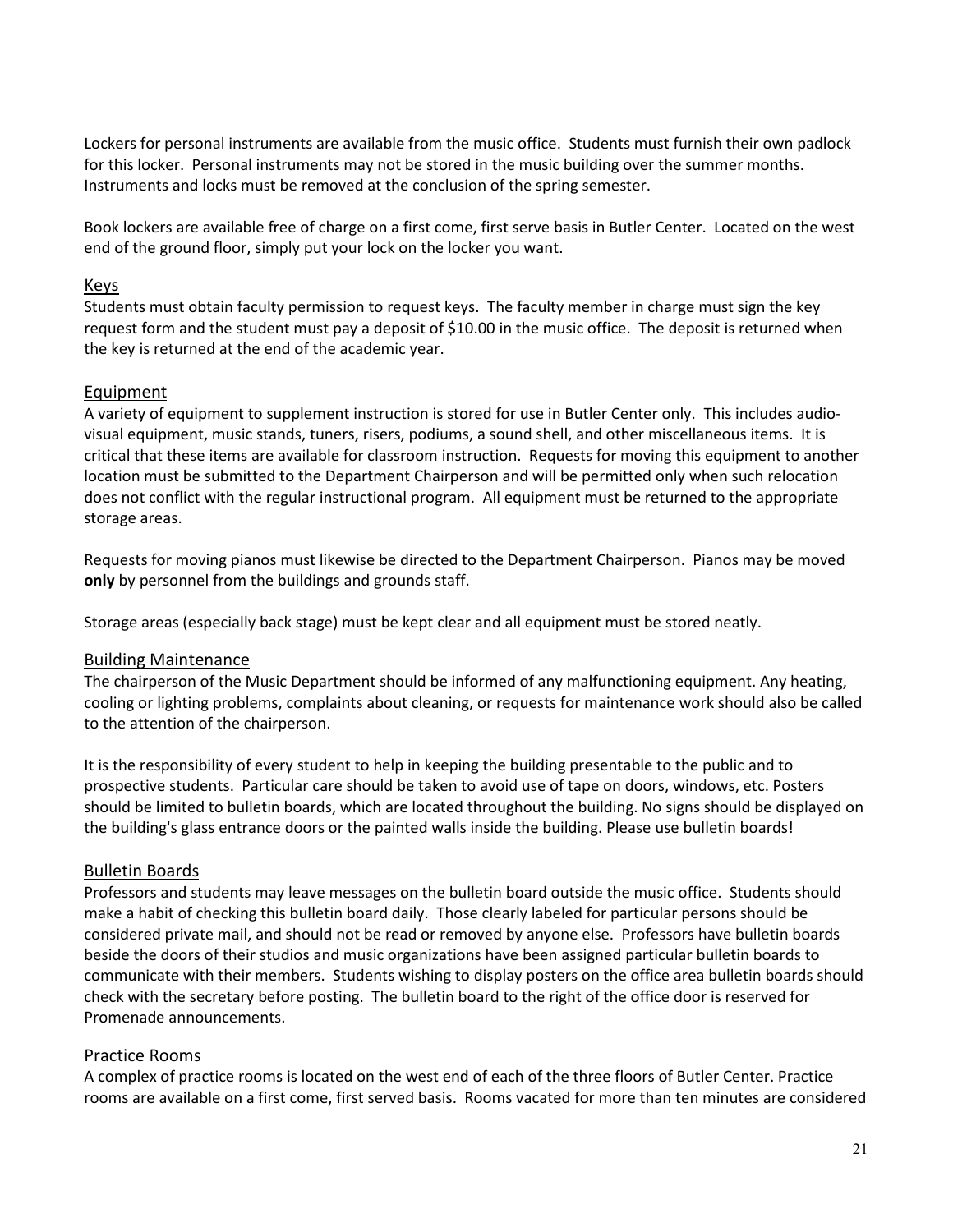available to the next person needing the room. Please keep instruments, music, metronomes, and tuners under your care since these items are prone to theft. Practice rooms are not designed for storage of instruments. Students are asked to assist in keeping these rooms clean. A piano bench or one chair is standard equipment for each practice room. Stands are not to be left in practice rooms. If used they must be returned to the rehearsal area after each practice session. Treat these spaces with respect – no slamming doors, kicking walls, broken mirrors, etc. Persons found to be abusing these facilities will be held accountable. Keep doors closed to practice rooms when practicing as sound does travel and may disrupt rehearsals and classes.

#### Hallways

**No practicing** is permitted in hallways. Students are asked to refrain from loud talking or other noise making activity in respect for classes, studying or lessons in progress in the building.

#### GENERAL DEPARTMENT POLICIES

#### Touring and Field Trip Regulations

Students in ensembles and touring organizations will be informed of the dates of scheduled field trips and tours at the beginning of each semester. The faculty member in charge will obtain the appropriate approval form signed by the Chairperson of the Music Department, and post the names of the students involved and the dates of absence on the faculty bulletin board in the Music Office at least two weeks in advance of the event. Students may copy this form to show other professors to obtain an excused absence following university policy.

Students may miss no more than four academic class days per semester for attendance at field trips, tours, master classes, workshops or conventions each semester. Any request for absence beyond four class days must be approved by faculty involved with each student and the department chair. A student's academic performance must be beyond reproach to be considered for additional off campus activities. The department seeks to guide students in making good decisions regarding their professional growth, with an emphasis on departmental academic requirements as a priority.

*There will be no field trips or tours during the final two weeks of classes each semester.* Should a class or ensemble be invited to attend a prestigious event during this time, the instructor shall confer with the chairperson to determine if attendance is possible without interrupting academic class instruction or creating undue hardship upon the students involved. If the event is approved, the chairperson will notify the music faculty.

#### Professional Dispositions

Students are expected to adhere to all professional behaviors at all times. Use of inappropriate language, underage use of alcohol, illicit drug use, sexual misconduct, or harassment of any kind will not be tolerated. Your behavior not only impacts your ability to secure quality recommendations for future employment, but it can jeopardize your ability to complete your degree in music. We will not add to the mediocrity in the profession and we expect our students to demonstrate model behavior. Students who break university policies on drug and alcohol use or harassment/conduct codes may be dismissed from the music program.

#### General Etiquette – Butler Center

- Do not play instruments or practice in hallways or stairwells
- Do not use Steadman as a shortcut during a lesson, rehearsal, or performance
- Do not affix posters, signs, notes, etc. to painted or glass surfaces in Butler please use bulletin boards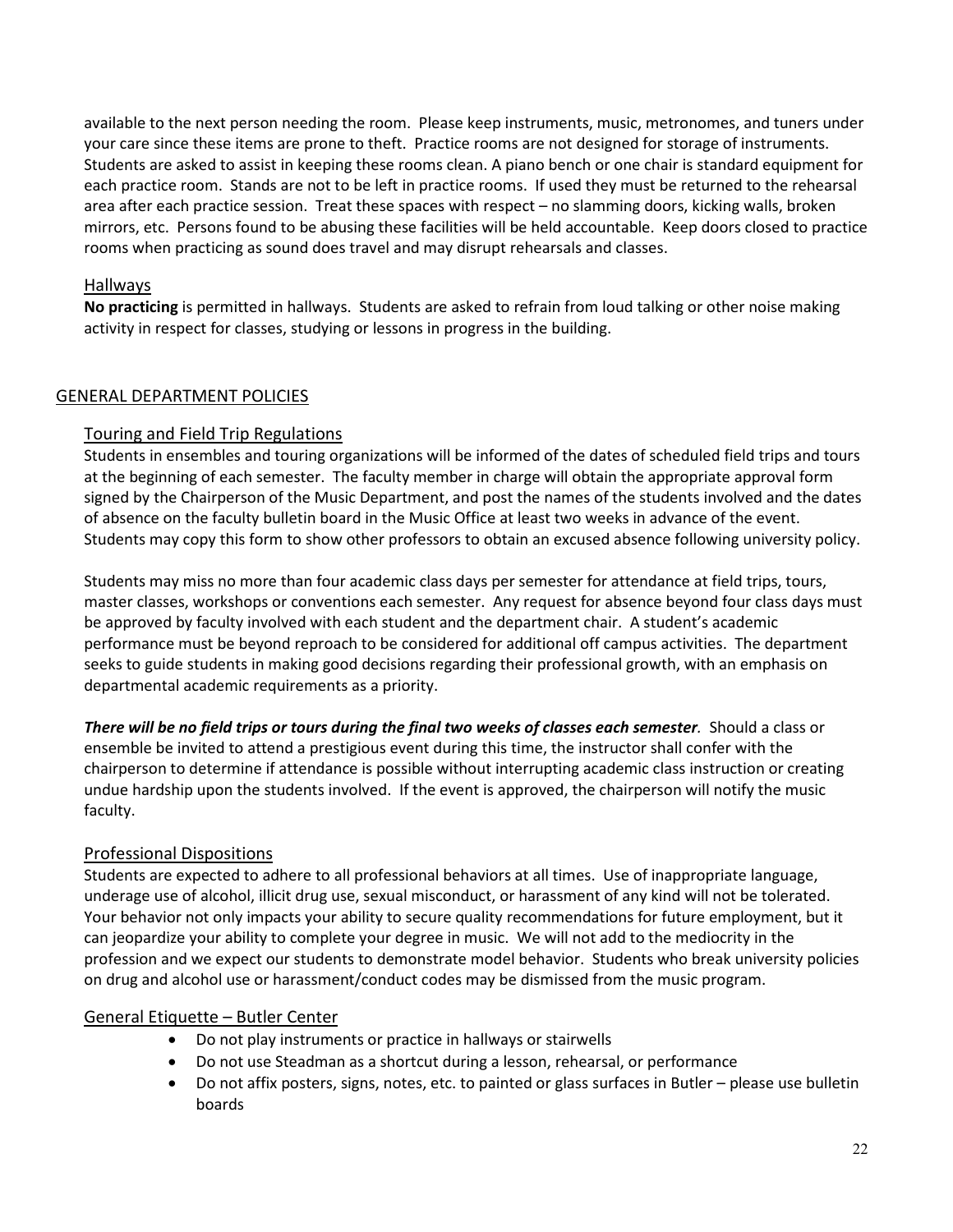- Do not leave loading dock doors, upper Steadman doors, elevator door or windows propped open. It overworks the heating/cooling/ventilating system. An open door in one part of the building causes excessive heat/cool in other parts
- After using a classroom for a rehearsal or meeting please return it to classroom formation
- Return all music stands to the racks in Steadman or the band room after use

#### Concert Etiquette – Steadman Theatre

- Do not enter or exit the auditorium during a performance. Wait outside the doors until you hear the applause between numbers, and then enter inconspicuously. Try not to draw attention to yourselves.
- Do not engage in flash photography during a performance. It is highly distracting to the performers, as well as those around you. Wait until applause for pictures.
- While someone is performing on stage, do not talk, pass notes, and crinkle papers, candy wrappers or cough drop wrappers.
- No food or drinks in Steadman (stage or seats) **at any time**.
- Do not put your feet on the seats.
- Respond appropriately to the music you hear. Refrain from applause between movements of long pieces. Wait for the end of the piece. Two common exceptions: jazz and music theater, where applause is appropriate after well-done solos. Examples of inappropriate behavior: whoops, catcalls, shouts, whistling, applauding or otherwise acknowledging the stage crew.
- Do not wear hats when attending a performance
- Do not fidget in your seat.
- Always remember that your turn will come on the stage. Treat those on the stage, as you would hope to be treated when it is your turn.
- Please educate your friends and family about these standards of concert etiquette.
- Text messaging is strictly forbidden during performances.

#### Participation in Off-Campus Musical Activities

Music students at MU are encouraged to participate in professional and community activities outside of those offered by the music department (choirs, bands, & orchestras; drum corps; plays & musicals; jobs or internships in the music business and technology fields, etc.). These types of activities can be artistically rewarding, can provide important opportunities for professional networking, and can enhance the education offered by the university. Students are advised to consult with studio, ensemble, and/or academic faculty before taking on experiences that might require a level of commitment that could be detrimental to academic success or physical/mental health.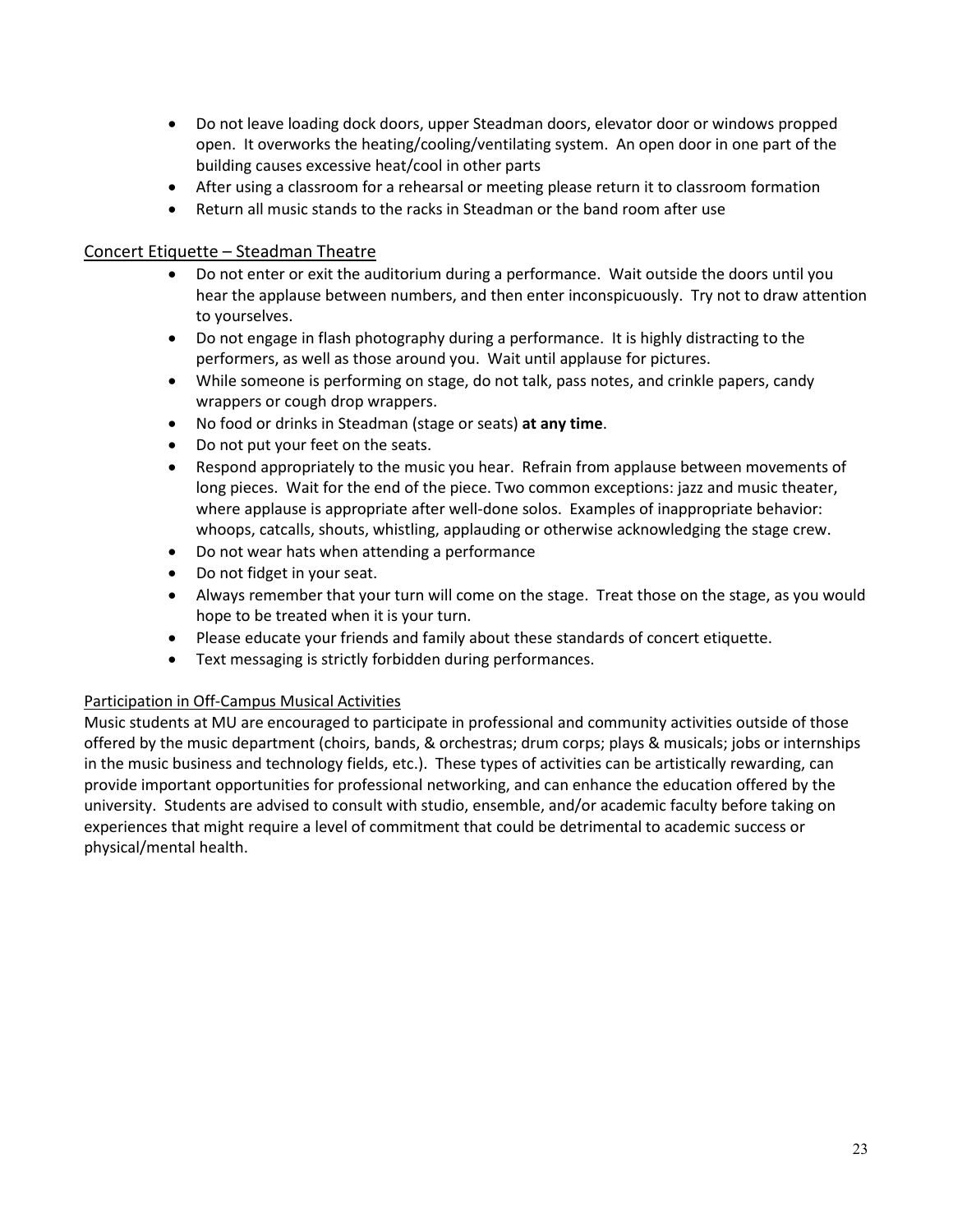# **IV. PROFICIENCY EXAMINATIONS**

#### First Piano Proficiency – ALL students

The First Piano Proficiency Exam is to be taken at the end of MAP 1123, and students must pass all six requirements of the exam. Those who pass less than 50% of the FPP exam after a Redemption Day will either retake the course or may be given a second Redemption Day opportunity in conjunction with further coursework or practice, in consultation with the professor. Anyone who does not pass all categories of the FPP by the second Redemption will receive a maximum course grade of C- and must repeat the course. Sight-reading must be done at a tempo which has a recognizable beat. Scales and arpeggios are to be done in eighth-note rhythm. The repertoire tempos will be defined during class.

- A. 2 prepared piano literature pieces (play one for the exam)
- B. All major & white key harmonic minor scales and arpeggios (two octaves) with simple cadences as taught in class
- C. "America", singing the melody
- D. 6 assigned harmonizations with two-week preparation time (for the exam play one left-hand accompaniment and one two-hand accompaniment singing the melody)
- E. Sight-read and harmonize a melody with left-hand accompaniment
- F. Sight-read piano accompaniment

#### Second Piano Proficiency – Music Education, vocal track

All BM in Music Education students, and others seeking teacher certification, who are in the vocal track (except guitar students) must pass a second piano proficiency examination before student teaching. The first half of the exam will take place as part of the final exam for MAP 1124, and the second half will occur upon the conclusion of MAP 1125.

Students must pass a minimum 50% of the MAP 1124 final exam to advance to MAP 1125. Those who pass less than 50% of the MAP 1124 final exam after a Redemption Day will receive a maximum course grade of C- and must repeat the course. One or two items not passed after a Redemption Day will be added to the Second Half of the Second Proficiency upon completion of MAP 1125.

Requirements of for the first half of the Second Proficiency:

- Two Choral Accompaniments (one of them reduced)
- One Vocal Accompaniment (with soloist)
- One 3-Part Open Score

Requirements for the second half of the Second Proficiency:

- One Vocal Accompaniment (with soloist)
- Two SATB open Scores (prepared)
- A one-week prepared open score (complete) and choral accompaniment (reduced)
- Sight-reading of an open score (two parts of four) and choral accompaniment

The criteria used for evaluation:

- Accuracy of preparation
- Recognizable tempo and constant steady beat.
- Coordination with soloists.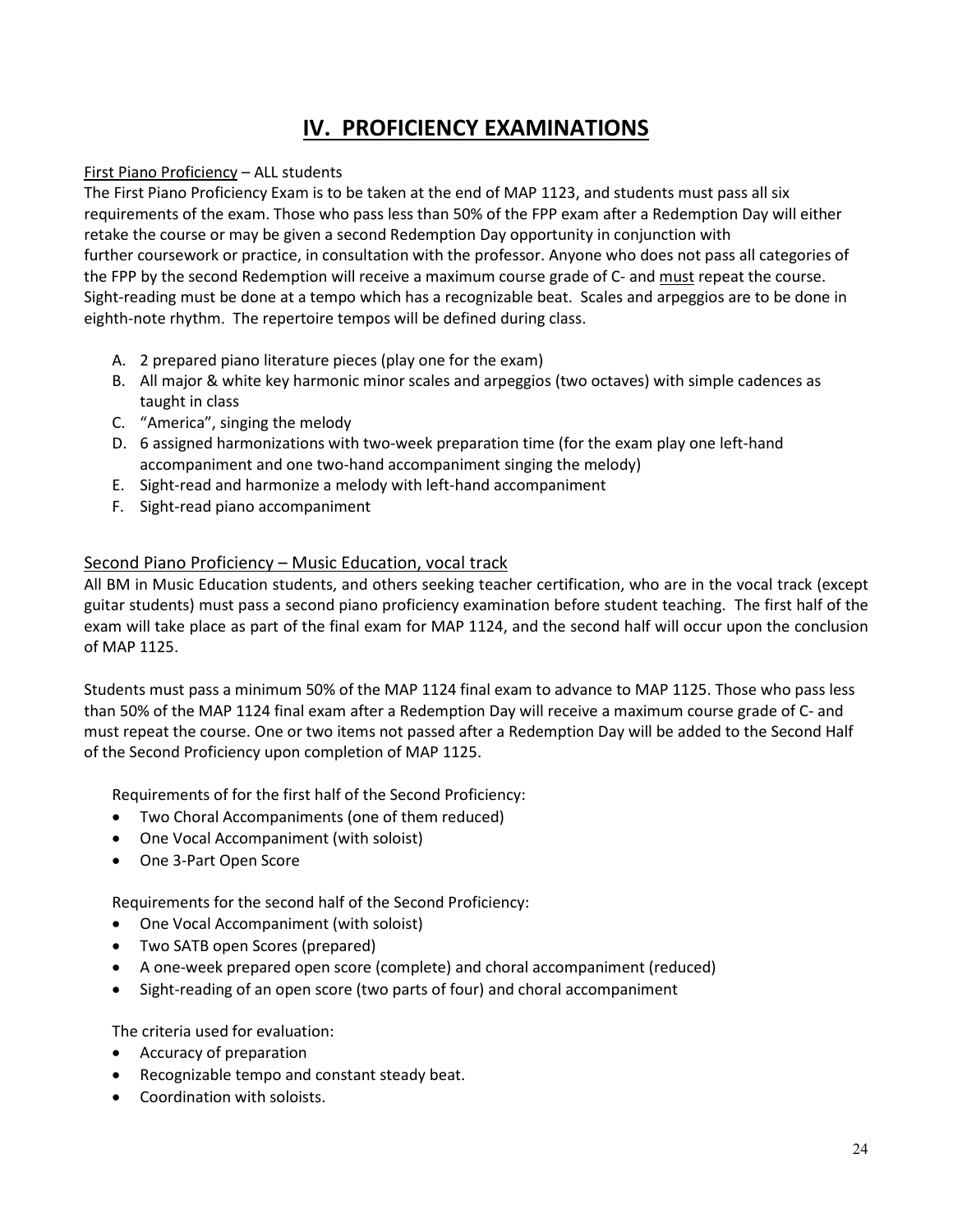#### Vocal Proficiency: Music Education Majors, vocal track

All Music Education majors in the vocal track (applied majors in voice, piano, and guitar) and those students in the vocal track seeking teacher certification must pass a vocal proficiency examination before student teaching. The vocal proficiency examination is generally taken during the Fall semester of the Junior year. Requirements include:

- A. Five memorized songs in at least three languages representing different periods and styles of composition, including one song suitable to be sung unaccompanied (NON VOICE MAJORS ONLY)
- B. Three songs from a K-6 music education series chosen by the voice teacher no more than one week before the examination and sung unaccompanied as an appropriate model for the young voice.
- C. Sight-reading exercises to be sung in solfège with accurate rhythm and intervals.

The criteria used for evaluation includes: intonation, rhythmic precision, accuracy of preparation, and appropriate tone quality. The voice faculty will place a notice in the student's file when the vocal proficiency is attained. Passing the vocal proficiency is a pre-requisite for student teaching for vocal track students and should be **completed by March 1** of the spring semester before student teaching assignments are made (see Student Teaching Pre-Requisites).

#### SOPHOMORE REVIEW

During the sophomore year, all Mansfield University music majors are required to **complete** and **pass** a Sophomore Review. The review is one of several tools used in assessing the student's progress in basic music skills. It is designed to affirm student strengths and identify areas where improvement is needed to ensure successful completion of the program**.** The majority of students will see that they are on track. Some students may find that they may have one or more areas in which to improve. After completing the review, the student's academic advisor, the department chair and other faculty members provide direction towards improvement in any designated area(s). The reviews will be scheduled during master class and Promenade early in the spring semester.

The Sophomore Review includes the following:

**1. Primary Instrument – Prepared Selection:** Perform a prepared piece on your primary instrument. This should reflect your best work to date. It is suggested that this selection come from the fall semester jury. There will be no accompanist. You are to provide one copy of the music you will be performing with measures clearly numbered.

**Primary Instrument – Scales:** In addition to a prepared piece, students are required to play major and minor (harmonic and melodic forms) scales smoothly, with a steady pulse in quarter notes at a minimum tempo of quarter note = 88. Students should prepare the number of octaves as required by the studio. Vocal majors will sing scales on letter names. Percussionists must perform scales on a keyboard (mallet) percussion instrument. A total of 3 scales will be asked, and students will have 2 chances to perform each scale correctly. Scales will count as 33% of the major instrument category.

- **2. Singing:** Sing a prepared simple tune of your choosing (ex. Twinkle Twinkle, America, The Farmer In The Dell, etc). You will also be asked to sight-sing 2 simple lines using Solfege, 1 in major and 1 in minor. You will have 2 chances at each sight-singing example.
- **3. Rhythm/Meter:** You will be given three recorded examples. You are to determine the meter and demonstrate the correct conducting pattern for each example. You will also be given a 4-bar rhythmic example that you are to sight-read using **clapping, tapping, speaking using numbers or other mnemonics**. You will have two chances to correctly perform the rhythm example.
- **4. Piano:** In consultation with your piano teacher please prepare a selection that best demonstrates your keyboard ability. You are to provide one copy of the music you will be performing with measures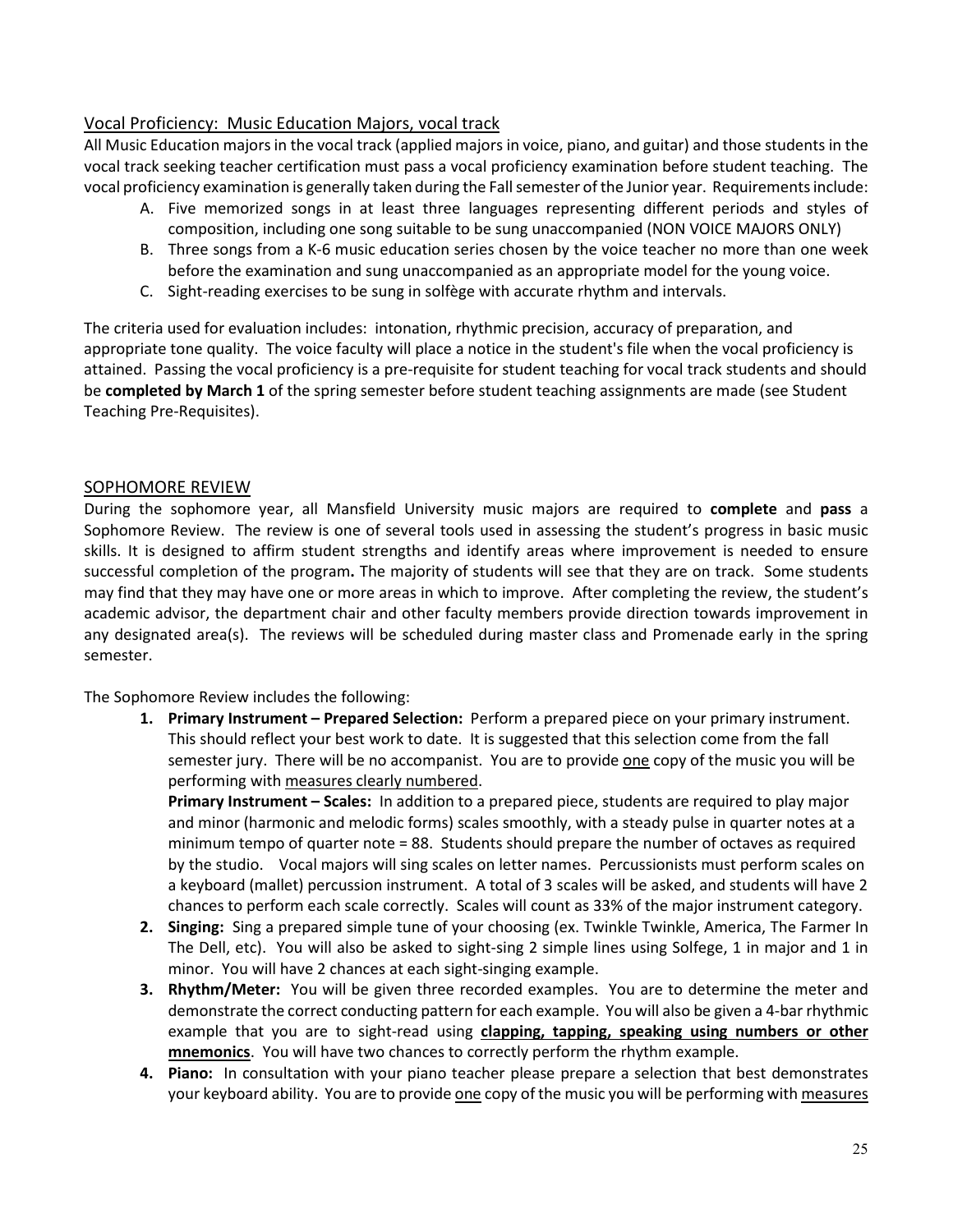clearly numbered. *(This portion of the Sophomore Review is only required for students ho have note yet passed the First Piano Proficiency)*

**5. Written Career Goals:** Write a brief essay (**no more than 250 words**) expressing: 1) your personal career goals; 2) a self-evaluation of your progress; and 3) a description of areas you feel need improvement and your plan to address these. Your written statement MUST BE word-processed. No hand written papers will be accepted. Include the following in your heading: Sophomore Review Career Goals; Name; Campus Address; Degree Program

The essay should be an example of your **BEST** writing, with correct grammar and spelling usage.

**6. QPA Review:** Recommendation that sophomores strive for a minimum QPA of 2.5, and a minimum of 3.0 for students in Music Education or Performance. Student is encouraged to follow standard university procedures to remediate this deficiency.

Students must successfully complete the entire Sophomore Review to continue in their chosen area of study. Students who do not complete the review **will not be allowed** to register for upper division courses. Depending on the severity of failure, students may be assigned remedial work and may be asked to meet with the department chair to discuss a change in their major.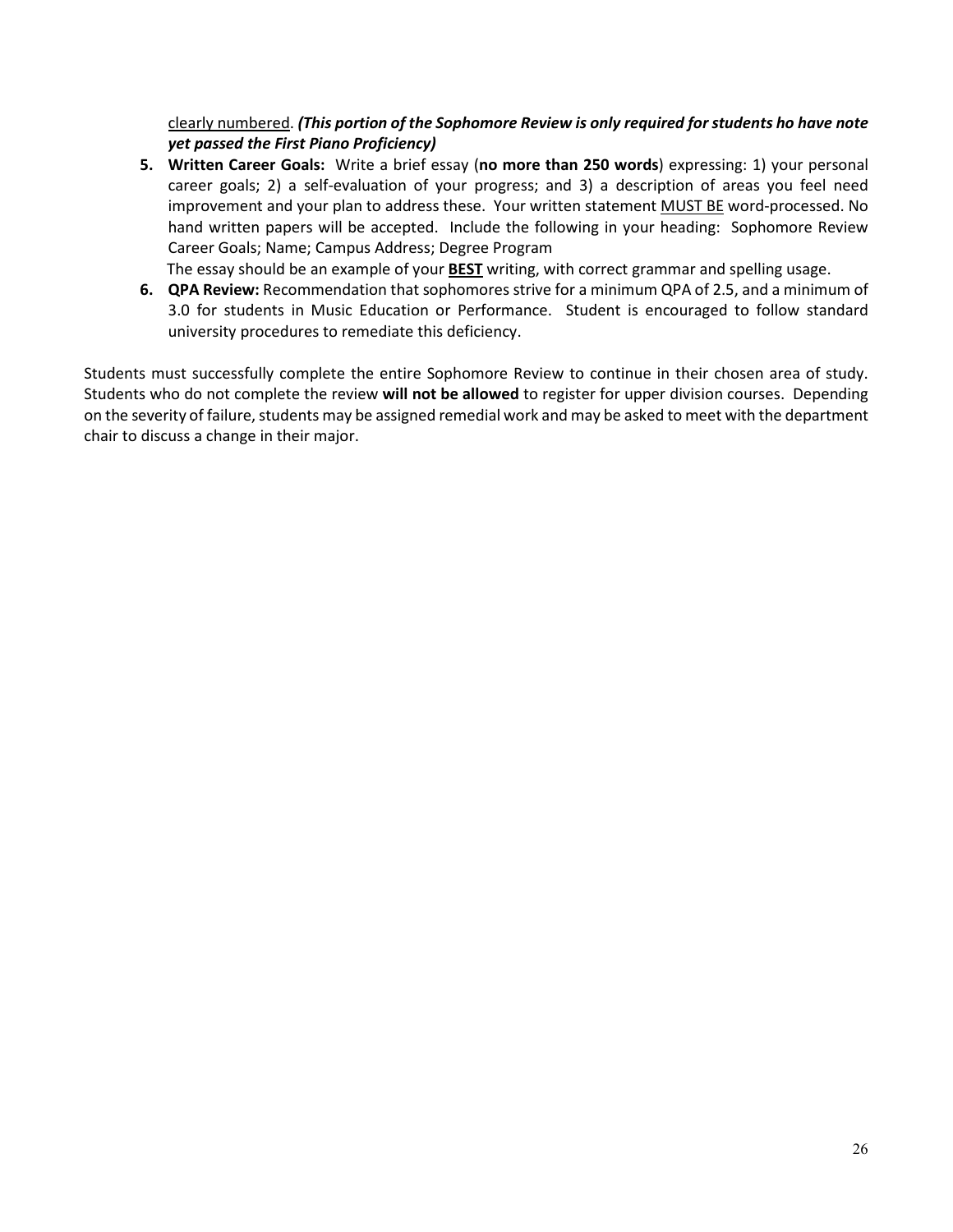# **SOPHOMORE REVIEW**

| Name                                                                                                                                                                                                                                                                                                                                                                                                                      |                                                                  |                                                                                                                                                                                                                                                                                                                                                                                                                                                                                                                                                                                                      |                                                                                                                                                                                                                                                                                                                                                                   |
|---------------------------------------------------------------------------------------------------------------------------------------------------------------------------------------------------------------------------------------------------------------------------------------------------------------------------------------------------------------------------------------------------------------------------|------------------------------------------------------------------|------------------------------------------------------------------------------------------------------------------------------------------------------------------------------------------------------------------------------------------------------------------------------------------------------------------------------------------------------------------------------------------------------------------------------------------------------------------------------------------------------------------------------------------------------------------------------------------------------|-------------------------------------------------------------------------------------------------------------------------------------------------------------------------------------------------------------------------------------------------------------------------------------------------------------------------------------------------------------------|
|                                                                                                                                                                                                                                                                                                                                                                                                                           |                                                                  |                                                                                                                                                                                                                                                                                                                                                                                                                                                                                                                                                                                                      | Major Instrument_________________                                                                                                                                                                                                                                                                                                                                 |
| $5 =$ Superior<br>Rubric:<br>4 = Excellent                                                                                                                                                                                                                                                                                                                                                                                |                                                                  | $3 = Good$ 2 = Fair                                                                                                                                                                                                                                                                                                                                                                                                                                                                                                                                                                                  | $1 = Poor/Unacceptable$                                                                                                                                                                                                                                                                                                                                           |
| 1. Major Instrument:<br><b>Prepared Selection</b><br>Pitch (correct notes)<br><b>Tone Production</b><br>Musicianship<br>_________Rhythm<br>Intonation<br>Articulation / Diction<br><b>AVERAGE Rubric Score</b><br>(3 is passing. If below, student is on<br>hold until his / her next "regular"<br>jury.)<br>Regular Jury Score (3 is<br>passing.)<br>Scales:<br>Example #1<br>(Pass/Fail)<br>Example #2<br>(Pass / Fail) | 2. Singing:<br>_ Major<br>passing.)<br>RUBRIC:<br>rhythm mistake | Any simple tune of student's<br>choice (Pass = $3 / \text{fail} = 1$ )<br>Solfege 2 simple lines, 1 major and 1<br>minor, 2 chances with 60 seconds to<br>review and 30 seconds to sing, note<br>mistakes on attached score.<br>Minor (La or Do minor)<br>_ AVERAGE Rubric Score (3 is<br>Remediation suggestions:<br>5 = Superior: no tonal mistakes,<br>fluid rhythm $4 = Excellent$ : a few small tonal &<br>$3 = Good: ability to get$<br>through with mistakes $2 = \text{Fair:}$ unable to<br>make appropriate connections, unable to<br>regain pitch $1 = \text{Poor: not in tune}$ , no clue | 3. Conducting / Meter:<br>Example #1<br>(Pass/Fail)<br>Example #2(Pass / Fail)<br>Example #3<br>(Pass/Fail)<br>_____Rhythmic Reading(Pass /<br>Fail)<br>Remediation suggestions:<br>4. Piano:<br>Play 1 brief piano selection of<br>student's choice.<br><b>Notes</b><br>Rhythm<br>______ Musicianship<br><b>AVERAGE Rubric Score</b><br>Remediation suggestions: |
| Example #3<br>(Pass/Fail)<br><b>Final Average</b><br>(Scales count for 33% of Total<br>Average)<br>Remediation suggestions:                                                                                                                                                                                                                                                                                               |                                                                  |                                                                                                                                                                                                                                                                                                                                                                                                                                                                                                                                                                                                      | Average Rubric Score<br>(3 is passing.)<br>Passed first Piano<br>Proficiency                                                                                                                                                                                                                                                                                      |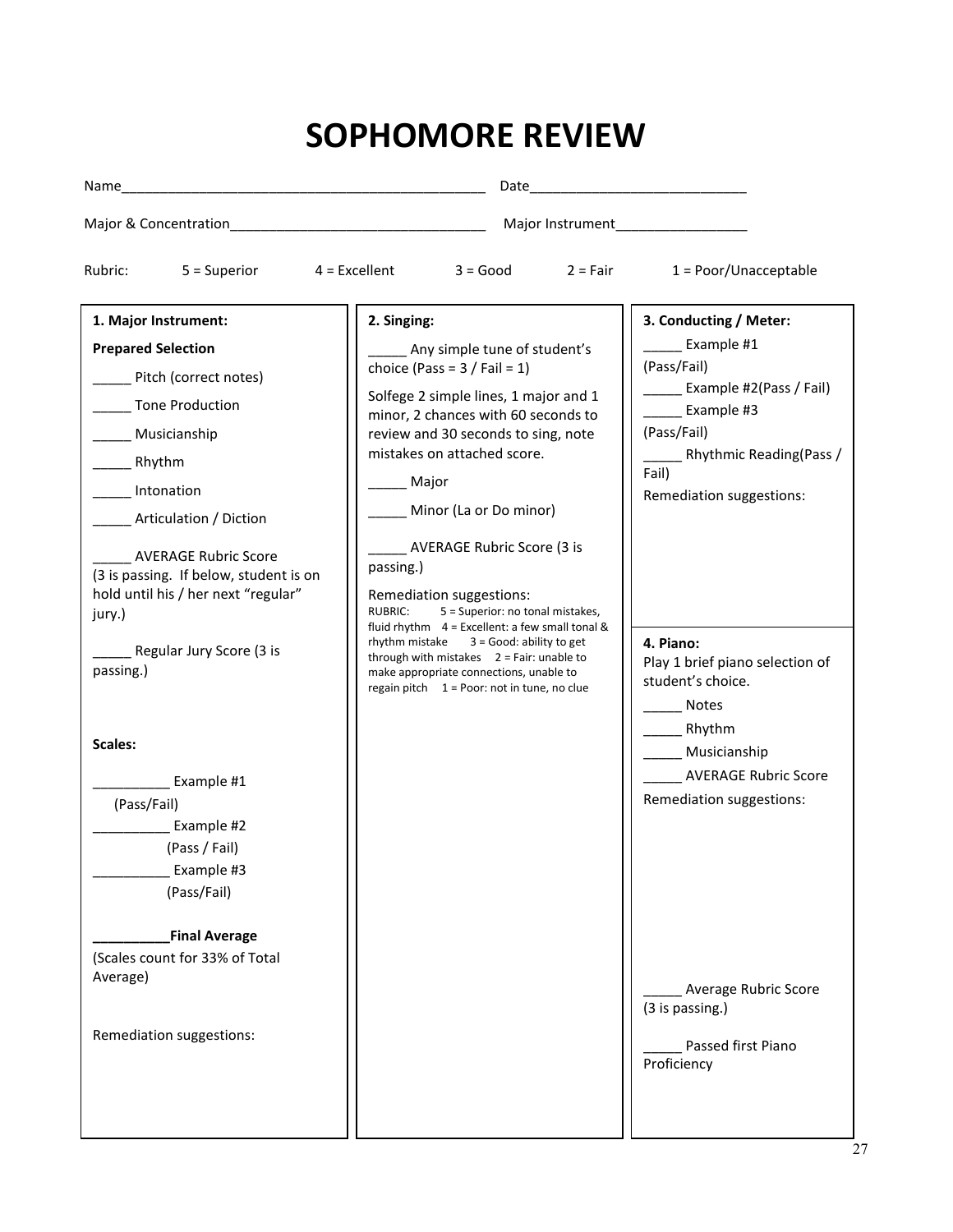#### **5. Written Career Goals:** Pass/Fail (circle one)

**6. QPA Review:** Recommendation that sophomores strive for a minimum QPA of 2.5 and a minimum of 3.0 for students in Music Education or Performance. Student is encouraged to follow standard university procedures to remediate this deficiency.

QPA (fall semester)\_\_\_\_\_\_\_\_\_\_ Pass/Fail (Circle one)

| <b>Sophomore Review Summary:</b>                                                                                                                                                                                                                                                        |  |  |  |  |
|-----------------------------------------------------------------------------------------------------------------------------------------------------------------------------------------------------------------------------------------------------------------------------------------|--|--|--|--|
| Review is failed<br>Review is passed                                                                                                                                                                                                                                                    |  |  |  |  |
| A failed review is the failure of any 2 items #1, 2, 3, 4, & 6. Student is placed on probation and not allowed to<br>continue into "upper level" until successful remediation has been accomplished. In addition to remediation<br>suggestions already noted, the committee recommends: |  |  |  |  |
|                                                                                                                                                                                                                                                                                         |  |  |  |  |
|                                                                                                                                                                                                                                                                                         |  |  |  |  |
|                                                                                                                                                                                                                                                                                         |  |  |  |  |
|                                                                                                                                                                                                                                                                                         |  |  |  |  |
|                                                                                                                                                                                                                                                                                         |  |  |  |  |
|                                                                                                                                                                                                                                                                                         |  |  |  |  |
|                                                                                                                                                                                                                                                                                         |  |  |  |  |
|                                                                                                                                                                                                                                                                                         |  |  |  |  |
|                                                                                                                                                                                                                                                                                         |  |  |  |  |
|                                                                                                                                                                                                                                                                                         |  |  |  |  |
|                                                                                                                                                                                                                                                                                         |  |  |  |  |
|                                                                                                                                                                                                                                                                                         |  |  |  |  |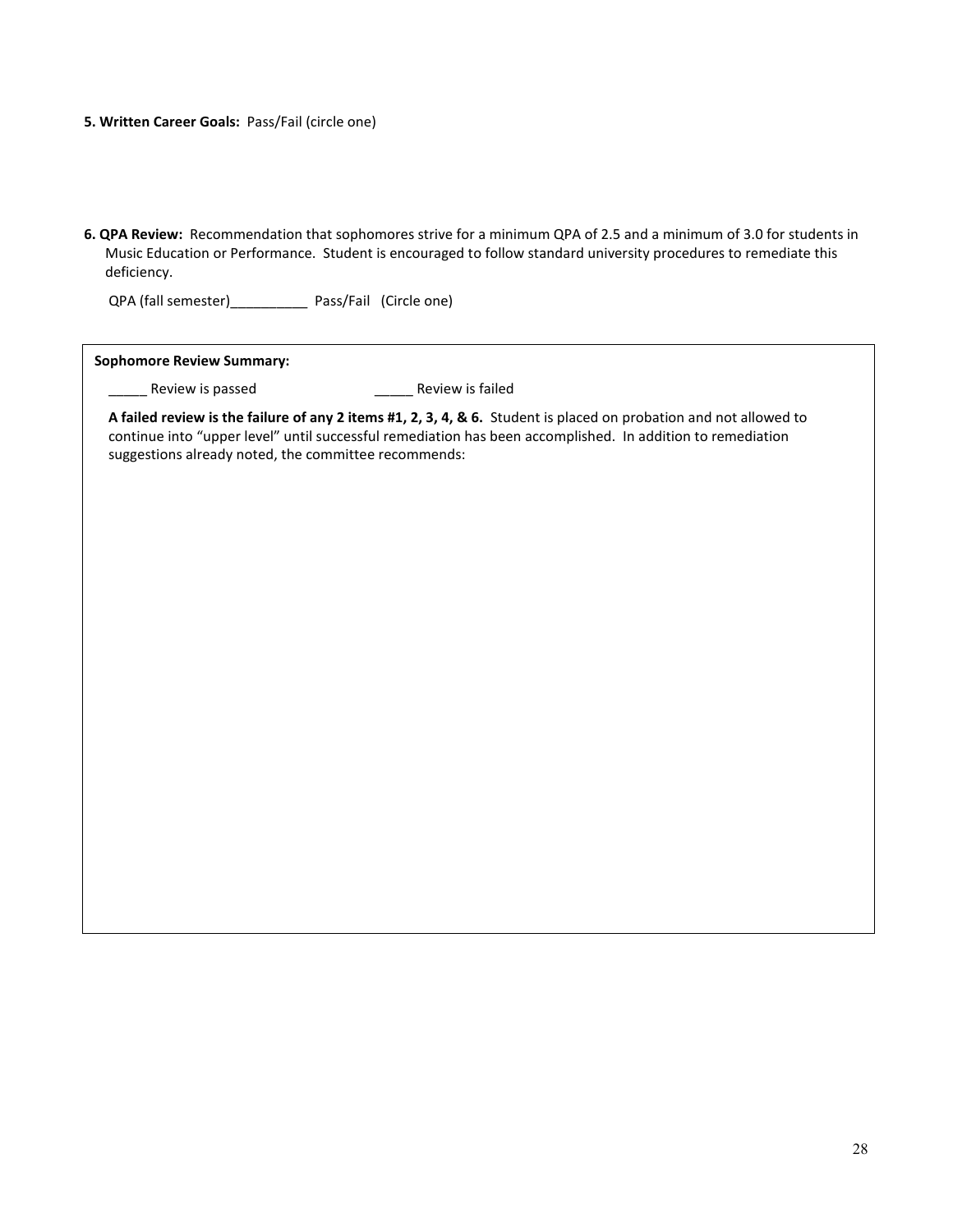# **V. DEGREE PROGRAMS**

#### GENERAL INFORMATION

The faculty of the Music Department of Mansfield University has established a core of courses that are essential to the well-trained musician. Every student pursuing a music degree must complete these courses with a passing grade. Additional requirements will vary according to the student's chosen field. Details concerning all degree programs will be found on the following pages.

#### CORE REQUIREMENTS FOR ALL MUSIC MAJORS

| 12 SH    |
|----------|
| 9 SH     |
| $0$ SH   |
| 12-14 SH |
| 7 SH     |
| 3 SH     |
|          |

\*\* A Minimum of one ensemble must be taken each semester the primary instrument is studied.

#### Recital Attendance

All music majors are required to enroll each semester in MEN 0000, Recital Attendance. The student must register for it on the Course Request Sheet during each registration along with all other course requests.

All students are required to attend 5 faculty or artist recital performances per semester and all of the Thursday afternoon Promenade. Each student's ID card is scanned at the conclusion of each recital or concert to record attendance. A student who needs to be excused from a Thursday afternoon recital must see the Departmental Chairperson for approval and make-up instructions.

Failure to attend the required number of performances will result in a "U" grade in Recital Attendance for the semester. This grade is recorded on the student's permanent record.

#### General Education **Capstone** Requirements

All students at MU must complete a CAP 4999 course to be eligible to graduate. This Capstone course takes on a variety of forms, depending on the major. The Capstone is intended to help students connect the concepts learned in the general education curriculum with those focused on in the major. The department chair will register students for this course. Students should make sure they get registered for the CAP 4999 course in the appropriate semester:

- Music Education student teaching semester
- Music Business/Music Technology internship semester
- Music Performance senior recital semester
- Bachelor of Arts: Music final semester (or recital semester, if recital option is chosen)

Capstone project requirements can be found, by major, in the following sections.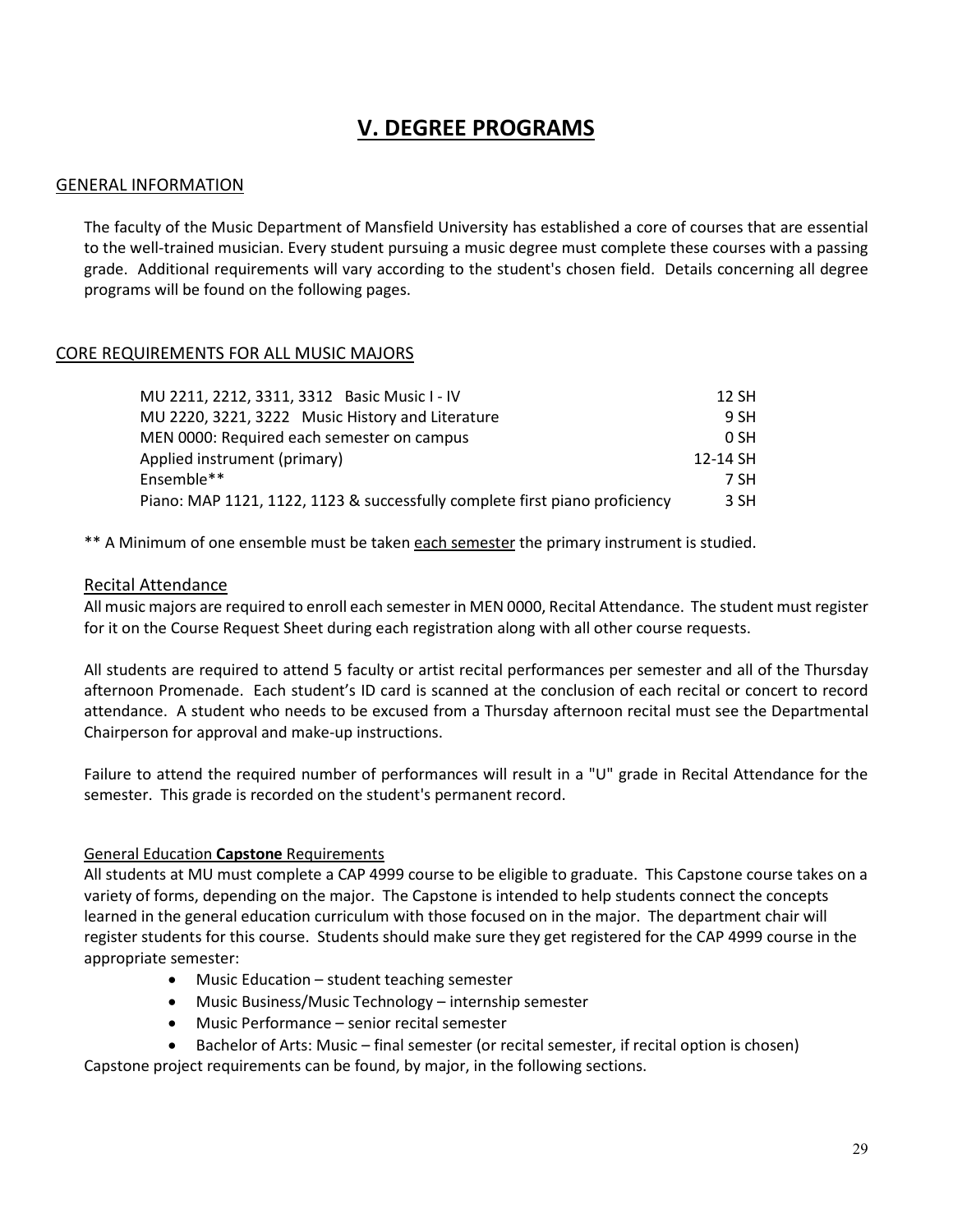#### **BACHELOR OF ARTS WITH A MAJOR IN MUSIC**

The B.A. degree with a major in music is designed for students with a strong interest and ability in music who do not have immediate vocational goals. These students normally have a broad range of interests and may wish to continue their studies as graduate students. They should expect to complete a sizable amount of work outside the Department of Music. Students pursuing this degree will be expected to complete the following music requirements (Area of Specialization), totaling 42 semester hours:

#### Area of Specialization

| <b>Applied Major</b>                                | 12 SH |
|-----------------------------------------------------|-------|
| MU 2211 Basic Music I                               | 3 SH  |
| <b>MU 2212 Basic Music II</b>                       | 3 SH  |
| MU 3311 Basic Music III                             | 3 SH  |
| MU 3312 Basic Music IV                              | 3 SH  |
| MU 2220 Western Music until 1750                    | 3 SH  |
| MU 3221 Classic and Romantic Music                  | 3 SH  |
| MU 3222 Post-Romantic & Twentieth-Century Music     | 3 SH  |
| Class Piano Sequence (pass first piano proficiency) | 3 SH  |
| Ensemble                                            | 6 SH  |

• All B.A. students must also elect a curriculum minor outside the music department or pass a language proficiency examination.

#### **Capstone requirements:**

Students in the BA: Music program register for CAPS 4999 during the semester in which they complete their capstone project, generally their final semester prior to graduation.

Option 1: Student teams up with a Music Performance student or gives a recital and writes extensive program notes for one major work or a collection of works that will be performed on the recital. The B.A. student will work with their own applied faculty member of the performance student's applied faculty to develop these notes, which should be approximately 3-5 pages. The B.A. student then delivers a lecture of approximately 5-10 minutes in length during the recital or promenade.

Option 2: Student selects a large ensemble concert during their senior year and writes program notes of approximately 3-5 pages in length. The student then delivers a lecture of approximately 5-10 minutes in length during promenade. The student works with the ensemble director on the written program notes.

In either case the program notes or paper should include issues of historical, cultural, or literary significance.

Option 3: Student develops their own project with a faculty member's approval. The project should be interdisciplinary in nature, involving the student's minor, if possible. The student will prepare a written or oral presentation of their work, similar in manner to Options 1 or 2 above.

Successful completion of the capstone requirement will be communicated to the Music Department Chair by the appropriate faculty member. The Music Department Chair will submit a grade for CAPS 4999.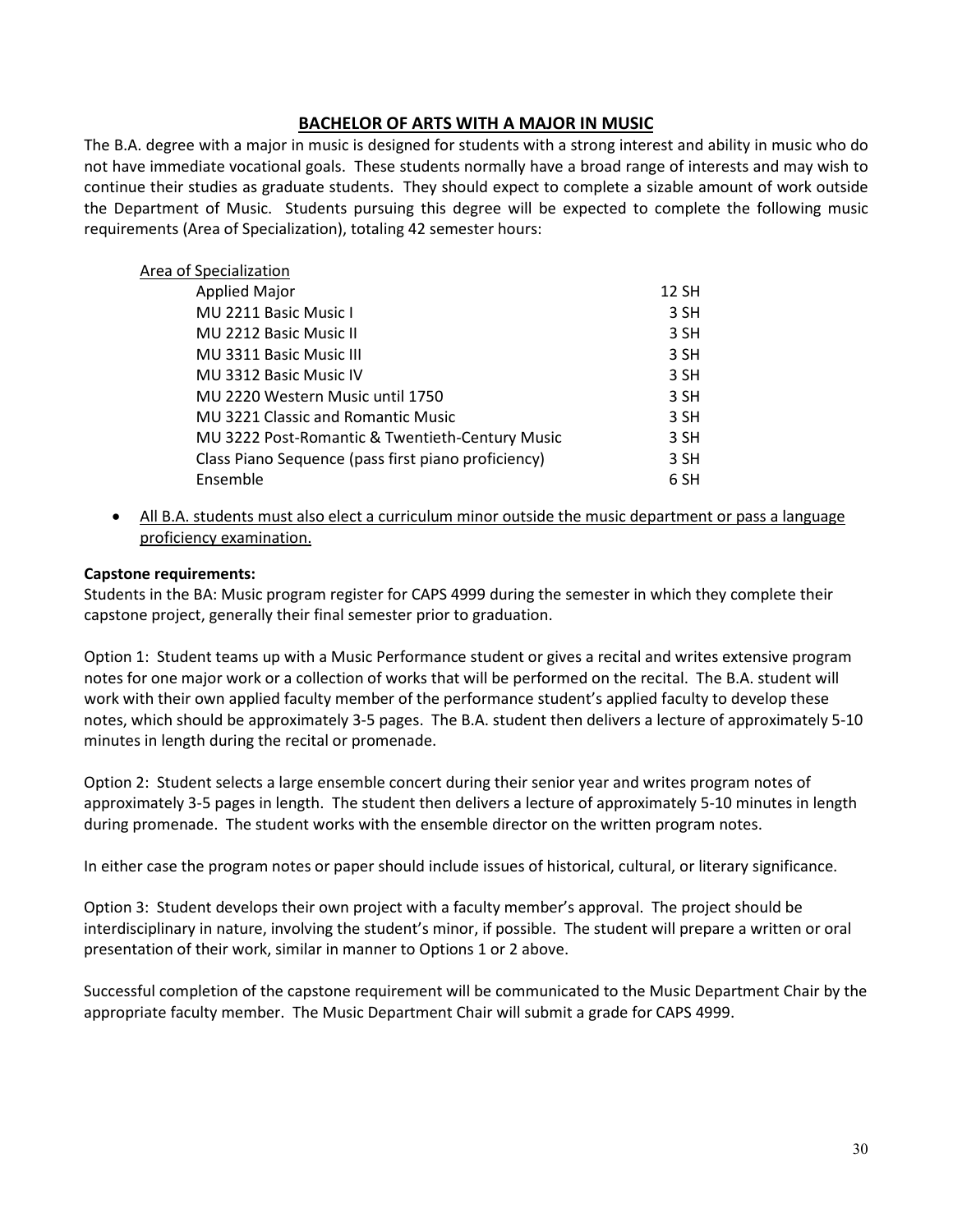#### **ACADEMIC MAP**

#### **Bachelor of Arts in Music (4-Year Course Plan)**

#### A Suggested Sequence of Required Courses (2020-2021 Catalog)

| <b>Freshman Year</b> |                |                                                |                       |                |                                  |  |
|----------------------|----------------|------------------------------------------------|-----------------------|----------------|----------------------------------|--|
| Fall                 |                |                                                | Spring                |                |                                  |  |
|                      | 0              | MEN 0000 Recital Attendance                    |                       | 0              | MEN 0000 Recital Attendance      |  |
|                      | 3              | MU 2211 Basic Music I                          |                       | 3              | MU 2212 Basic Music II           |  |
|                      | 2              | MAP 33XX Primary Applied Lesson                |                       | $\overline{2}$ | MAP 33XX Primary Applied Lesson  |  |
|                      | 1              | MAP 1121 Class Piano I                         |                       | $\mathbf{1}$   | MAP 1122Class Piano II           |  |
|                      | 1              | MEN 33XX Large Ensemble                        |                       | 1              | MEN 33XX Large Ensemble          |  |
|                      | 3              | FYS First-Year Seminar                         |                       | 3              | <b>General Education Course</b>  |  |
|                      | 3              | <b>General Education Course</b>                |                       | 3              | <b>General Education Course</b>  |  |
|                      | 3              | <b>General Education Course</b>                |                       | 3              | <b>General Education Course</b>  |  |
| Total                | 16             |                                                | Total                 | 16             |                                  |  |
|                      |                |                                                | <b>Sophomore Year</b> |                |                                  |  |
|                      |                | Fall                                           |                       |                | Spring                           |  |
|                      | 0              | MEN 0000 Recital Attendance                    |                       | 0              | MEN 0000 Recital Attendance      |  |
|                      | 3              | MU 2211 Basic Music III                        |                       | 3              | MU 2212 Basic Music IV           |  |
|                      | $\overline{2}$ | MAP 33XX Primary Applied Lesson                |                       | $\overline{2}$ | MAP 33XX Primary Applied Lesson  |  |
|                      | $\mathbf{1}$   | MAP 1123 Class Piano III                       |                       | $\mathbf{1}$   | MEN 33XX Large Ensemble          |  |
|                      | 1              | MEN 33XX Large Ensemble                        |                       | 3              | MU 3221 Classic & Romantic Music |  |
|                      | 3              | MU 2220 Western Music until 1750               |                       | 4              | <b>General Education Course</b>  |  |
|                      | 3              | <b>General Education Course</b>                |                       |                |                                  |  |
| Total                | 13             |                                                | Total                 | 13             |                                  |  |
| <b>Junior Year</b>   |                |                                                |                       |                |                                  |  |
|                      |                | Fall                                           |                       |                | Spring                           |  |
|                      | 0              | MEN 0000 Recital Attendance                    |                       | 0              | MEN 0000 Recital Attendance      |  |
|                      | 2              | MAP 33XX Primary Applied Lesson                |                       | $\overline{2}$ | MAP 33XX Primary Applied Lesson  |  |
|                      | $\mathbf{1}$   | MEN 33XX Large Ensemble                        |                       | $\mathbf{1}$   | MEN 33XX Large Ensemble          |  |
|                      | 3              | MU 3222 Post Rom & 20 <sup>th</sup> Cent Music |                       | 3              | General Education Course         |  |
|                      | 3              | <b>General Education Course</b>                |                       | 9              | Free or Non-Music Electives      |  |
|                      | 7              | Free or Non-Music Electives                    |                       |                |                                  |  |
| Total                | 16             |                                                | Total                 | 15             |                                  |  |
|                      |                |                                                | <b>Senior Year</b>    |                |                                  |  |
|                      | Fall<br>Spring |                                                |                       |                |                                  |  |
|                      | 0              | MEN 0000 Recital Attendance                    |                       | 0              | MEN 0000 Recital Attendance      |  |
|                      | 15             | Free or Non-Music Electives                    |                       | 16             | Free or Non-Music Electives      |  |
|                      |                |                                                |                       | 0              | CAP 4999 Capstone                |  |
| Total                | 15             |                                                | Total                 | 16             |                                  |  |

Total Credits = 120

#### **Sample Notes:**

• This academic map is a suggested four-year schedule of courses based on degree requirements in the undergraduate catalog. This sample schedule serves as a general guideline to help build a full schedule each term. Milestones, courses, and special requirements necessary for timely progress to complete a major are designed to keep students on track.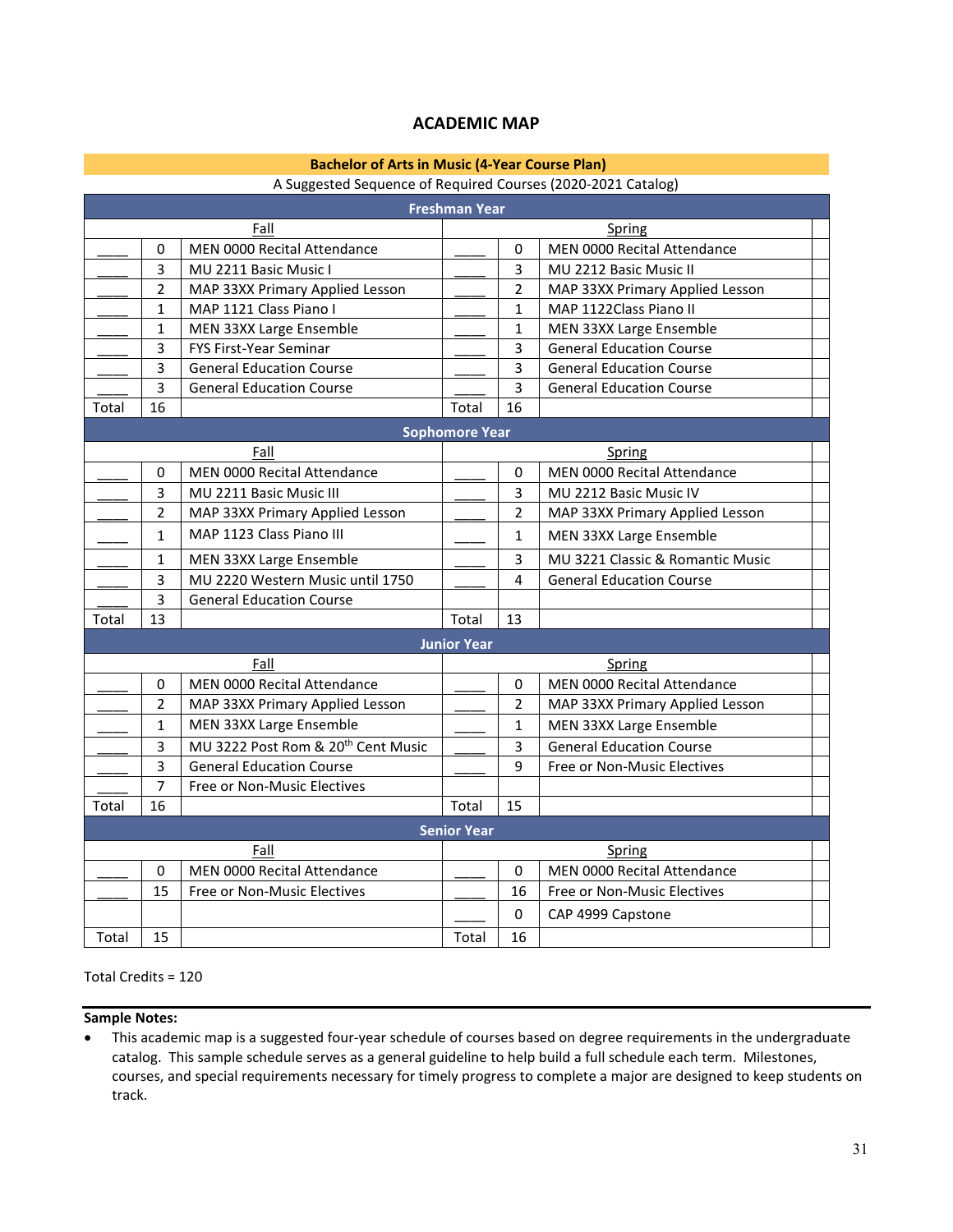- A grade of "C" or better is required in MAP, MEN, and MU courses used for the major
- All music majors must pass the First Piano Proficiency exam (normally at the end of MAP-1123) and the Sophomore Review (during Spring semester of Sophomore Year)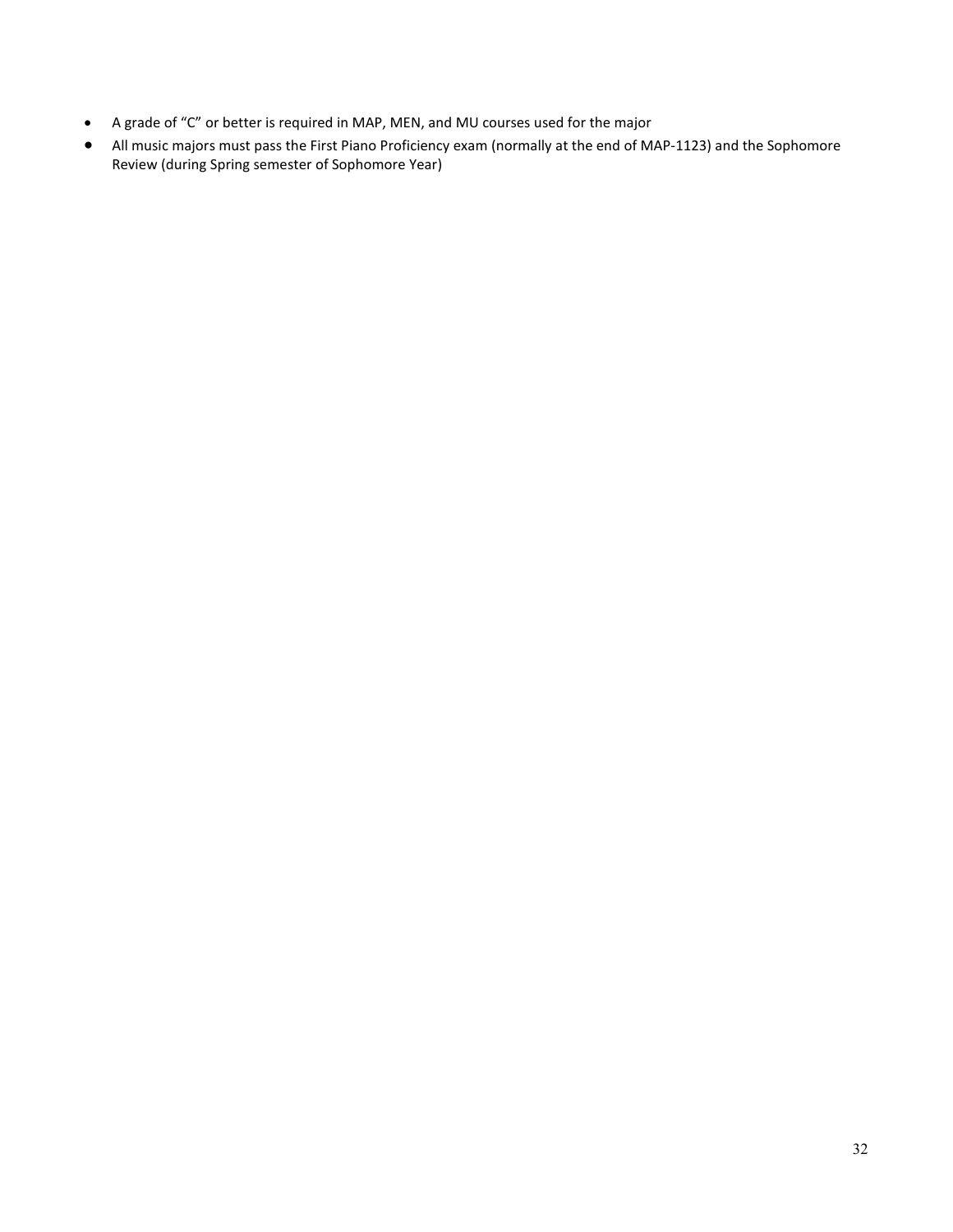#### **BACHELOR OF MUSIC WITH ELECTIVE STUDIES IN BUSINESS**

The Bachelor of Music with Elective Studies in Business combines professional studies in music with nine credits of introductory business courses, nine credits of upper level business electives, the Survey of Music Business course, and a 14-week internship in a music industry area in the student's area of interest. The 18-credit business component gives students an overview of business principles and allows for elective exploration, or focus, in the areas of business administration, management, and/or marketing. The internship is normally done during the final semester, or summer, after all other course work has been completed.

Music business students follow the music core curriculum common to all B.M. degrees at Mansfield University. Core coursework includes theory, music history, keyboard skills, ensemble participation, and instrumental or vocal private lessons. In addition, students pursuing this degree take courses in music business and music technology.

All Bachelor of Music students must pass the first piano proficiency and sophomore review and are required to perform at least once on the weekly Thursday afternoon music department "Promenade" recitals. All music students are required to participate in at least one large ensemble each semester on campus. The final requirement for the degree is a 14-week internship in an area of interest to the student, and is normally done during the final semester or summer after all other course work has been completed. To qualify for an internship, the student must achieve a minimum QPA of 2.5.

Admission is based on: 1) application to the university, and 2) successful audition on your primary instrument or voice. The audition process also includes aural skills, music theory, and piano placement exams.

#### Capstone requirements:

Music Business students are registered for CAPS 4999 during the same semester they register for MU 4489 – Music Industry Internship.

Music Business students must complete an internship in the music industry (MU 4489) as a final requirement of the Bachelor of Music degree. Final academic requirements for the internship include a portfolio of projects completed during the internship, an updated professional résumé, evaluations from site supervisors, and an exit survey. In order to satisfy the requirements for CAP 4999, student interns will be asked to complete an essay describing the ways in which their general education coursework impacts their preparation for work in a professional environment. Essay questions will ask students to name specific courses from the general education that have had an impact on their ability to critically evaluate information, communicate effectively, and appreciate diverse perspectives.

The portfolio and essay will be evaluated by the instructor of MU 4489. Successful completion of the capstone requirement will be communicated by the instructor of MU 4489 to the Music Department Chair, who will submit a grade for CAPS 4999.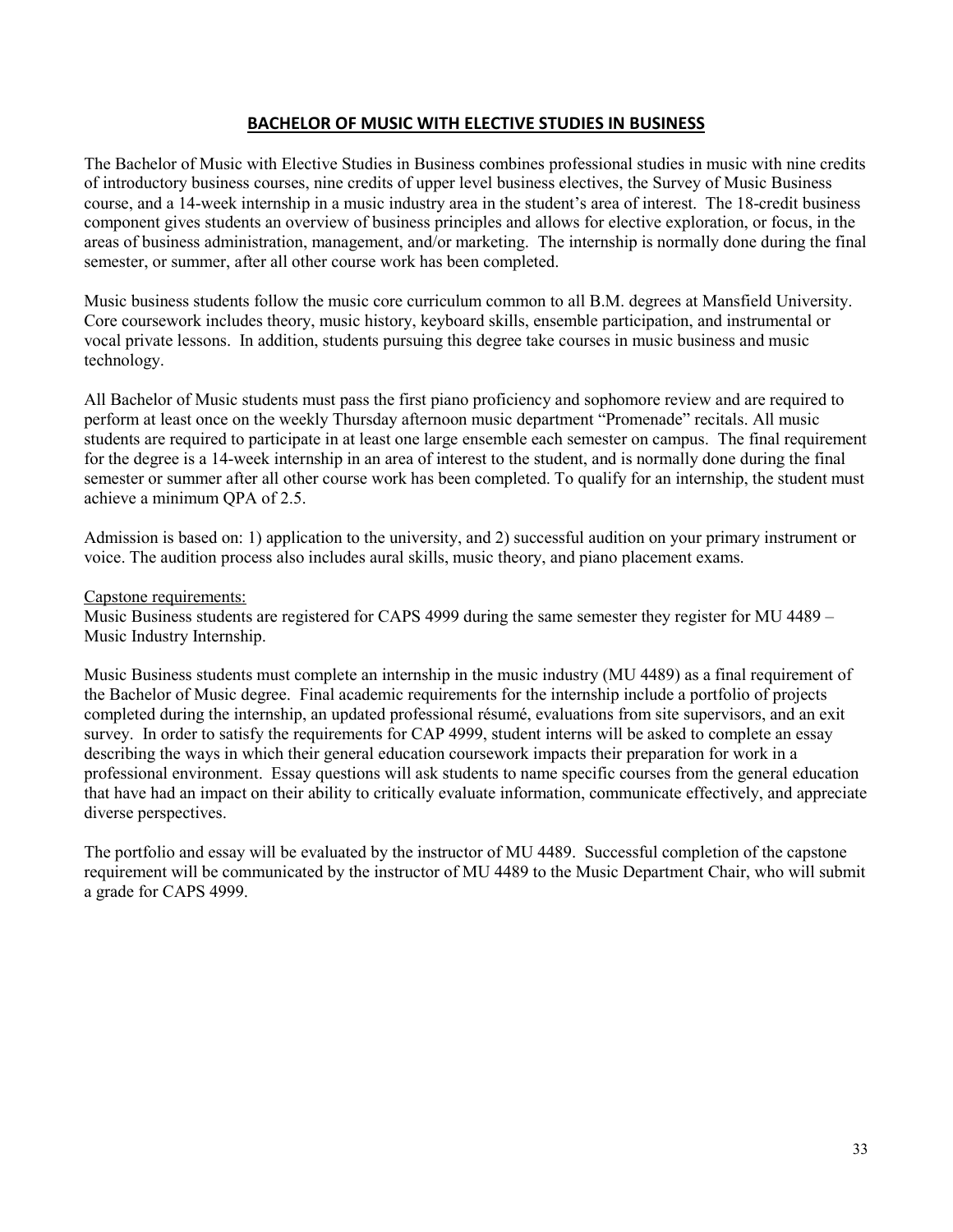#### A Suggested Sequence of Required Courses (**2020-2021 Catalog**) **Freshman Year (2018-19)** Fall Spring 0 | MEN 0000 Recital Attendance | 0 | MEN 0000 Recital Attendance \_\_\_\_ 3 MU 2211 Basic Music I \_\_\_\_ 3 MU 2212 Basic Music II 2 | MAP 33XX Primary Applied Lesson | \_\_\_ | 2 | MAP 33XX Primary Applied Lesson \_\_\_\_ 1 MAP 1121 Class Piano I \_\_\_\_ 1 MAP 1122 Class Piano II 1 MEN 33XX Large Ensemble 1 MEN 33XX Large Ensemble  $_3$  | ACC 1110 Prin of Accounting I  $_3$  | BUS 1130 Intro to Bus & Mgmt 3 FYS First-Year Seminar 2 3 COM 1101 Oral Communication 3 ENG 1112 Composition I 3 General Education Course 2 | MU 3352 Diction I (vocal primary only) Total 16 Total 16 **Sophomore Year (2019-20)** Fall Spring 0 | MEN 0000 Recital Attendance | 0 | MEN 0000 Recital Attendance 3 | MU 2211 Basic Music III | 3 | MU 2212 Basic Music IV 2 | MAP 33XX Primary Applied Lesson | 2 | MAP 33XX Primary Applied Lesson \_\_\_\_ 1 MAP 1123 Class Piano III \_\_\_\_ 1 MEN 33XX Large Ensemble 1 | MEN 33XX Large Ensemble | 3 | MU 3221 Classic & Romantic Music 3 | MU 2220 Western Music until 1750 | 3 | MU 4481 Survey of Bus of Music 2 | MU 1105 Intro to Music Tech | 3 | General Education Courses 3 | MGT 2230 Management Princ. Total 15 | Total 15 **Junior Year (2020-21)** Fall Spring 0 | MEN 0000 Recital Attendance | | | | | | | MEN 0000 Recital Attendance 2 | MAP 33XX Primary Applied Lesson | \_\_\_ | 2 | MAP 33XX Primary Applied Lesson \_\_\_\_ 1 MEN 33XX Large Ensemble \_\_\_\_ 1 MEN 33XX Large Ensemble  $_3$  MU 3222 Post Rom & 20<sup>th</sup> Cent 3 | Upper Level BUS/MGT/MKT Elective 1 MU 2250 Basic Conducting 1 9 General Education Courses 3 Upper Level BUS/MGT/MKT Elective \_\_\_\_ 6 General Education Courses Total 16 Total 15 **Senior Year (2021-22)** Fall Spring 0 MEN 0000 Recital Attendance 1 12 MU 4489 Music Industry Internship 3 Upper Level BUS/MGT/MKT<br>Elective 0  $\overline{CRP}$  4999 Capstone 1 | MEN 33XX Large Ensemble 12 General Education Courses Total 15 Total 12 Total Credits = **120**

#### **ACADEMIC MAP**

#### **BACHELOR OF MUSIC WITH ELECTIVE STUDIES IN BUSINESS (4-Year Course Plan)**

**Notes:**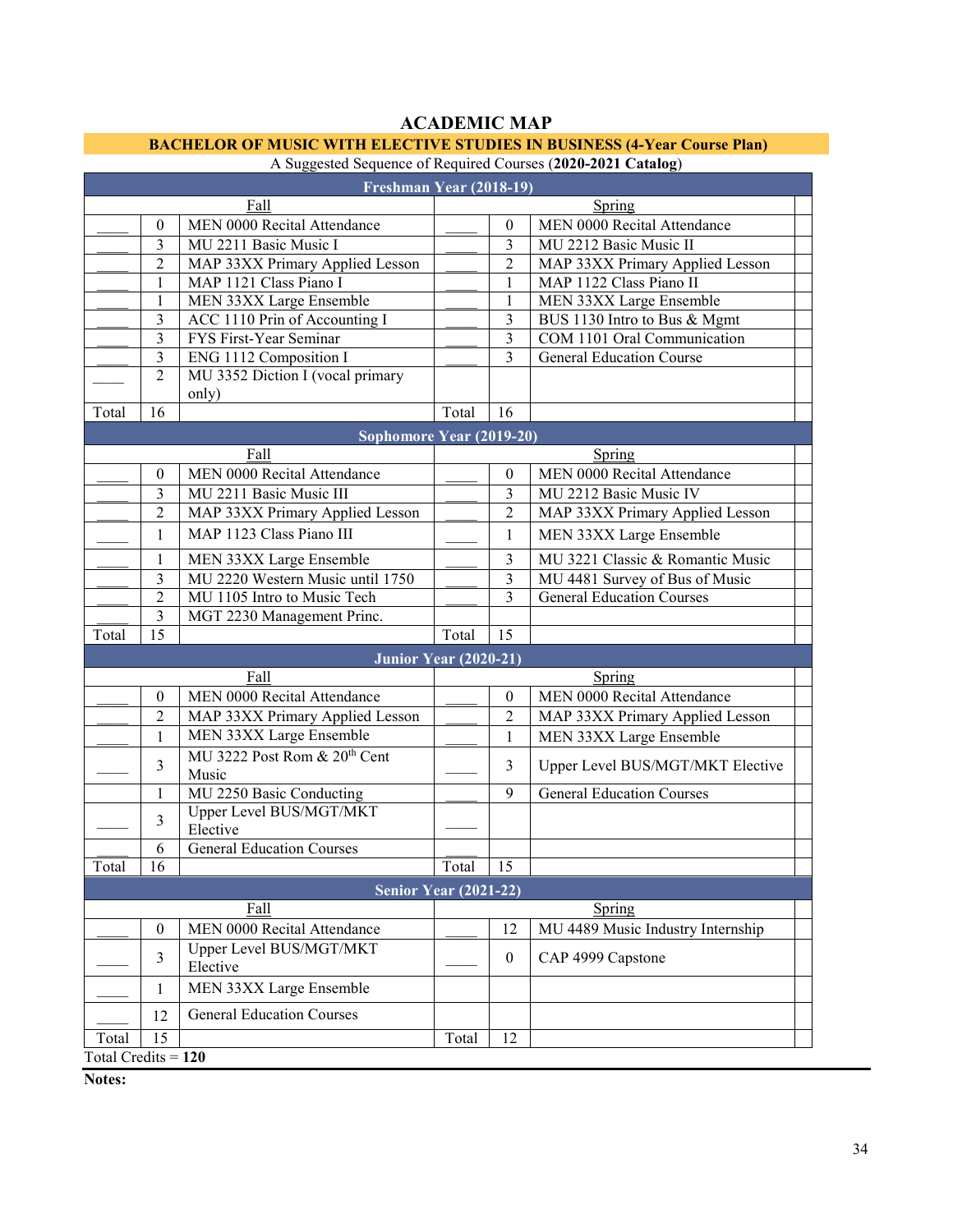- This academic map is a suggested four-year schedule of courses based on degree requirements in the undergraduate catalog. This sample schedule serves as a general guideline to help build a full schedule each term. Milestones, courses, and special requirements necessary for timely progress to complete a major are designed to keep students on track.
- A grade of "C" or better in MAP, MEN, and MU courses used for the major.
- All music majors must pass the First Piano Proficiency exam (normally at the end of MAP-1123) and the Sophomore Review (during Spring semester of Sophomore Year).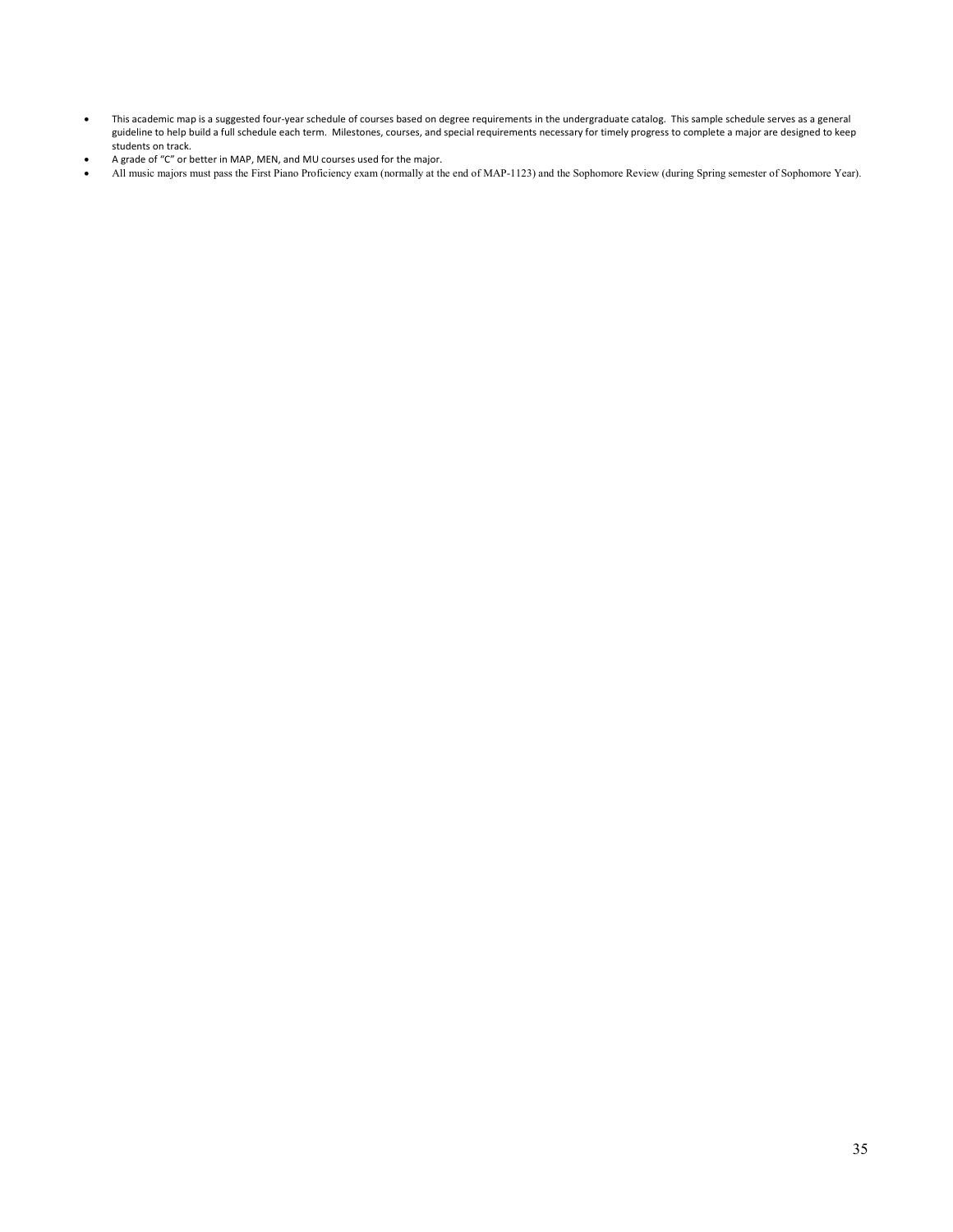#### **BACHELOR OF MUSIC WITH EMPHASIS IN MUSIC TECHNOLOGY**

The Bachelor of Music with Emphasis in Music Technology combines professional studies in music with coursework in general music technology, recording, studio production techniques, and a 14-week internship in a music technology area in the student's area of interest. Additional coursework is drawn from the Communications and Computer Information Science departments in order to develop the student's basic understanding of mass media and relevant computer technologies. The 18-credit music technology component gives students an overview of technology, recording, and studio technique principles. The internship is normally done during the final semester, or summer, after all other course work has been completed.

Music business students follow the music core curriculum common to all B.M. degrees at Mansfield University. Core coursework includes theory, music history, keyboard skills, ensemble participation, and instrumental or vocal private lessons. In addition, students pursuing this degree take courses in music technology.

All Bachelor of Music students must pass the first piano proficiency and sophomore review and are required to perform at least once on the weekly Thursday afternoon music department "Promenade" recitals. All music students are required to participate in at least one large ensemble each semester on campus. The final requirement for the degree is a 14-week internship in an area of interest to the student, and is normally done during the final semester or summer after all other course work has been completed. To qualify for an internship, the student must achieve a minimum QPA of 2.5.

Admission is based on: 1) application to the university, and 2) successful audition on your primary instrument or voice. The audition process also includes aural skills, music theory, and piano placement exams.

#### Capstone requirements:

Music Technology students are registered for CAPS 4999 during the same semester they register for MU 4489 – Music Industry Internship.

Music Technology students must complete an internship in the music industry (MU 4489) as a final requirement of the Bachelor of Music degree. Final academic requirements for the internship include a portfolio of projects completed during the internship, an updated professional résumé, evaluations from site supervisors, and an exit survey. In order to satisfy the requirements for CAP 4999, student interns will be asked to complete an essay describing the ways in which their general education coursework impacts their preparation for work in a professional environment. Essay questions will ask students to name specific courses from the general education that have had an impact on their ability to critically evaluate information, communicate effectively, and appreciate diverse perspectives.

The portfolio and essay will be evaluated by the instructor of MU 4489. Successful completion of the capstone requirement will be communicated by the instructor of MU 4489 to the Music Department Chair, who will submit a grade for CAPS 4999.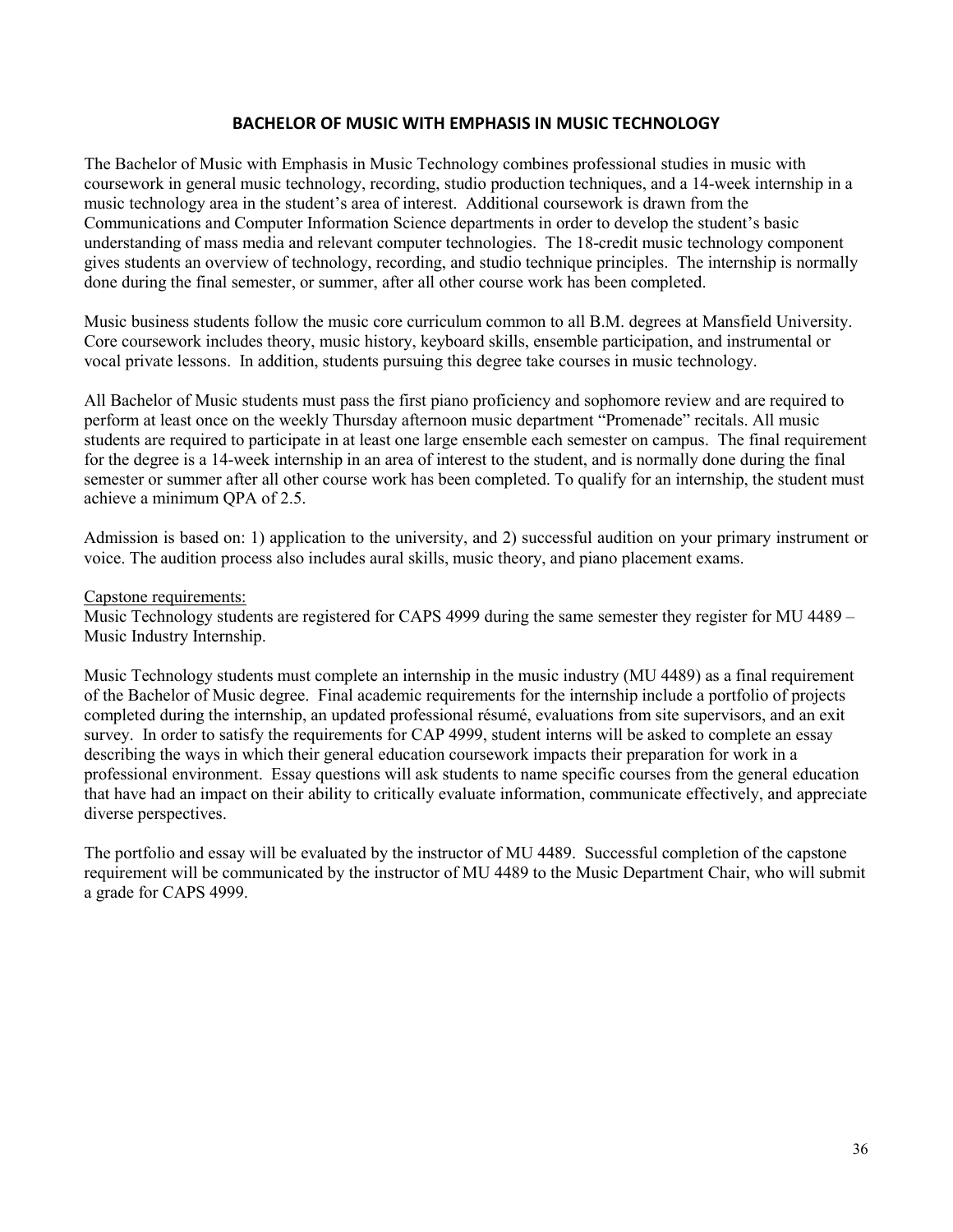#### **ACADEMIC MAP**

#### **BACHELOR OF MUSIC WITH EMPHASIS IN MUSIC TECHNOLOGY (4-Year Course Plan)**

| A suggested sequence of required courses (2020-2021 Catalog)<br>Freshman Year (2018-19) |                  |                                                   |       |                          |                                   |
|-----------------------------------------------------------------------------------------|------------------|---------------------------------------------------|-------|--------------------------|-----------------------------------|
| Fall<br>Spring                                                                          |                  |                                                   |       |                          |                                   |
|                                                                                         | $\mathbf{0}$     | MEN 0000 Recital Attendance                       |       | $\mathbf{0}$             | MEN 0000 Recital Attendance       |
|                                                                                         | $\overline{3}$   | MU 2211 Basic Music I                             |       | 3                        | MU 2212 Basic Music II            |
|                                                                                         | $\overline{2}$   | MAP 33XX Primary Applied Lesson                   |       | $\overline{2}$           | MAP 33XX Primary Applied Lesson   |
|                                                                                         | 1                | MAP 1121 Class Piano I                            |       | 1                        | MAP 1122Class Piano II            |
|                                                                                         | 1                | MEN 33XX Large Ensemble                           |       | 1                        | MEN 33XX Large Ensemble           |
|                                                                                         | $\overline{2}$   | MU 1105 Intro to Music Tech                       |       | 3                        | Approved Music Tech Elective      |
|                                                                                         | $\overline{3}$   | FYS First-Year Seminar                            |       | $\mathfrak{Z}$           | COM 1101 Oral Communication       |
|                                                                                         | $\overline{3}$   | ENG 1112 Composition I                            |       | 3                        | <b>General Education Course</b>   |
|                                                                                         | $\overline{2}$   | MU 3352 Diction I (vocal primary<br>only)         |       |                          |                                   |
| Total                                                                                   | $15 -$<br>17     |                                                   | Total | 16                       |                                   |
|                                                                                         |                  | Sophomore Year (2019-20)                          |       |                          |                                   |
|                                                                                         |                  | Fall                                              |       |                          | Spring                            |
|                                                                                         | $\boldsymbol{0}$ | MEN 0000 Recital Attendance                       |       | $\boldsymbol{0}$         | MEN 0000 Recital Attendance       |
|                                                                                         | 3                | MU 2211 Basic Music III                           |       | $\mathfrak{Z}$           | MU 2212 Basic Music IV            |
|                                                                                         | $\overline{2}$   | MAP 33XX Primary Applied Lesson                   |       | $\overline{c}$           | MAP 33XX Primary Applied Lesson   |
|                                                                                         | 1                | MAP 1123 Class Piano III                          |       | 1                        | MEN 33XX Large Ensemble           |
|                                                                                         | 1                | MEN 33XX Large Ensemble                           |       | $\overline{3}$           | MU 3221 Classic & Romantic Music  |
|                                                                                         | $\mathfrak{Z}$   | MU 2220 Western Music until 1750                  |       | $\overline{2}$           | MU 3313 Electronic Music          |
|                                                                                         | 3                | COMM 2201 Intro to Mass Media                     |       | $\overline{\mathcal{L}}$ | General Education Course          |
|                                                                                         | 3                | <b>General Education Course</b>                   |       |                          |                                   |
| Total                                                                                   | 16               |                                                   | Total | 15                       |                                   |
|                                                                                         |                  | Junior Year (2020-21)                             |       |                          |                                   |
|                                                                                         |                  | Fall                                              |       |                          | Spring                            |
|                                                                                         | $\boldsymbol{0}$ | MEN 0000 Recital Attendance                       |       | $\boldsymbol{0}$         | MEN 0000 Recital Attendance       |
|                                                                                         | $\overline{2}$   | MAP 33XX Primary Applied Lesson                   |       | $\overline{2}$           | MAP 33XX Primary Applied Lesson   |
|                                                                                         | $\mathbf{1}$     | MEN 33XX Large Ensemble                           |       | $\mathbf{1}$             | MEN 33XX Large Ensemble           |
|                                                                                         | $\overline{3}$   | MU 3222 Post Rom & 20 <sup>th</sup> Cent<br>Music |       | $\overline{3}$           | MU 4413 Studio Techniques         |
|                                                                                         | 1                | MU 2250 Basic Conducting                          |       | 3                        | CIS 1109 Explore Comp Science     |
|                                                                                         | 3                | MU 4414 Recording Arts                            |       | 3                        | Approved Music Tech Elective      |
|                                                                                         | 6                | <b>General Education Courses</b>                  |       | 6                        | <b>General Education Courses</b>  |
| Total                                                                                   | 16               |                                                   | Total | 18                       |                                   |
|                                                                                         |                  | <b>Senior Year (2021-22)</b>                      |       |                          |                                   |
|                                                                                         |                  | Fall                                              |       |                          | Spring                            |
|                                                                                         | $\boldsymbol{0}$ | MEN 0000 Recital Attendance                       |       | 12                       | MU 4489 Music Industry Internship |
|                                                                                         | $\overline{2}$   | MU/MAP/MEN Elective (non-vocal<br>primary only)   |       | $\mathbf{0}$             | CAP 4999 Capstone                 |
|                                                                                         | 1                | MEN 33XX Large Ensemble                           |       |                          |                                   |
|                                                                                         | 3                | MU 4481 Survey of Music Business                  |       |                          |                                   |
|                                                                                         | 9                | <b>General Education Courses</b>                  |       |                          |                                   |
| Total                                                                                   | $13 -$           |                                                   | Total | 12                       |                                   |
|                                                                                         | 15               |                                                   |       |                          |                                   |
| Total Credits = $\overline{120}$                                                        |                  |                                                   |       |                          |                                   |

#### A Suggested Sequence of Required Courses (**2020-2021 Catalog**)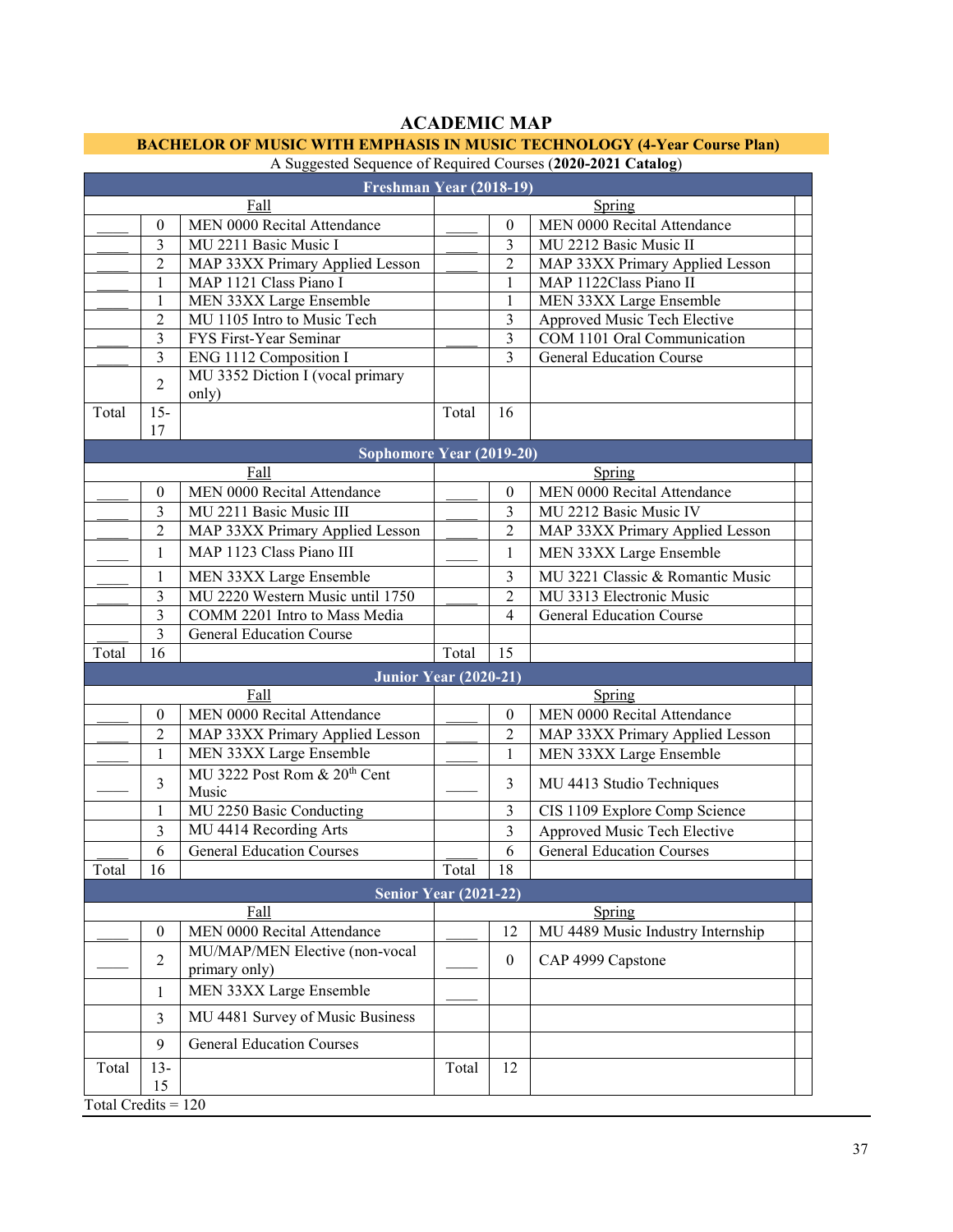#### **Notes:**

- This academic map is a suggested four-year schedule of courses based on degree requirements in the undergraduate catalog. This sample schedule serves as a general guideline to help build a full schedule each term. Milestones, courses, and special requirements necessary for timely progress to complete a major are designed to keep students on track.
- A grade of "C" or better in MAP, MEN, and MU courses used for the major.
- All music majors must pass the First Piano Proficiency exam (normally at the end of MAP-1123) and the Sophomore Review (during Spring semester of Sophomore Year).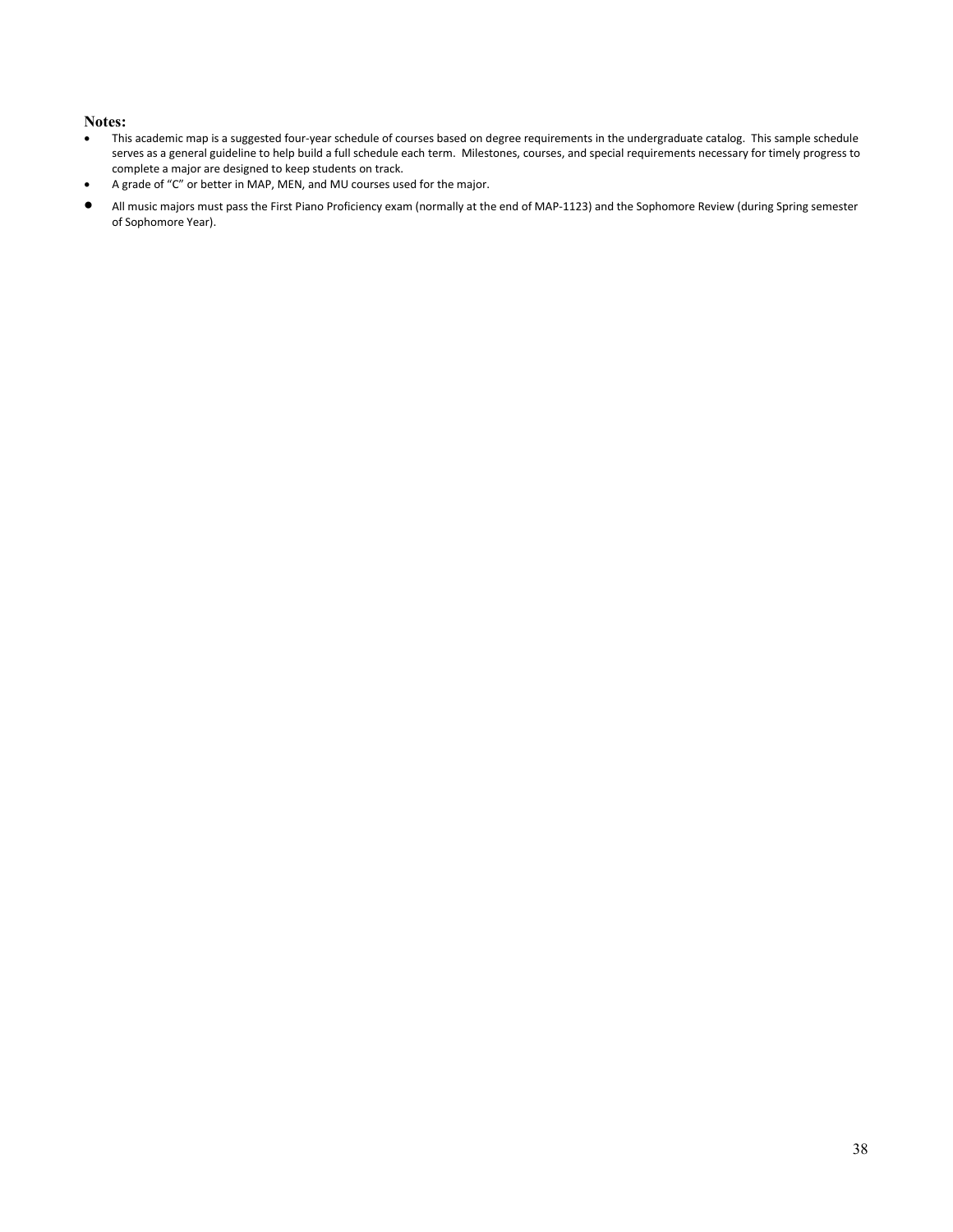#### **BACHELOR OF MUSIC IN MUSIC PERFORMANCE**

The Bachelor of Music in Music Performance is available in piano, guitar, voice, percussion, and any standard string, brass, and woodwind instrument. Mansfield University offers this degree to exceptional musicians who are committed to pursuing high achievement in ensemble and solo performance. The Bachelor of Music in Music Performance curriculum prepares young musicians for graduate study in music. For some, this degree may also be used as an opportunity to focus on performance skills in preparation for careers, or further study, in fields outside of music.

Students who choose this degree should be fully aware of the professional commitment they are making to the art of music. Most students continue their studies at the graduate level and spend their lives in the constant pursuit of excellence through disciplined practice, study, and performance.

Music performance students follow the music core curriculum common to all B.M. degrees at Mansfield University. Core coursework includes theory, music history, keyboard skills, ensemble participation, and instrumental or vocal private lessons. In addition, students pursuing this degree take courses in music literature and pedagogy. Music performance students who study voice as their primary instrument are also expected to complete at least two semesters of French, German, or Italian language study. Music performance students present a half-recital during their Junior year and a full recital during their senior year.

All Bachelor of Music students must pass the first piano proficiency and sophomore review and are required to perform at least once each semester on the weekly Thursday afternoon music department "Promenade" recitals. A full-length recital, on campus, is required in the senior year, and the required junior recital for performance majors is traditionally at least a half recital.

Admission is based on: 1) application to the university, and 2) successful audition on your primary instrument or voice. The audition process also includes aural skills, music theory, and piano placement exams.

Students may be admitted to the program either at the time of their audition or may arrange an audition after beginning their studies at Mansfield University. If a student elects to audition for the performance degree after beginning studies at Mansfield, the audition should take place as early as possible, because the number of performance credits necessary for graduation is considerably greater than in the other curricula. Some credits can be made up by studying in the summer and applying for credit by examination. It may also be necessary for the student to remain longer at the university in order to complete all performance requirements.

#### **Capstone requirements:**

Students in the Bachelor of Music in Music Performance program are registered for CAPS 4999 during the same semester they perform their senior recital.

Students write detailed program notes for all works performed on their senior recital. Written program notes should be approximately 3-5 pages in length, which may be truncated for printing in the recital program. During the senior recital the student should give a brief lecture on at least one work, or group of works. Both the written program notes and the brief lecture should address issues of historical, cultural, or literary significance.

Successful completion of the capstone requirement will be communicated to the Music Department Chair by the appropriate applied faculty member. The Music Department Chair will submit a grade for CAPS 4999.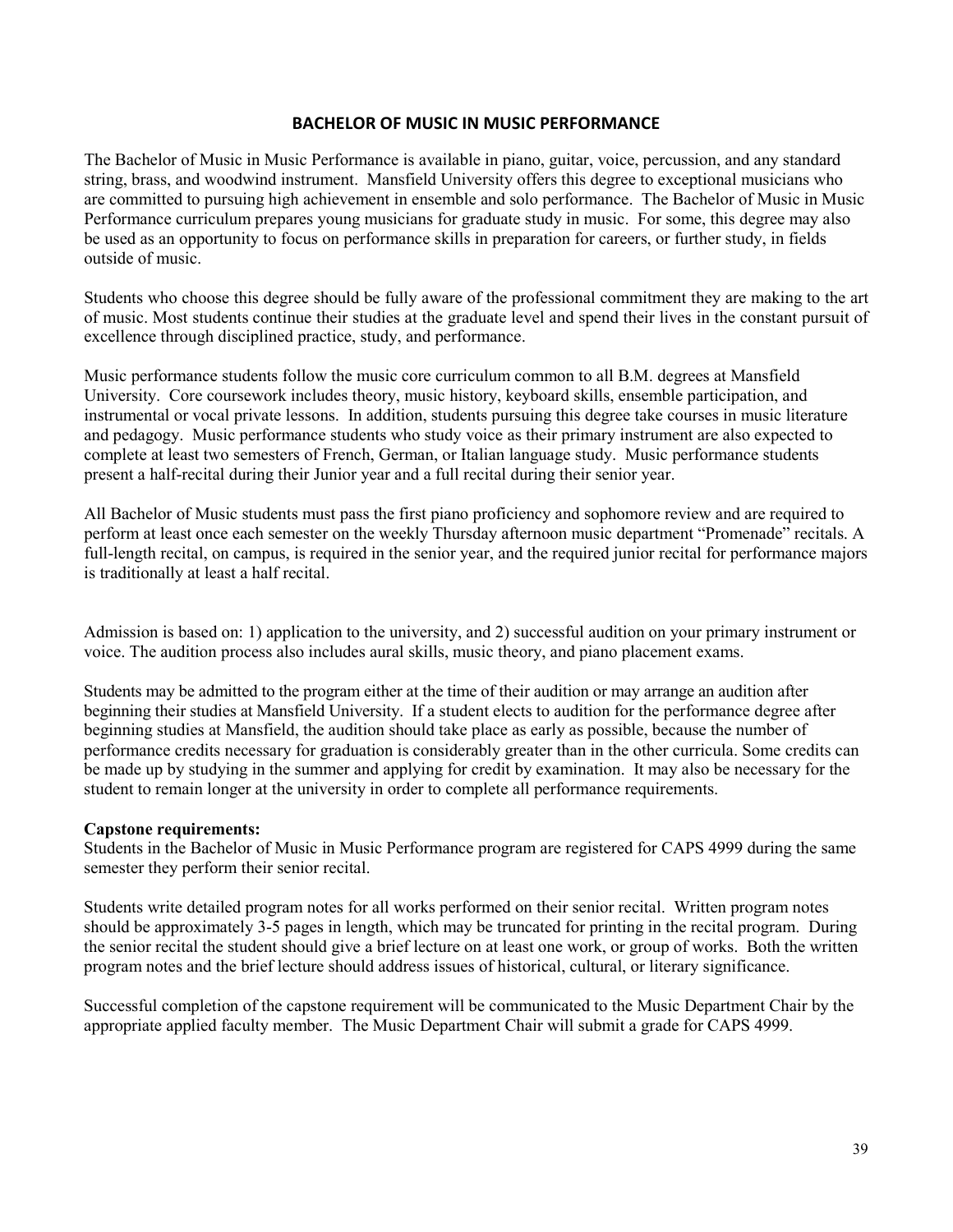| A Suggested Sequence of Required Courses (2020-2021 Catalog) |                  |                                                                        |        |                  |                                                                                    |  |  |
|--------------------------------------------------------------|------------------|------------------------------------------------------------------------|--------|------------------|------------------------------------------------------------------------------------|--|--|
| Freshman Year (2018-19)                                      |                  |                                                                        |        |                  |                                                                                    |  |  |
|                                                              |                  | Fall                                                                   | Spring |                  |                                                                                    |  |  |
|                                                              | 0                | MEN 0000 Recital Attendance                                            |        | $\theta$         | MEN 0000 Recital Attendance                                                        |  |  |
|                                                              | 3                | MU 2211 Basic Music I                                                  |        | 3                | MU 2212 Basic Music II                                                             |  |  |
|                                                              | 4                | MAP 44XX Primary Applied Lesson                                        |        | 4                | MAP 44XX Primary Applied Lesson                                                    |  |  |
|                                                              | 1                | MAP 1121 Class Piano I                                                 |        | 1                | MAP 1122Class Piano II                                                             |  |  |
|                                                              | 1                | MEN 33XX Large Ensemble                                                |        | 1                | MEN 33XX Large Ensemble                                                            |  |  |
|                                                              | 3                | FYS First-Year Seminar                                                 |        | 3                | <b>General Education Course</b>                                                    |  |  |
|                                                              | 2                | MU 3352 Diction I, or Elective                                         |        | 3                | <b>General Education Course</b>                                                    |  |  |
|                                                              | 3                | <b>General Education Course</b>                                        |        |                  |                                                                                    |  |  |
| Total                                                        | 15               | (17 for Vocal)                                                         | Total  | 15               |                                                                                    |  |  |
|                                                              |                  | Sophomore Year (2019-20)                                               |        |                  |                                                                                    |  |  |
|                                                              |                  | Fall                                                                   |        |                  | Spring                                                                             |  |  |
|                                                              | $\mathbf{0}$     | MEN 0000 Recital Attendance                                            |        | $\theta$         | MEN 0000 Recital Attendance                                                        |  |  |
|                                                              | 3                | MU 2211 Basic Music III                                                |        | 3                | MU 2212 Basic Music IV                                                             |  |  |
|                                                              | 4                | MAP 44XX Primary Applied Lesson                                        |        | 4                | MAP 44XX Primary Applied Lesson                                                    |  |  |
|                                                              | 1                | MAP 1123 Class Piano III                                               |        | 1                | MEN 33XX Large Ensemble                                                            |  |  |
|                                                              | 1                | MEN 33XX Large Ensemble                                                |        | 3                | MU 3221 Classic & Romantic Music                                                   |  |  |
|                                                              | 3                | MU 2220 Western Music until 1750                                       |        | 1                | MU 2250 Basic Conducting                                                           |  |  |
|                                                              | $\overline{2}$   | MU 1105 Intro to Music Tech                                            |        | 3                | <b>General Education Course</b>                                                    |  |  |
|                                                              | 1                | <b>General Education Course</b>                                        |        |                  |                                                                                    |  |  |
| Total                                                        | 15               |                                                                        | Total  | 15               |                                                                                    |  |  |
|                                                              |                  | Junior Year (2020-21)                                                  |        |                  |                                                                                    |  |  |
|                                                              |                  | Fall                                                                   |        |                  | Spring                                                                             |  |  |
|                                                              | $\mathbf{0}$     | MEN 0000 Recital Attendance                                            |        | $\mathbf{0}$     | MEN 0000 Recital Attendance                                                        |  |  |
|                                                              |                  |                                                                        |        |                  | MAP 44XX Primary Applied Lesson                                                    |  |  |
|                                                              | 4                | MAP 44XX Primary Applied Lesson                                        |        | $\overline{4}$   | (Junior Recital)                                                                   |  |  |
|                                                              | 1                | MEN 33XX Large Ensemble                                                |        | 1                | MEN 33XX Large Ensemble                                                            |  |  |
|                                                              | 1                | MEN 33XX Small Ensemble                                                |        | 1                | MEN 33XX Small Ensemble                                                            |  |  |
|                                                              | 3                | MU 3222 Post Rom & 20 <sup>th</sup> Cent                               |        | 6                | <b>General Education Courses</b>                                                   |  |  |
|                                                              |                  | Music                                                                  |        |                  |                                                                                    |  |  |
|                                                              | 3                | MU 3330 Choral Conducting (Vocal), OR<br>Music Elective (Instrumental) |        | $2 - 3$          | MU 3331 Inst Conducting (Inst) (3 cr), OR<br>MU 4471 Vocal Pedagogy (Vocal) (2 cr) |  |  |
|                                                              | 3                | <b>General Education Course</b>                                        |        | 1                | Music Elective (Instrumental)                                                      |  |  |
|                                                              |                  |                                                                        |        | $\boldsymbol{0}$ | Junior Recital (half recital)                                                      |  |  |
| Total                                                        | 15               |                                                                        | Total  | 16               | (14 for Vocal)                                                                     |  |  |
|                                                              |                  | <b>Senior Year (2021-22)</b>                                           |        |                  |                                                                                    |  |  |
|                                                              |                  | Fall                                                                   |        |                  | Spring                                                                             |  |  |
|                                                              | $\boldsymbol{0}$ | MEN 0000 Recital Attendance                                            |        | $\mathbf{0}$     | MEN 0000 Recital Attendance                                                        |  |  |
|                                                              | 4                | MAP 44XX Primary Applied Lesson                                        |        | 4                | MAP 44XX Primary Applied Lesson<br>(Senior Recital)                                |  |  |
|                                                              | 1                | MEN 33XX Large Ensemble                                                |        | 1                | MEN 33XX Large Ensemble                                                            |  |  |
|                                                              | 1                | MEN 33XX Small Ensemble                                                |        | 1                | MEN 33XX Small Ensemble                                                            |  |  |
|                                                              | 3                | MU 44XX Literature                                                     |        | $\overline{2}$   | MU 44XX Pedagogy (Inst), OR<br>MU 3353 Diction II (Vocal)                          |  |  |
|                                                              | 6                | <b>General Education Courses</b>                                       |        | 6                | <b>General Education Courses</b>                                                   |  |  |
|                                                              |                  |                                                                        |        |                  | CAP 4999 Capstone (full senior                                                     |  |  |
|                                                              |                  |                                                                        |        | $\mathbf{0}$     | recital)                                                                           |  |  |
| Total                                                        | 15               |                                                                        | Total  | 14               |                                                                                    |  |  |

#### **ACADEMIC MAP BACHELOR OF MUSIC IN MUSIC PERFORMANCE (4-Year Course Plan)**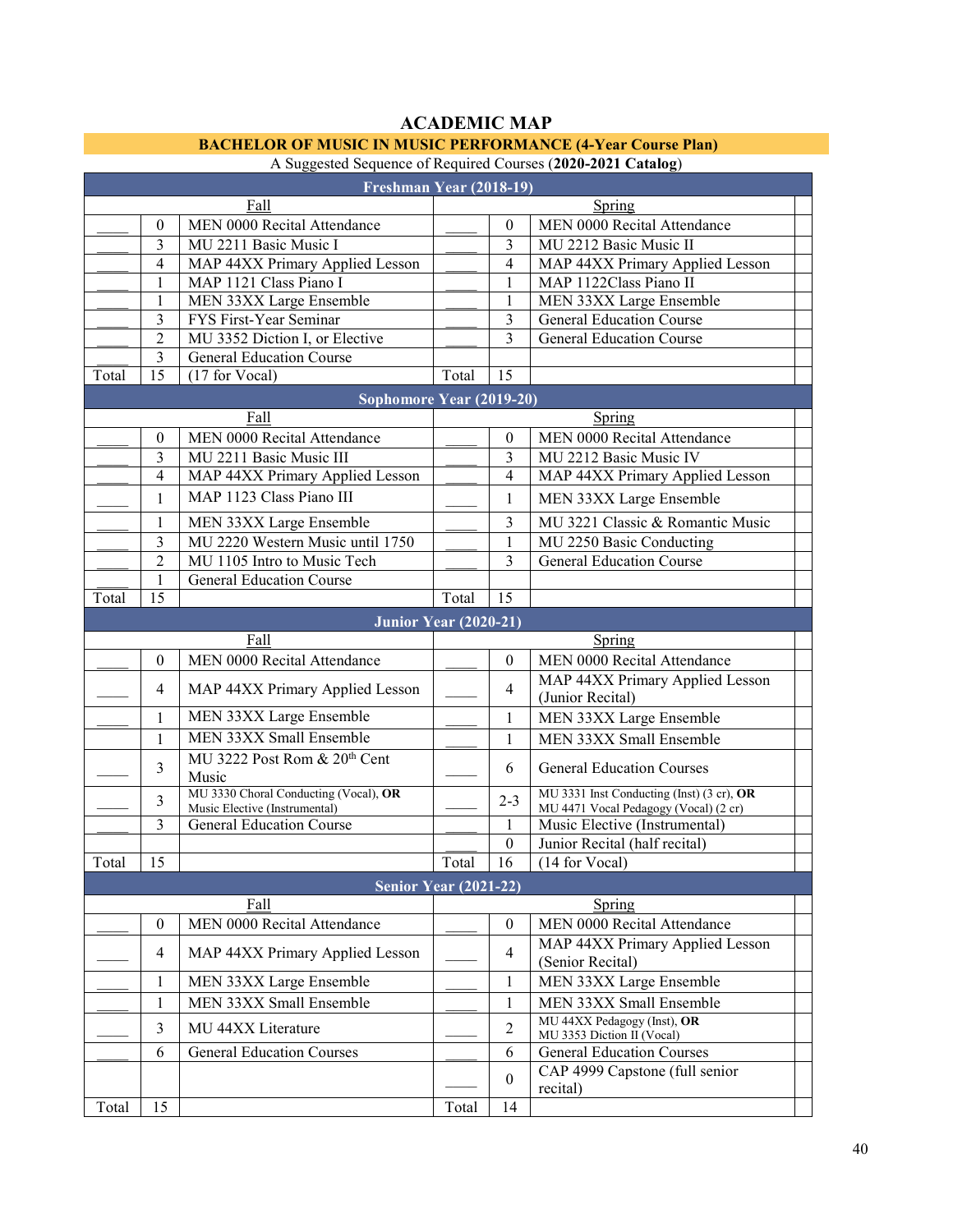#### Total Credits = 120

#### **Notes:**

- This academic map is a suggested four-year schedule of courses based on degree requirements in the undergraduate catalog. This sample schedule serves as a general guideline to help build a full schedule each term. Milestones, courses, and special requirements necessary for timely progress to complete a major are designed to keep students on track.
- A grade of "C" or better is required in MAP, MEN, and MU courses used for the major
- All music majors must pass the First Piano Proficiency exam (normally at the end of MAP-1123) and the Sophomore Review (during Spring semester of Sophomore Year)
- Vocal Performance majors must take one full year of a language within the General Education requirements.
- A QPA of 3.0 is required (by the end of the  $3<sup>rd</sup>$  semester)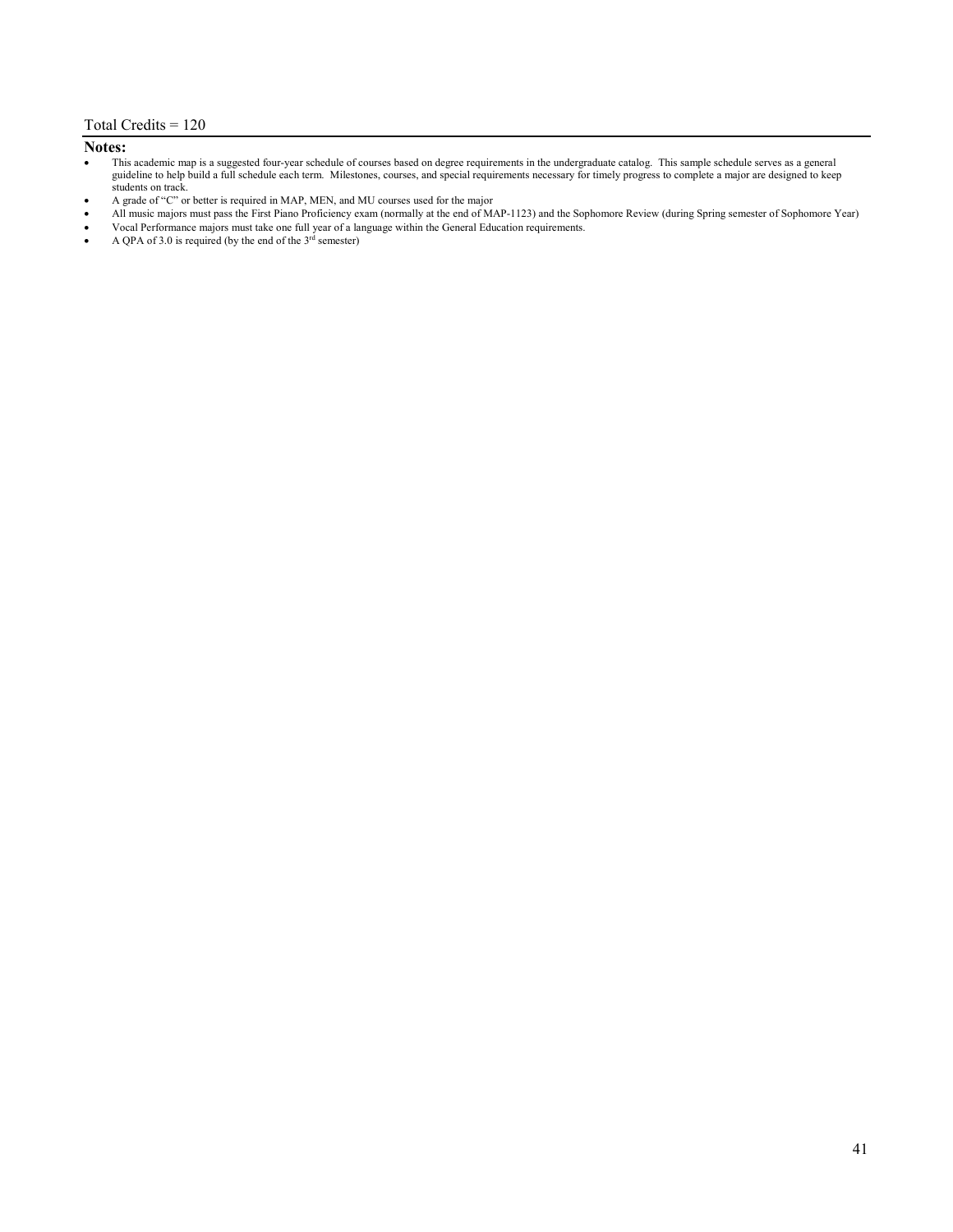#### **BACHELOR OF MUSIC IN MUSIC EDUCATION**

#### TEACHER EDUCATION

A philosophy common to the MU teacher education programs, including music education, is "Teacher as Reflective Decision Maker." We have adopted Charlotte Danielson's *A Framework for Teaching*, which contains four domains of teaching responsibility divided into twenty-two components. These are:

Demonstrating Knowledge of Content and Pedagogy Creating an Environment of Respect and Rapport Demonstrating Knowledge of Students **Establishing a Culture for Learning** Selecting Instructional Goals **Managing Classroom Procedures** Managing Classroom Procedures Demonstrating Knowledge of Resources Managing Student Behavior Designing Coherent Instruction **Conservation** Organizing Physical Space Assessing Student Learning

Communicating Clearly and Accurately **Exercise 20 Figure 21** Reflecting on Teaching Using Questioning and Discussion Techniques Maintaining Accurate Records Engaging Students in Learning Communicating with Families Providing Feedback to Students Contributing to the School and District Demonstrating Flexibility and Responsiveness Growing and Developing Professionally

#### **Domain I: Planning and Preparation Domain II: The Classroom Environment**

#### **Domain III: Instruction Domain IV: Professional Responsibilities**

Showing Professionalism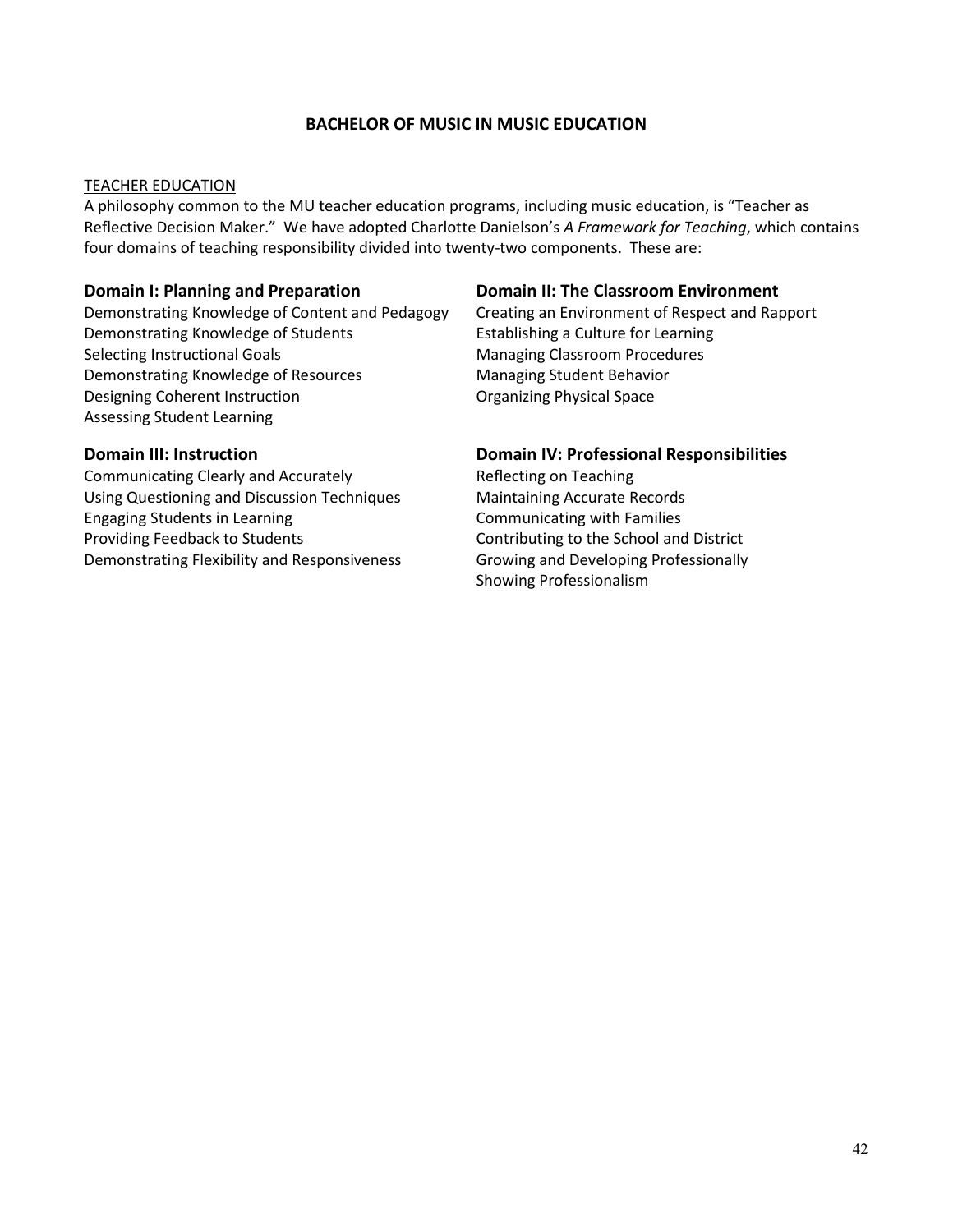#### **MANSFIELD UNIVERSITY TEACHER EDUCATION UNIT -** Conceptual Framework

The goal of "reflective decision-making" is the guiding concept in the framework of the Mansfield University Teacher Education Program. As reflective decision-makers, graduates of our program will be able to provide effective instruction to their students and use their skills in assessment, reflection, and self-evaluation to make positive changes in their own teaching and curricula. To become reflective decision-makers, students must develop and engage thinking skills and positive dispositions, the two central elements that form the core of the conceptual framework. These elements also serve to to strengthen four essential functions in teaching, as presented by Charlotte Danielson (2007; 2009): Planning and Preparation, Classroom Environment, Instruction, and Professionalism. The materials used to create this framework are developmentally appropriate teaching and learning, diversity, and technology. The use of these materials ensures that students are the focus, that their current needs, strengths, and differences are being considered, and that their future success is the intended outcome as the faculty plan how best to prepare them. Teacher candidates gain knowledge and skills relevant to each domain as they progress through the program, with each course and field experience designed to cultivate their thinking skills and positive



dispositions in the larger context of reflective decision-making. Advanced teacher education programs continue the focus on reflective decision-making to prepare graduates with the knowledge, skills, and dispositions to be effective teachers and dynamic leaders. The graduate programs are guided by state, national, and international standards. Through coursework, reflection, fieldwork, and internships or practicums, advanced teacher education graduates successfully demonstrate the competencies and standards identified by various professional associations.

The Bachelor of Music in Music Education is designed to develop public school music teachers who are intelligent and competent musicians, well-prepared educators, and informed citizens. The program is general in nature, preparing the graduate to teach vocal, instrumental, and general classroom music at all levels.

Completion of the music education degree prepares students to teach both vocal and instrumental music at the kindergarten through high school levels, and is designed to meet the certification requirements set by the Commonwealth of Pennsylvania. The music education program is accredited by NASM, the Pennsylvania Department of Education, The National Council of Accreditation of Teacher Education, and the Middle States Association of Colleges and Secondary Schools.

The program attempts to provide a balance between a broad general education, the intensive training necessary to develop a professional musician, and the background of professional study and experience necessary for entering the field of education in today's society. Students have the opportunity to gain teaching experience in both the elementary and secondary music classroom during their course of study, in lab settings and in student teaching.

Individual students select to be tracked in either the vocal or instrumental area, thereby meeting the needs of the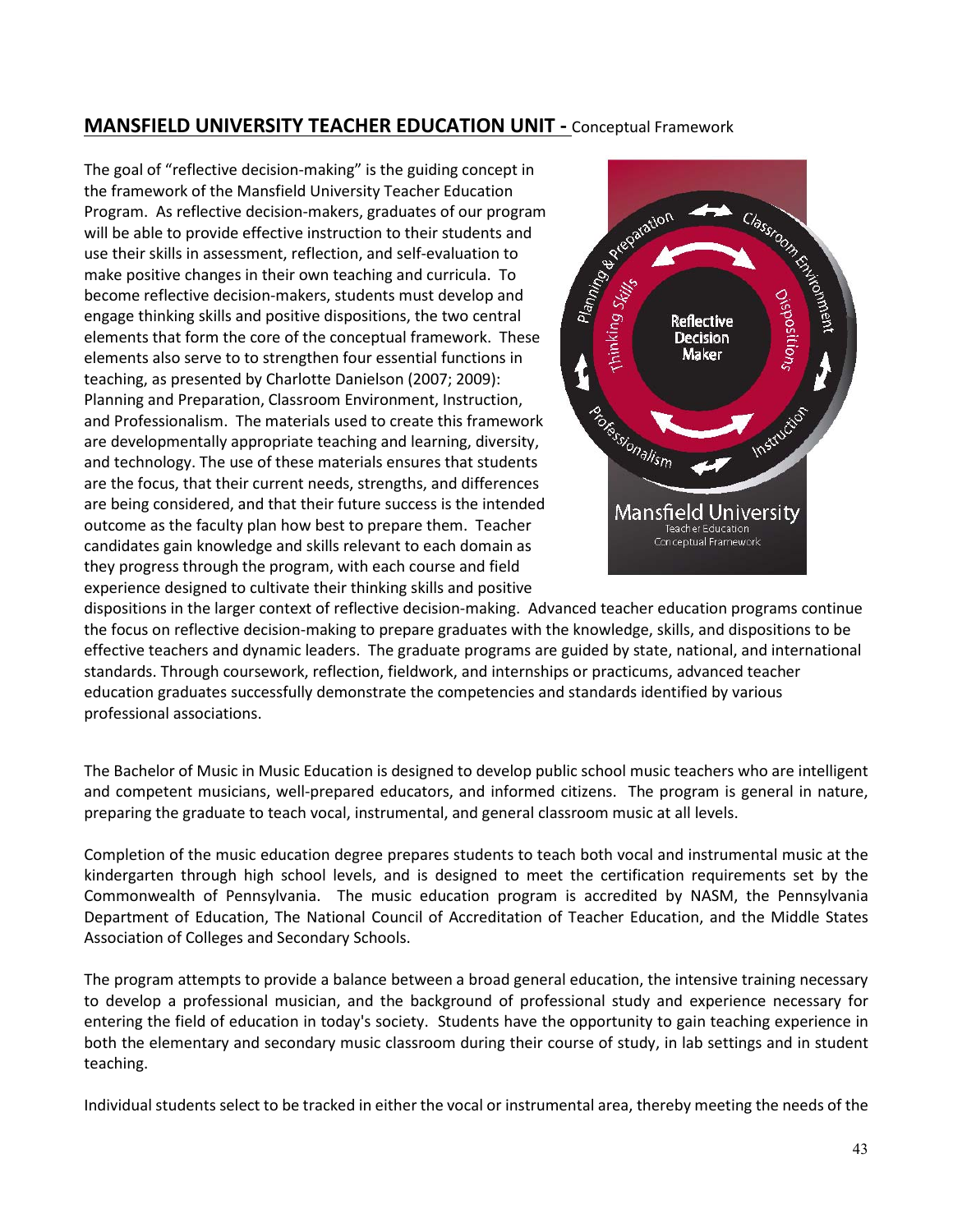public school systems in their demand for specialization. Voice, piano, and guitar students are considered in the vocal track, and band and orchestra instrument students are considered in the instrumental track. Exceptions to this designation may be petitioned to music education faculty no later than the sophomore year.

#### The following are APPLIED MUSIC REQUIREMENTS listed according the major applied area:

|                           | <b>Voice Major</b><br><b>Vocal Track</b> |       | <b>Piano Major</b><br><b>Vocal Track</b> |             | <b>Guitar Major</b><br><b>Vocal Track</b> |             |
|---------------------------|------------------------------------------|-------|------------------------------------------|-------------|-------------------------------------------|-------------|
| Voice                     |                                          | 14 SH | Piano                                    | 14 SH       | Guitar                                    | 14 SH       |
| Piano                     |                                          | 5 SH  | Voice                                    | 5 SH        | Piano                                     | 3 SH        |
| Diction                   |                                          | 2 SH  | Diction                                  | 2 SH        | Voice                                     | 4 SH        |
| Guitar                    |                                          | 2 SH  | Guitar                                   | 2 SH        | <b>Diction</b>                            | 2 SH        |
| <b>Woodwinds or Brass</b> |                                          | 2 SH  | <b>Woodwinds or Brass</b>                | 2 SH        | <b>Woodwinds or Brass</b>                 | 2 SH        |
| Percussion                |                                          | 1 SH  | Percussion                               | <u>1 SH</u> | Percussion                                | <u>1 SH</u> |
|                           |                                          | 24 SH |                                          | 24 SH       |                                           | 24 SH       |

| Wind/String/Percussion/Guitar Major<br><b>Instrumental Track</b> |       | <b>Piano Major</b><br><b>Instrumental Track</b> |       |  |
|------------------------------------------------------------------|-------|-------------------------------------------------|-------|--|
| Major Instrument                                                 | 14 SH | Keyboard                                        | 14 SH |  |
| Piano                                                            | 3 SH  | Guitar                                          | 2 SH  |  |
| Voice I                                                          | 1 SH  | Voice                                           | 1 SH  |  |
| Strings                                                          | 2 SH  | <b>Strings</b>                                  | 2 SH  |  |
| Woodwinds                                                        | 2 SH  | Woodwinds                                       | 2 SH  |  |
| Brass                                                            | 2 SH  | <b>Brass</b>                                    | 2 SH  |  |
| Percussion                                                       | 1 SH  | Percussion                                      | 1 SH  |  |
| <b>Choral Ensemble</b>                                           | 1 SH  | <b>Choral Ensemble</b>                          | 1 SH  |  |
|                                                                  | 24 SH | Secondary Wind, Brass, String,                  |       |  |
|                                                                  |       | or Percussion instrument                        | 1 SH  |  |
|                                                                  |       |                                                 | 24 SH |  |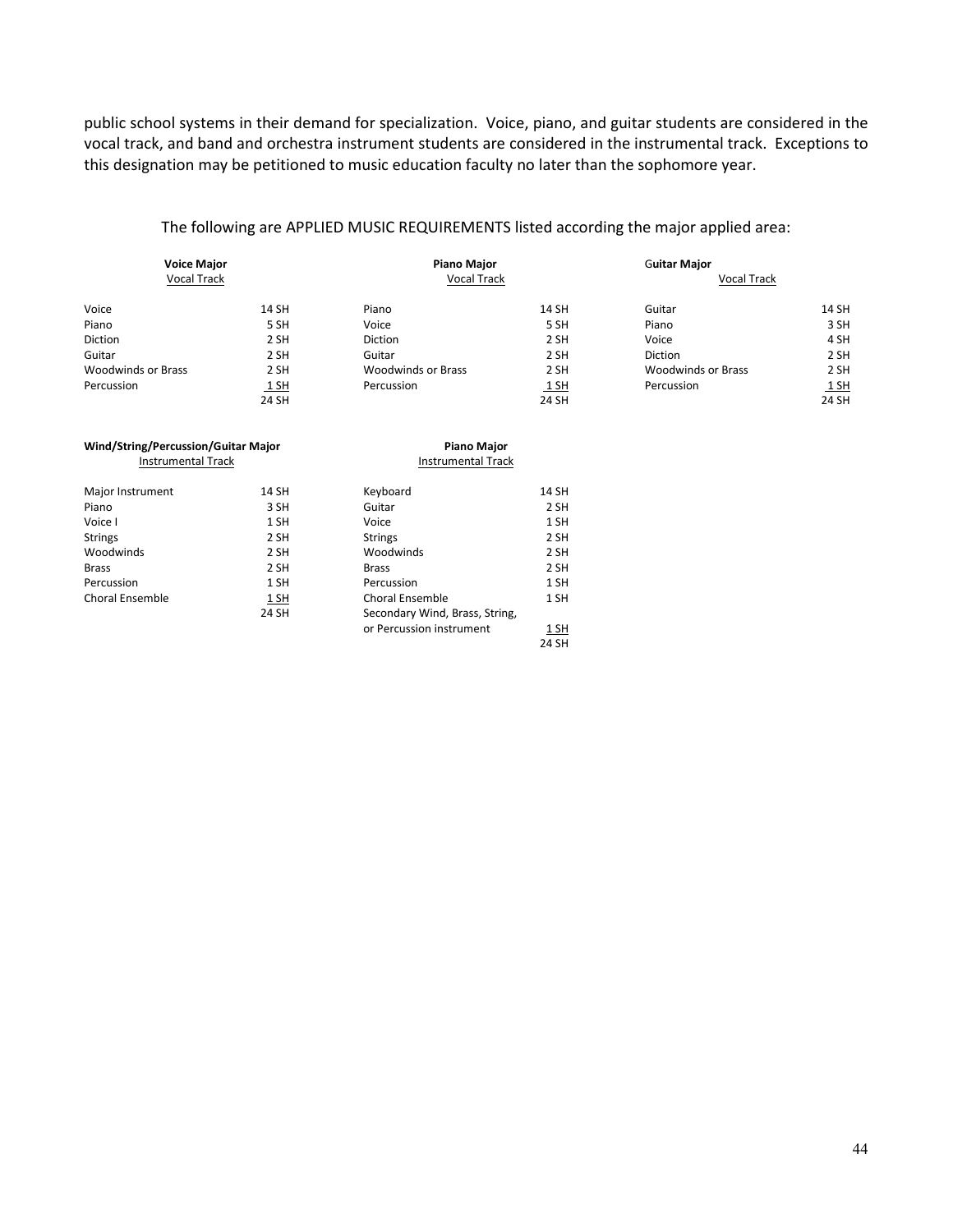#### Ensemble Requirements:

*All music majors* must participate in at least one large ensemble each semester.

#### *Large Ensembles:*

**Vocal**: Concert Choir, Festival Chorus

**Instrumental**: Concert Wind Ensemble, Orchestra, Symphonic Band, Marching Band, Jazz Band \*\*Jazz Band may be used to fill the large ensemble requirement for a **maximum** of three semesters.

Small ensembles are strongly recommended, but not required.

Students on the instrumental track must play in the Marching Band for at least one semester. Instrumental track students must sing in a choral ensemble for one semester as part of the secondary applied requirement.

Upper-class piano majors who accompany in public performance may elect a maximum of two semesters of Piano Ensemble in lieu of two semesters of the large ensemble requirement in their junior or senior year.

#### Promenade Performances and Recitals:

Students must perform as a soloist on their primary instrument **at least once each academic year.** Freshman may perform as an accompanist or in a chamber ensemble.

Students must give a recital on their primary instrument in the last semester of applied study. Students must perform a **minimum of twenty-five minutes** of music on their final recital.

#### Instrument/Vocal Proficiency Videos:

PreK-12 music teachers should be able to demonstrate a variety of performance skills on all musical instruments necessary in preparation for regular music classroom teaching. Music education students at MU are required to post 5-minute videos to their professional, online portfolios (Livetext) as each instrument techniques course is completed. These videos display pre-teacher proficiency on selected scales and method book exercises. Students are asked to record, compress, and upload these videos (following prescribed guidelines) on their own. Technology support for this is available – music department digital cameras, compression software in the music department computer lab, etc.

#### Music Education Professional Portfolio

All music education students are required to complete a professional portfolio prior to the end of their program. Requirements will be discussed and specific assignments due in the following courses: MU1100 – Foundations of Music Education; MU3241 – General Music Methods; MU3305 – Technology in Music Education; and MU4400L – Professional Seminar. Students (starting prior to Fall 2017) will use the template found on LiveText and have the option of creating an online portfolio using one of several online programs, current students will use the template from MU1100 and submit via the OneDrive. Artifacts to be included in the portfolio are lesson plans; technology projects; recordings/videos of teaching; photographs of teaching; philosophy statement; and instrument proficiency videos.

Instrumental track students: Proficiency videos from all instrumental courses should be included in your portfolio – brass, percussion, strings, and woodwinds. You may also include a video of your piano and voice proficiency.

Vocal track students: Proficiency videos from guitar, percussion, piano and voice should be included in your portfolio. You may also include videos from other instrumental classes.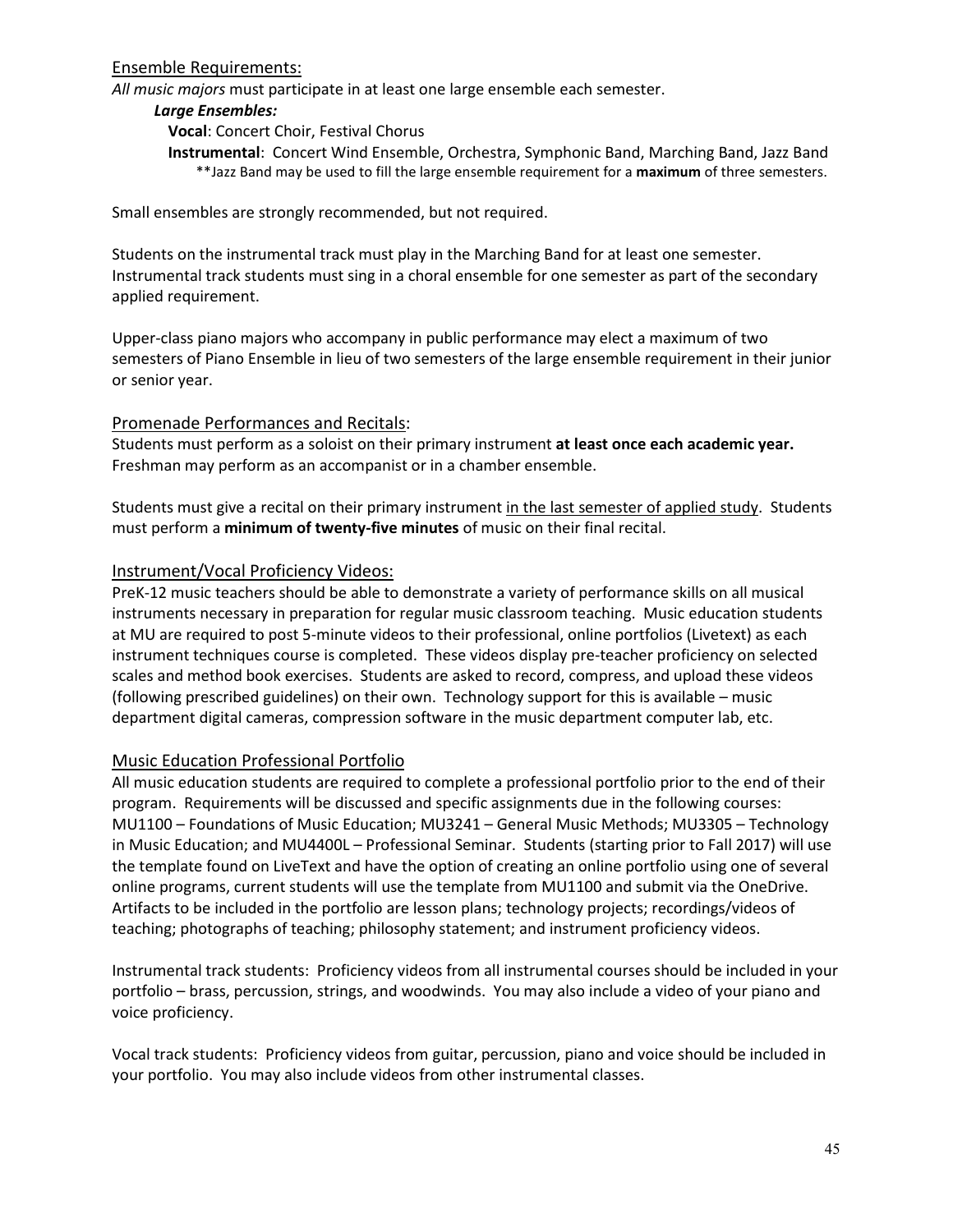#### **Capstone requirements:**

Students in the BM: Music Education program are registered for CAPS 4999 during the same semester they register for MU 4400L.

During student teaching the student will compile a portfolio including at least one lesson plan that draws upon an interdisciplinary connection between music and another field.

The students will complete a 1-2 page essay on the relationship between their general education and their future as music educators.

The portfolio and essay will be evaluated by the music education faculty. Successful completion of the capstone requirement will be communicated by the music education faculty to the Music Department Chair, who will submit a grade for CAPS 4999.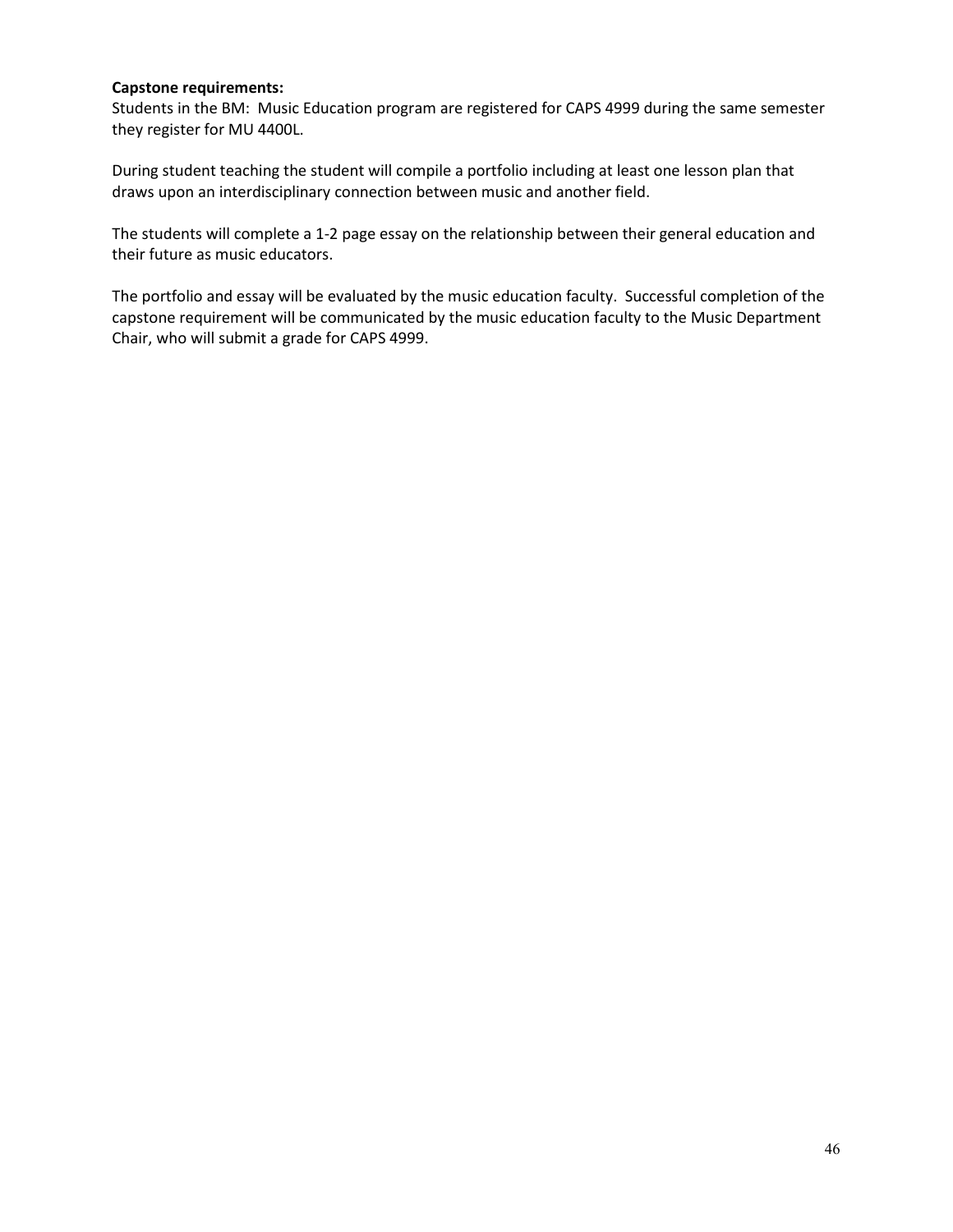#### **ACADEMIC MAP**

#### **Bachelor of Music: Music Education (Instrumental Track) (4-Year Course Plan)**

A Suggested Sequence of Required Courses (2020-2021 Catalog)

| <b>Freshman Year</b> |                |                                                   |                       |                |                                    |  |  |
|----------------------|----------------|---------------------------------------------------|-----------------------|----------------|------------------------------------|--|--|
|                      |                | Fall                                              |                       |                | Spring                             |  |  |
|                      | 0              | MEN 0000 Recital Attendance                       |                       | $\mathbf 0$    | <b>MEN 0000 Recital Attendance</b> |  |  |
|                      | 3              | MU 2211 Basic Music I                             |                       | 3              | MU 2212 Basic Music II             |  |  |
|                      | $\overline{2}$ | MAP 33XX Primary Applied Lesson                   |                       | $\overline{2}$ | MAP 33XX Primary Applied Lesson    |  |  |
|                      | 1              | MAP 1121 Class Piano I                            |                       | 1              | MAP 1122Class Piano II             |  |  |
|                      | 1              | MAP 1101 Voice Class I                            |                       | $\overline{2}$ | MAP 11XX Strings or Brass          |  |  |
|                      | $\mathbf{1}$   | MEN 33XX Large Ensemble                           |                       | 1              | MEN 33XX Large Ensemble            |  |  |
|                      | 3              | MU 1100 Foundations of Music Ed                   |                       | 3              | SPE 1001 Foundations in Special Ed |  |  |
|                      | 3              | FYS First-Year Seminar                            |                       | 3              | Comp I, Eng Lit, or Math           |  |  |
|                      | 3              | Comp I, Eng Lit, or Math                          |                       | $\overline{3}$ | Comp I, Eng Lit, or Math           |  |  |
| Total                | 17             |                                                   | Total                 | 18             |                                    |  |  |
|                      |                |                                                   | <b>Sophomore Year</b> |                |                                    |  |  |
|                      |                | Fall                                              |                       |                | Spring                             |  |  |
|                      | 0              | <b>MEN 0000 Recital Attendance</b>                |                       | $\mathbf 0$    | <b>MEN 0000 Recital Attendance</b> |  |  |
|                      | 3              | MU 2211 Basic Music III                           |                       | 3              | MU 2212 Basic Music IV             |  |  |
|                      | 2              | MAP 33XX Primary Applied Lesson                   |                       | 2              | MAP 33XX Primary Applied Lesson    |  |  |
|                      | 1              | MAP 1123 Class Piano III                          |                       | 1              | MEN 33XX Large Ensemble            |  |  |
|                      | 1              | MEN 33XX Large Ensemble                           |                       | 3              | MU 3221 Classic & Romantic Music   |  |  |
|                      | 3              | MU 2220 Western Music until 1750                  |                       | $\overline{2}$ | MAP 11XX Strings or Brass          |  |  |
|                      | 3              | MU3241 General Music Methods                      |                       | 3              | ED 2276 Eng Language Learner       |  |  |
|                      | 0              | MU 3241L Gen Mus Meth Lab                         |                       | 3              | COM 1100 Oral Communication        |  |  |
|                      | 3              | PSY 1100 Intro to Psychology                      |                       |                |                                    |  |  |
| Total                | 16             |                                                   | Total                 | 17             |                                    |  |  |
| <b>Junior Year</b>   |                |                                                   |                       |                |                                    |  |  |
|                      |                |                                                   |                       |                |                                    |  |  |
|                      |                | Fall                                              |                       |                | Spring                             |  |  |
|                      | 0              | <b>MEN 0000 Recital Attendance</b>                |                       | $\mathbf 0$    | <b>MEN 0000 Recital Attendance</b> |  |  |
|                      | $\overline{2}$ | MAP 33XX Primary Applied Lesson                   |                       | $\overline{2}$ | MAP 33XX Primary Applied Lesson    |  |  |
|                      | 1              | MEN 33XX Large Ensemble                           |                       | 1              | MEN 33XX Large Ensemble            |  |  |
|                      | 3              | MU 3222 Post Rom & 20 <sup>th</sup> Cent<br>Music |                       | 3              | MU 3331 Instrumental Conducting    |  |  |
|                      | $\overline{2}$ | MAP 1145 Woodwinds Class                          |                       | $\mathbf{1}$   | MU 1161 Percussion Class           |  |  |
|                      | 1              | MU 2250 Basic Conducting                          |                       | 3              | SPE 3291 High Inc Disabilities     |  |  |
|                      | 3              | SPE 3352 Assess & Beh Support for<br>Inc          |                       | 0              | MU 3291L High Inc Disabilities Lab |  |  |
|                      | 3              | <b>General Education Course</b>                   |                       | 6              | <b>General Education Courses</b>   |  |  |
| Total                | 15             |                                                   | Total                 | 16             |                                    |  |  |
|                      |                |                                                   | <b>Senior Year</b>    |                |                                    |  |  |
|                      |                | Fall                                              |                       |                | Spring                             |  |  |
|                      | 0              | <b>MEN 0000 Recital Attendance</b>                |                       | 12             | MU 4400 Student Teaching           |  |  |
|                      | 2              | MAP 33XX Primary Applied (Recital)                |                       | 0              | MU 4400L Student Teaching Seminar  |  |  |
|                      | $\mathbf{1}$   | MEN 33XX Large Ensemble                           |                       | 0              | CAP 4999 Capstone                  |  |  |
|                      | 3              | MU 4331 Inst Music in Public School               |                       |                |                                    |  |  |
|                      | 1              | MU 3305 Tech in Music Ed                          |                       |                |                                    |  |  |
|                      | 1              | MEN 33XX Choral Ensemble                          |                       |                |                                    |  |  |
|                      | 6              | <b>General Education Courses</b>                  |                       |                |                                    |  |  |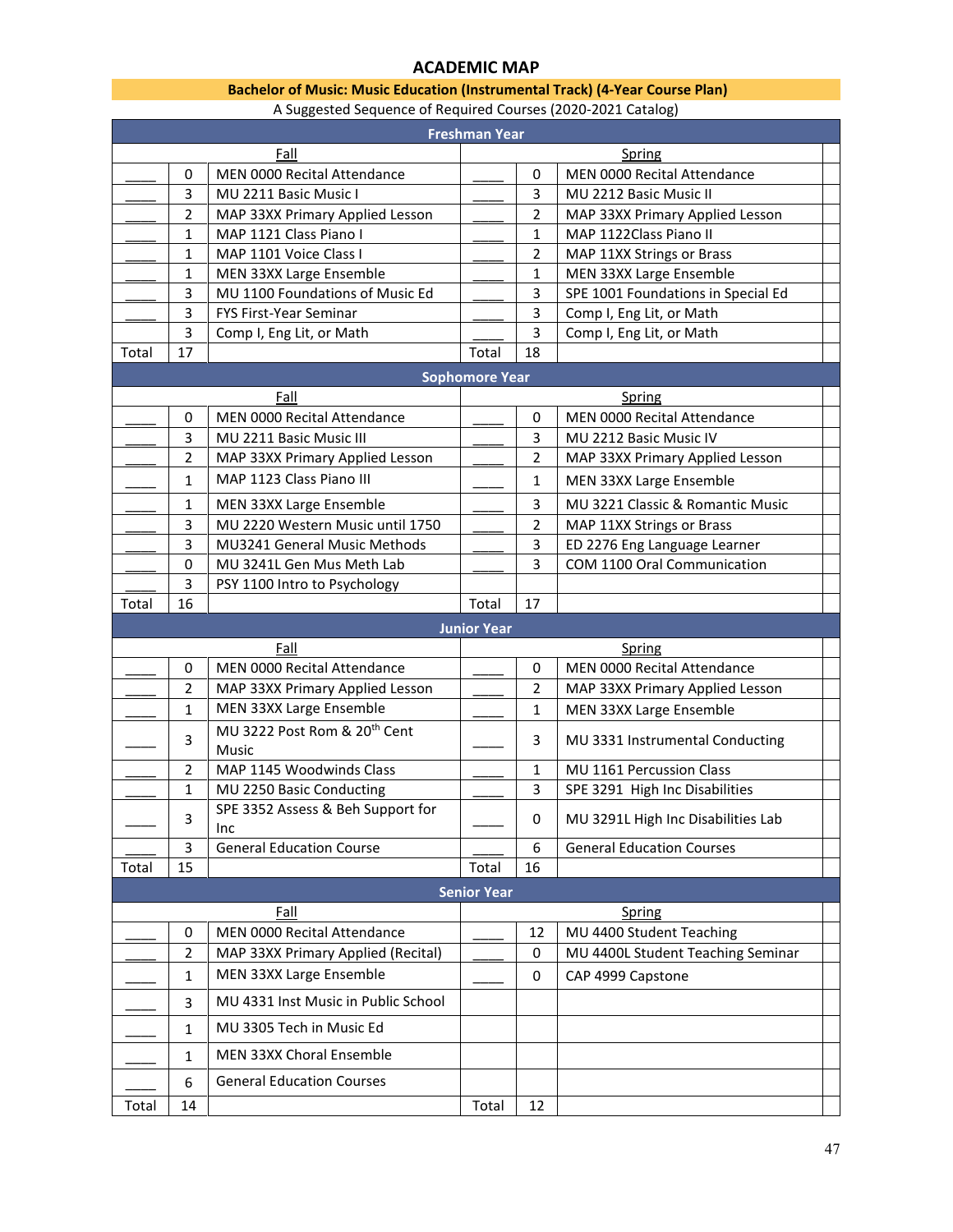#### **Notes:**

- This academic map is a suggested four-year schedule of courses based on degree requirements in the undergraduate catalog. This sample schedule serves as a general guideline to help build a full schedule each term. Milestones, courses, and special requirements necessary for timely progress to complete a major are designed to keep students on track.
- A grade of "C" or better is required in MAP, MEN, and MU courses used for the major
- All music majors must pass the First Piano Proficiency exam (normally at the end of MAP-1123) and the Sophomore Review (during Spring semester of Sophomore Year)
- During the first 48 hours (3 semesters) of the music education program students **MUST** complete the following requirements. These gate requirements must be completed before enrolling in MU 3241 & MU 3241L:
	- o English composition (ENG 1112) and English literature course
	- o Two Math courses
	- o Successful completion of PAPA, Core ETS, or SAT equivalency
	- $\circ$  QPA of 3.0 (by the end of the 3<sup>rd</sup> semester)
	- o All Clearances including current liability insurance.
- MU 3241 & MU 3241L can also be taken in the 5<sup>th</sup> semester, if gate requirements have not been met by the 3<sup>rd</sup> semester. In this case, it is recommended that students take ED2276 (English Language Learners) in the 3<sup>rd</sup> semester.
- PAPA, Core ETS, or SAT equivalency music be completed **before the end of the 4th semester**
- The senior recital should be performed in the  $7<sup>th</sup>$  semester.
- The PRAXIS II EXAM must be completed prior to Student Teachin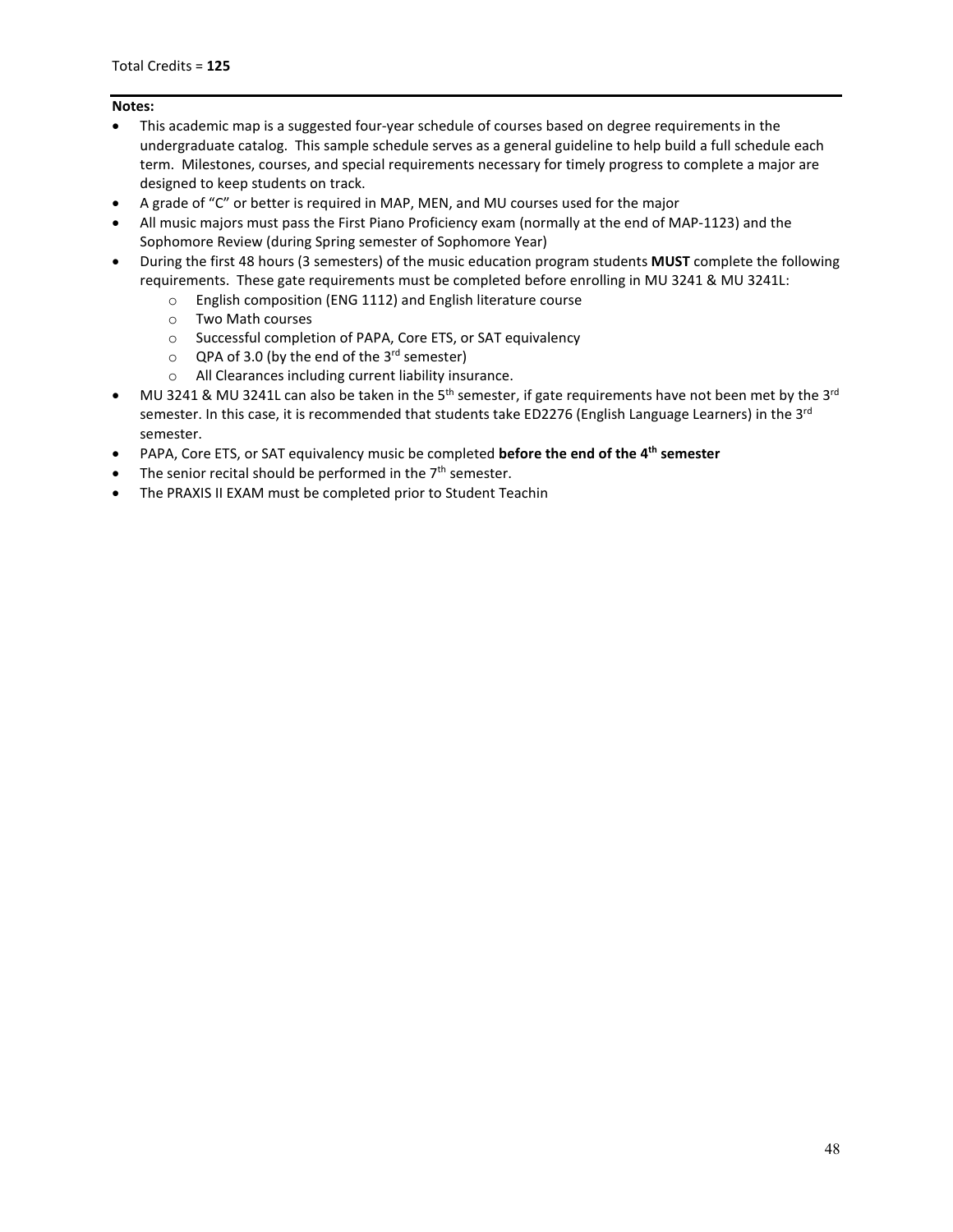#### **ACADEMIC MAP**

| Bachelor of Music: Music Education (Vocal Track) (4-Year Course Plan) |
|-----------------------------------------------------------------------|
| A Suggested Sequence of Required Courses (2020-2021 Catalog)          |

| <b>Freshman Year</b> |                |                                                   |                       |                |                                       |  |  |
|----------------------|----------------|---------------------------------------------------|-----------------------|----------------|---------------------------------------|--|--|
|                      |                | <b>Spring</b>                                     |                       |                |                                       |  |  |
|                      | 0              | MEN 0000 Recital Attendance                       |                       | 0              | MEN 0000 Recital Attendance           |  |  |
|                      | 3              | MU 2211 Basic Music I                             |                       | 3              | MU 2212 Basic Music II                |  |  |
|                      | 2              | MAP 33XX Primary Applied Lesson                   |                       | 2              | MAP 33XX Primary Applied Lesson       |  |  |
|                      | 1              | MAP 1121 Class Piano I                            |                       | 1              | MAP 1122 Class Piano II               |  |  |
|                      | 2              | MU 3352 Diction I                                 |                       | $\mathbf{1}$   | MEN 33XX Large Ensemble               |  |  |
|                      | 1              | MEN 33XX Large Ensemble                           |                       | 3              | SPE 1001 Foundations in Special Ed    |  |  |
|                      | 3              | MU 1100 Foundations of Music Ed                   |                       | 3              | Comp I, Eng Lit, or Math              |  |  |
|                      | 3              | FYS First-Year Seminar                            |                       | 3              | Comp I, Eng Lit, or Math              |  |  |
|                      | 3              | Comp I, Eng Lit, or Math                          |                       |                |                                       |  |  |
| Total                | 18             |                                                   | Total                 | 16             |                                       |  |  |
|                      |                |                                                   | <b>Sophomore Year</b> |                |                                       |  |  |
|                      |                | Fall                                              |                       |                | <b>Spring</b>                         |  |  |
|                      | 0              | MEN 0000 Recital Attendance                       |                       | 0              | <b>MEN 0000 Recital Attendance</b>    |  |  |
|                      | 3              | MU 2211 Basic Music III                           |                       | 3              | MU 2212 Basic Music IV                |  |  |
|                      | $\overline{2}$ | MAP 33XX Primary Applied Lesson                   |                       | $\overline{2}$ | MAP 33XX Primary Applied Lesson       |  |  |
|                      | $\mathbf{1}$   | MAP 1123 Class Piano III                          |                       | 1              | MEN 33XX Large Ensemble               |  |  |
|                      | 1              | MEN 33XX Large Ensemble                           |                       | 3              | MU 3221 Classic & Romantic Music      |  |  |
|                      | 3              | MU 2220 Western Music until 1750                  |                       | $\mathbf{1}$   | MAP 1124 Class Piano IV               |  |  |
|                      | 3              | MU3241 General Music Methods                      |                       | $\mathbf{1}$   | MU 2250 Basic Conducting              |  |  |
|                      | 0              | MU 3241L Gen Mus Meth Lab                         |                       | 3              | ED 2276 Eng Language Learner          |  |  |
|                      | 3              | PSY 1100 Intro to Psychology                      |                       | 3              | COM 1100 Oral Communication           |  |  |
| Total                | 16             |                                                   | Total                 | 17             |                                       |  |  |
|                      |                |                                                   | <b>Junior Year</b>    |                |                                       |  |  |
|                      |                | Fall                                              |                       |                | Spring                                |  |  |
|                      | 0              | MEN 0000 Recital Attendance                       |                       | 0              | MEN 0000 Recital Attendance           |  |  |
|                      | 2              | MAP 33XX Primary Applied Lesson                   |                       | 2              | MAP 33XX Primary Applied Lesson       |  |  |
|                      | 1              | MEN 33XX Large Ensemble                           |                       | $\mathbf{1}$   | MEN 33XX Large Ensemble               |  |  |
|                      | 3              | MU 3222 Post Rom & 20 <sup>th</sup> Cent<br>Music |                       | 3              | MU 4330 Choral Music in Public School |  |  |
|                      | 2              | Guitar or WW Class                                |                       | 1              | MU 1161 Percussion Class              |  |  |
|                      | 3              | MU 3330 Choral Conducting                         |                       | 3              | SPE 3291 High Inc Disabilities        |  |  |
|                      | 1              | Class Piano IV                                    |                       | 0              | MU 3291L High Inc Disabilities Lab    |  |  |
|                      | 3              | SPE 3352 Assess & Beh Support for<br>Inc          |                       | 6              | <b>General Education Courses</b>      |  |  |
|                      | 3              | <b>General Education Course</b>                   |                       |                |                                       |  |  |
| Total                | 18             |                                                   | Total                 | 16             |                                       |  |  |
|                      |                |                                                   | <b>Senior Year</b>    |                |                                       |  |  |
|                      |                | Fall                                              |                       |                | Spring                                |  |  |
|                      | 0              | <b>MEN 0000 Recital Attendance</b>                |                       | 12             | MU 4400 Student Teaching              |  |  |
|                      | $\overline{2}$ | MAP 33XX Primary Applied (Recital)                |                       | 0              | MU 4400L Student Teaching Seminar     |  |  |
|                      | 1              | MEN 33XX Large Ensemble                           |                       | 0              | CAP 4999 Capstone                     |  |  |
|                      | 1              | MU 3305 Tech in Music Ed                          |                       |                |                                       |  |  |
|                      | 2              | Guitar or WWs Class                               |                       |                |                                       |  |  |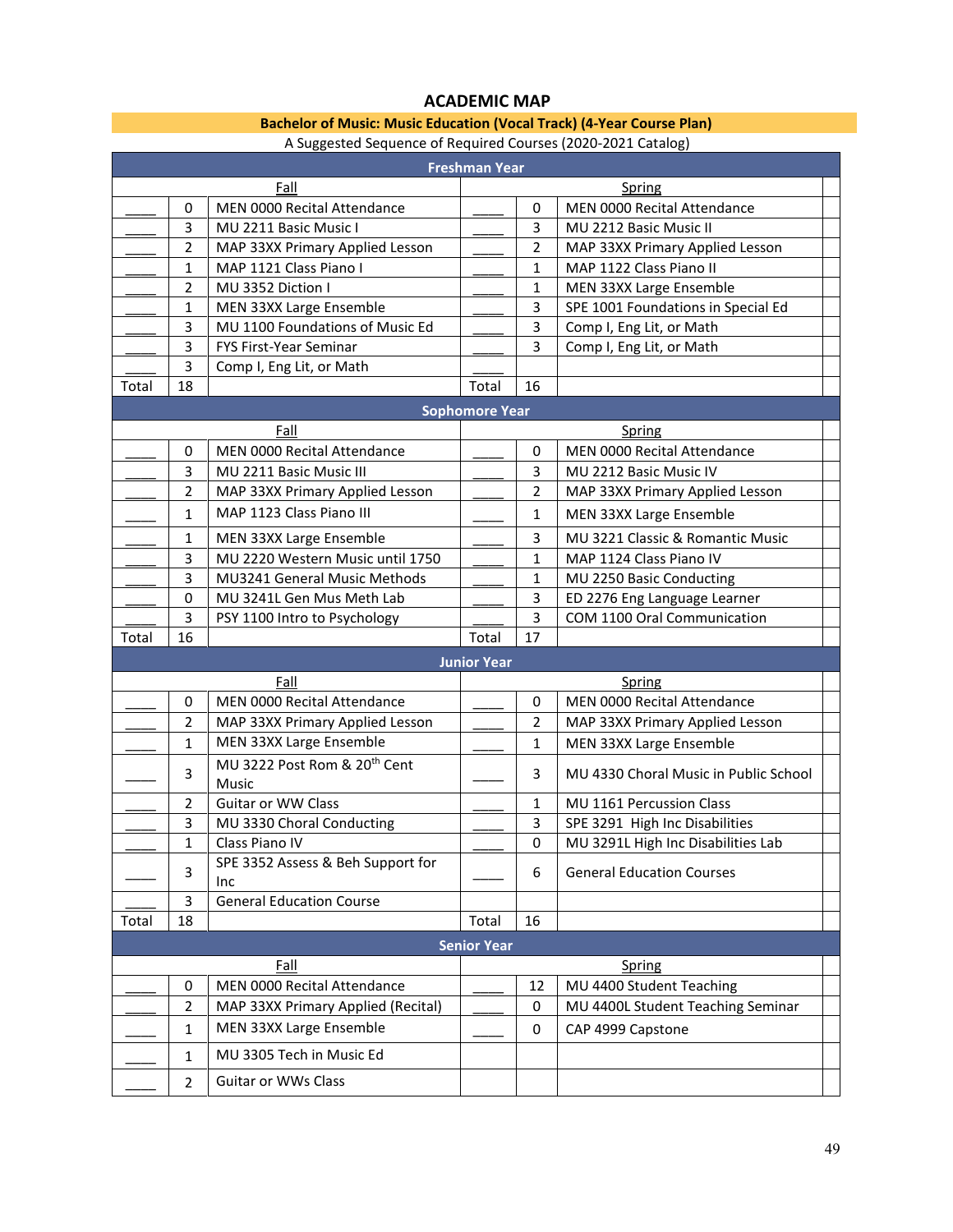| ____  | ີ         | Education<br>General |       |          |  |
|-------|-----------|----------------------|-------|----------|--|
| Total | . .<br>ᅩᄼ |                      | Total | . .<br>ᆠ |  |

Total Credits = **125**

#### **Notes:**

- This academic map is a suggested four-year schedule of courses based on degree requirements in the undergraduate catalog. This sample schedule serves as a general guideline to help build a full schedule each term. Milestones, courses, and special requirements necessary for timely progress to complete a major are designed to keep students on track.
- A grade of "C" or better is required in MAP, MEN, and MU courses used for the major
- All music majors must pass the First Piano Proficiency exam (normally at the end of MAP-1123) and the Sophomore Review (during Spring semester of Sophomore Year)
- During the first 48 hours (3 semesters) of the music education program students **MUST** complete the following requirements. These gate requirements must be completed before enrolling in MU 3241 & MU 3241L:
	- o English composition (ENG 1112) and English literature course
	- o Two Math courses
	- o Successful completion of PAPA, Core ETS, or SAT equivalency
	- $\circ$  QPA of 3.0 (by the end of the 3<sup>rd</sup> semester)
	- o All Clearances including current liability insurance.
- All Music Education Vocal Track students must complete the Second Piano Proficiency by March 1 in the semester closest to Student Teaching
- All Music Education Vocal Track students must complete the Vocal Proficiency by the last March 1 before Student Teaching
- MU 3241 & MU 3241L can also be taken in the 5<sup>th</sup> semester, if gate requirements have not been met by the 3<sup>rd</sup> semester. In this case, it is recommended that students take ED2276 (English Language Learners) in the 3rd semester.
- FIRST PIANO PROFICIENCY should be passed BEFORE the Sophomore Review to have time to prepare for the second proficiency.
- PAPA, Core ETS, or SAT equivalency music be completed **before the end of the 4th semester**
- The senior recital should be performed in the  $7<sup>th</sup>$  semester.
- The PRAXIS II EXAM must be completed prior to Student Teaching.

#### PENNSYLVANIA DEPARTMENT OF EDUCATION CHAPTER 354 REQUIREMENTS

During the first 48 hours (3 semesters) of the music education program students **MUST** complete the following requirements:

- 1. English composition (ENG 1112) and English literature course
- 2. Two Math courses
- 3. Successful completion of PRAXIS I EXAM
- 4. QPA of 3.0 (by the end of the  $3^{rd}$  semester)
- 5. All Clearances including current liability insurance.

Failure to complete these requirements **prohibits enrollment in MU 3241, SPE3352 and SPE3391**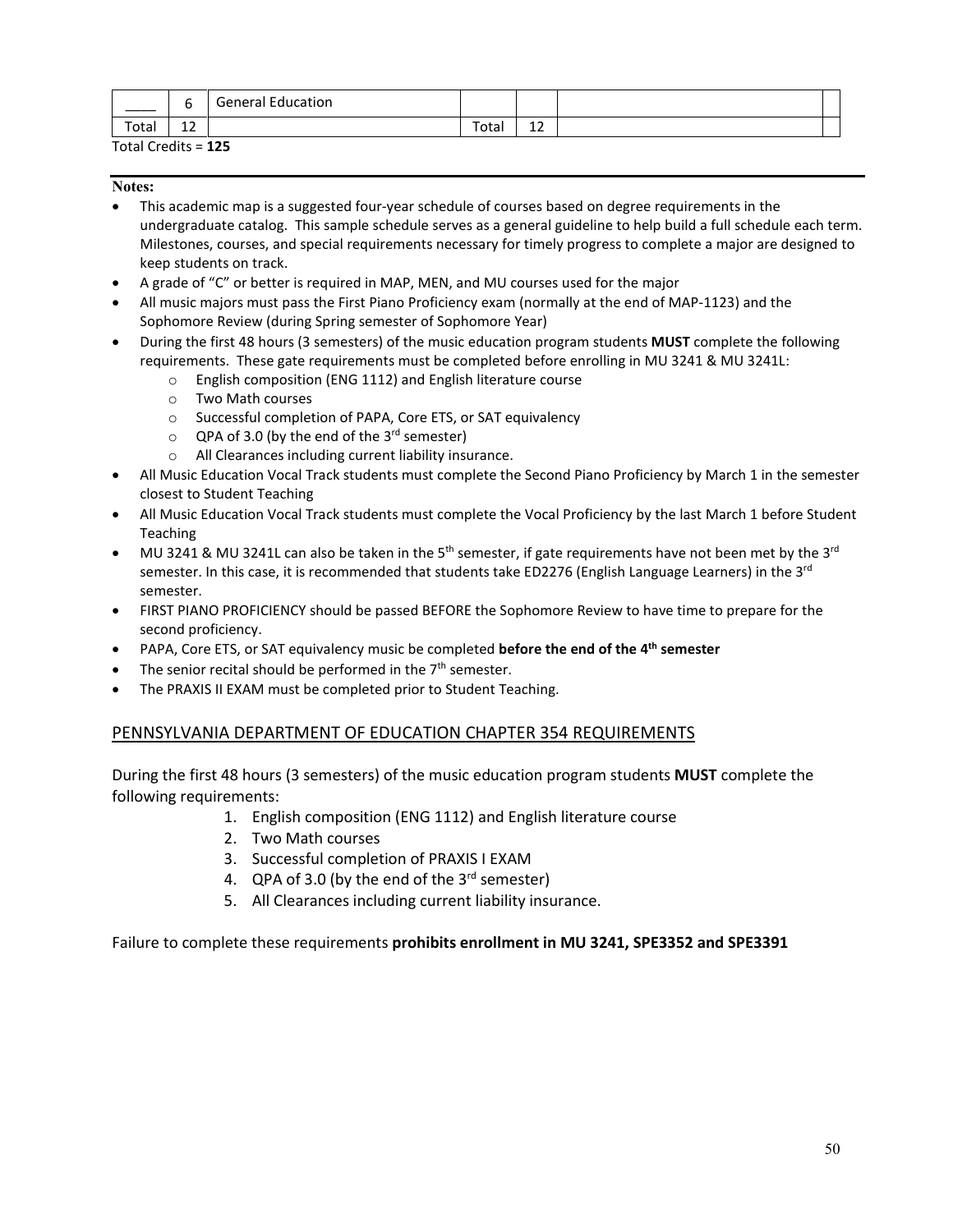#### ADMISSION TO TEACHER EDUCATION

By the end of three semesters in the music department, it will generally have become evident if the student has the academic ability, musical skills, and personal dispositions for Admission to Teacher Education. During the fourth semester, each student will be interviewed by a member of the Music Education section to determine if:

- 1. Student qualifies for Admission to Teacher Education.
- 2. Student does not qualify for Admission to Teacher Education, is advised of areas of concern and encouraged to continue to work toward acceptance.
- 3. Student does not qualify for Admission to Teacher Education and is advised to discontinue as a music education major.

Failure to be admitted to Teacher Education **prohibits enrollment in MU 3330, 3331, 4330, and 4331.**

#### The Requirements for Admission to Teacher Education are:

- 1. Complete at least 48 semester hours with a grade point average equal to or better then PDE's current standard for certification 3.0
- 2. Completion of or the equivalency of two math, two English courses (ENG 1112 and a literature course) and COM 1101 with a minimum grade of a C
- 3. Demonstration of Professional Promise
	- a. Submitted to Office of Field Experiences
		- 1. TB Tine Test
		- 2. Act 33/151 Clearance
		- 3. Act 34 Clearance
		- 4. FBI Clearance
		- 5. Liability Insurance
	- c. Satisfactory completion of PAPA
	- d. Successful completion of MU 1100 and MU 3241 and MU3241L including **all** Pre-Professional Observation Experiences
	- e. Interview with music education faculty member
- 4. Successful completion of requirements for continuing study toward a music degree
	- a. Completion of MU 2111, 2112, 3311 with a **minimum average grade of C**
	- b. Satisfactory completion of the Sophomore Review (sight-reading, rhythmic reading, vocal and keyboard ability, conducting, and essay articulating career goals)
	- c. Successful continuation of study in the major instrument with a minimum average grade of 2.5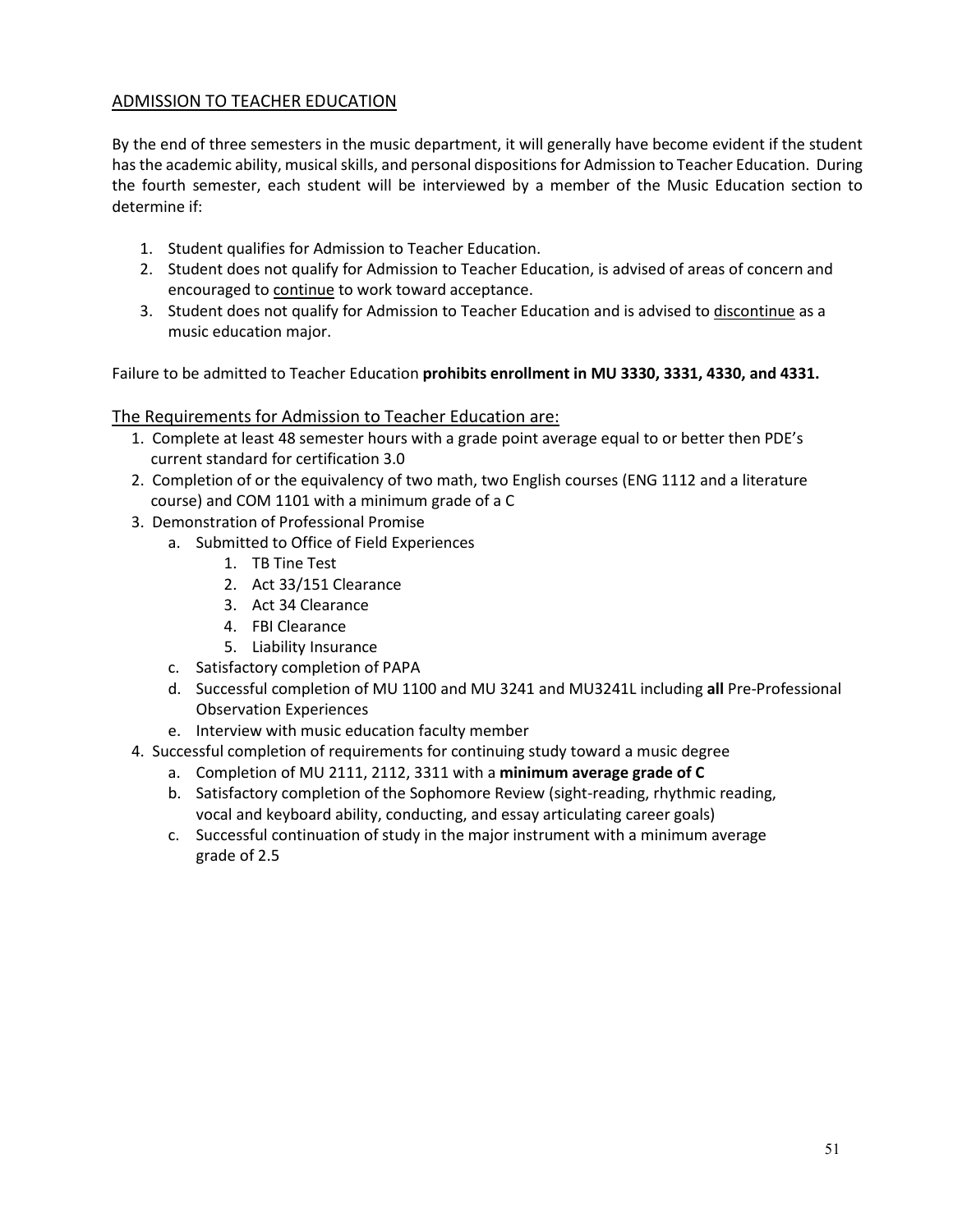#### STUDENT TEACHING PREREQUISITES

To be eligible for student teaching a student must have completed the following courses and maintain the required Q.P.A. by PDE 3.0:

| MU 2211, 2212, 3311, 3312       | Basic Music I-IV (minimum grade of C)           |
|---------------------------------|-------------------------------------------------|
| MU 2220, 3221, 3222             | <b>Music History</b>                            |
| MU 2250                         | <b>Basic Conducting</b>                         |
| MU 3330 or 3331                 | Instrumental or Choral Conducting               |
| MU 1100, 3241, and 4330 or 4331 | <b>Music Education</b>                          |
| SPE 1001                        | <b>Foundations of Special Education</b>         |
| ED 2276                         | Instructional Strategies for English Language   |
|                                 | Learners                                        |
| SPE 3291 (MU 3291L)             | High Incidence Disabilities & Lab               |
| <b>SPE 3352</b>                 | Assessment and Evidence Based Behavior Supports |
|                                 | for Inclusion                                   |

Praxis II must be **taken in full** before student teaching. Information on the Praxis teaching exam can be acquired from Dr. Sheryl Monkelien, 104 Butler Center (570) 662-4712 or on D2L (BM.MusicEducation)

The university makes student teaching placements during the spring semester for the entire following academic year. Assignments are based on the track selected and the level of competency demonstrated in the necessary skills. To receive preferred placement for either fall of spring semester, the student **must have the currently required QPA and have passed ALL appropriate proficiencies by March 1**. **No student will be placed until the criteria are met.**

- If these criteria are not met by the **end of the spring semester**, the student **cannot** student teach in the fall.
- In order to student teach in the spring, the student **must** achieve the QPA by the **end of summer classes** and pass ALL proficiencies by **Oct 1**. (Fall classes are **too late** to bring up the QPA for spring student teaching)

| <b>MUSIC EDUCATION REQUIRED COURSES - COURSE ROTATION AS OF FALL 2016</b>           |                                                  |  |  |  |  |
|-------------------------------------------------------------------------------------|--------------------------------------------------|--|--|--|--|
| <b>FALL ONLY</b>                                                                    | <b>SPRING ONLY</b>                               |  |  |  |  |
| MAP 1121 - Piano I                                                                  | MAP 1122 - Piano II                              |  |  |  |  |
| MAP 1125 - Piano IV                                                                 | MAP $1124 -$ Piano IV                            |  |  |  |  |
| MAP 1101 - Voice Class                                                              | MAP 1135 - Woodwinds Class                       |  |  |  |  |
| MAP 1156 - Guitar Class                                                             | MAP 1155 - Strings Class                         |  |  |  |  |
| MAP 1145 - Brass Class                                                              | MAP 1161 - Percussion Class                      |  |  |  |  |
| MU 3241/MU3241L - Gen Music Methods & Lab                                           | MU 3291L - High Incidence Disabilities Lab (must |  |  |  |  |
| MU3305 - Technology in Music Education                                              | take with SPE 3291)                              |  |  |  |  |
| MU 3330 - Choral Conducting                                                         | MU 3331 - Instrumental Conducting                |  |  |  |  |
| MU4331 - Instrumental Music in the Public Schools                                   | MU 4330 - Choral Music in the Public Schools     |  |  |  |  |
| SPE 1001 - Foundations in Special Education                                         |                                                  |  |  |  |  |
| This is subject to change - see all updated changes on D2L under BM.Music Education |                                                  |  |  |  |  |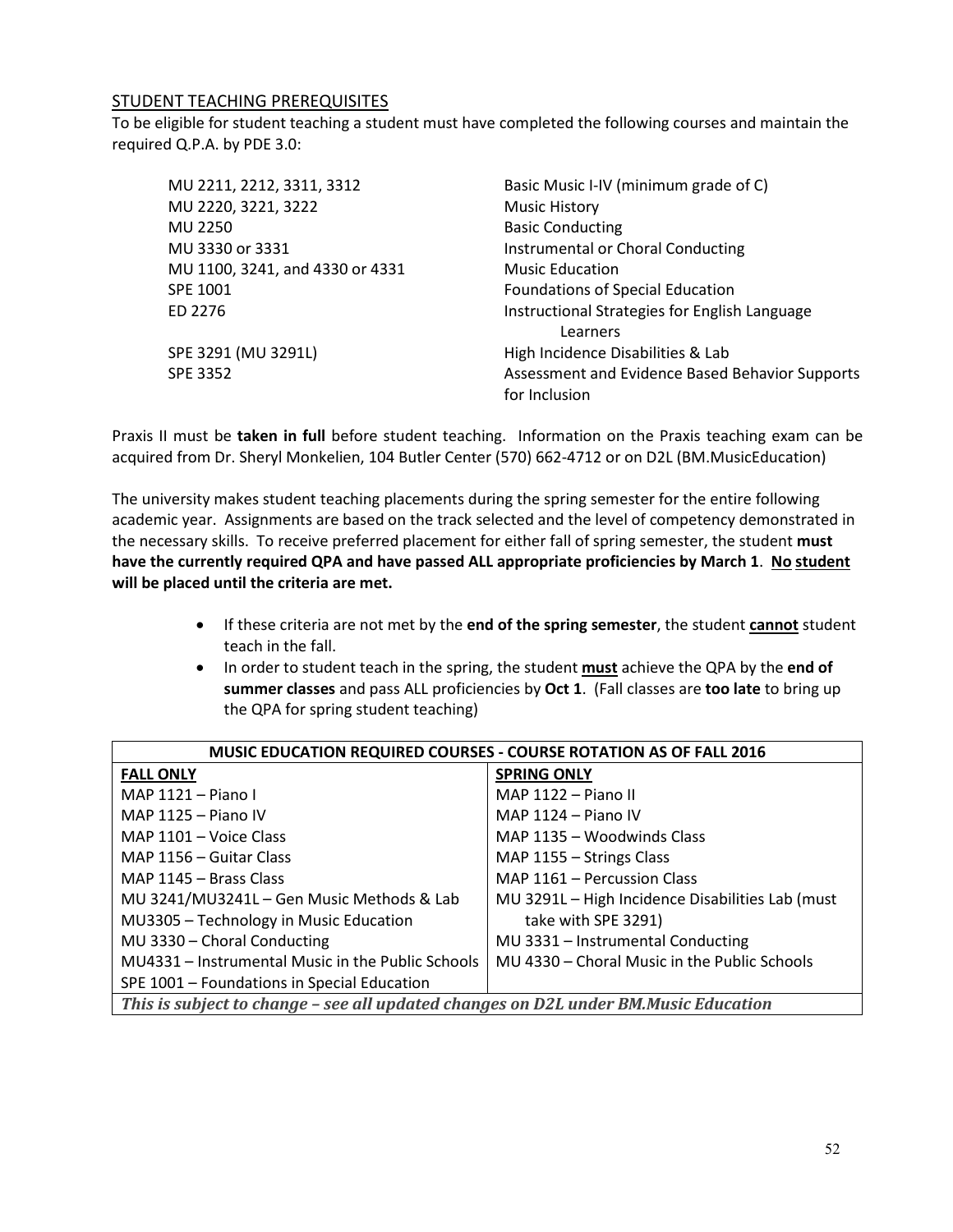#### MUSIC EDUCATION CERTIFICATION (PK-12)

Students in degree programs other than Music Education who want certification to teach music in the public schools must audition for the music department and must contact the certification officer in Retan Center to be admitted to the Teacher Education Unit (TEU). Students admitted to the certification program will be designated Teacher Education Certification Candidates (TECC).

Requirements for admission to TECC include:

- **Minimum GPA:** Pennsylvania Act 354 requires a 3.0 GPA for admission to TEU Education programs (courses numbered 2250 & above).
- **Assessment:** TECC admission requires passing scores on the PAPA, Core ETS, or SAT equivalency. Contact Dr. Sheryl Monkelien, 104 Butler Center (570-662-4712) for information & registration.

TECC admission requires a passing grade in 6 credits of college level math, & 3 credits of college level English composition & 3 credits of English Literature

#### REQUIRED CERTIFICATION COURSEWORK

General Requirements

Professional Education MU 1100 – Foundations of Music Education SPE 1101 – Foundations of Special Education MU 3241 – General Music Methods & Lab SPE 3291 – High Incidence Disabilities ED 2276 – Instructional Strategies for English MU 3291L – High Incidence Disabilities Lab Language Learners **SPE 3352 – Assessment & Evidence Based** MU 4331 – Instrumental Music in the Public Schools Supports for Inclusion or MU 3330 – Choral Conducting MU 4330 – Choral Music in the Public Schools or MU 4400 – Student Teaching MU 3331 – Instrumental Conducting MU 4400L – Professional Seminar

ENG 1112 – Composition I ENG – 1 English Literature course Math – any 2 math courses **PSY 1101** – Intro to Psychology

| Music Core (core courses may be waived with Music degree from an NASM institution) |                                    |
|------------------------------------------------------------------------------------|------------------------------------|
| MU 2211 – Basic Music I                                                            | MU 2212 – Basic Music 212          |
| MU 2220 – Western Music until 1750                                                 | MU 3221 – Classic & Romantic Music |
| MU 3222 - Post Romantic & 20th Century Music                                       | MU 2250 - Basic Conducting         |
| MU 3311 – Basic Music III                                                          | MU 3312 – Basic Music IV           |

Applied Music

Major instrument – 14 hours Secondary area – 12 hours determined by major instrument and track (vocal or instrumental) Ensemble – 7 hours

See other requirements, such as proficiencies and pre-professional experiences, in ADMISSION TO TEACHER EDUCATION, and STUDENT TEACHING PREREQUISITES.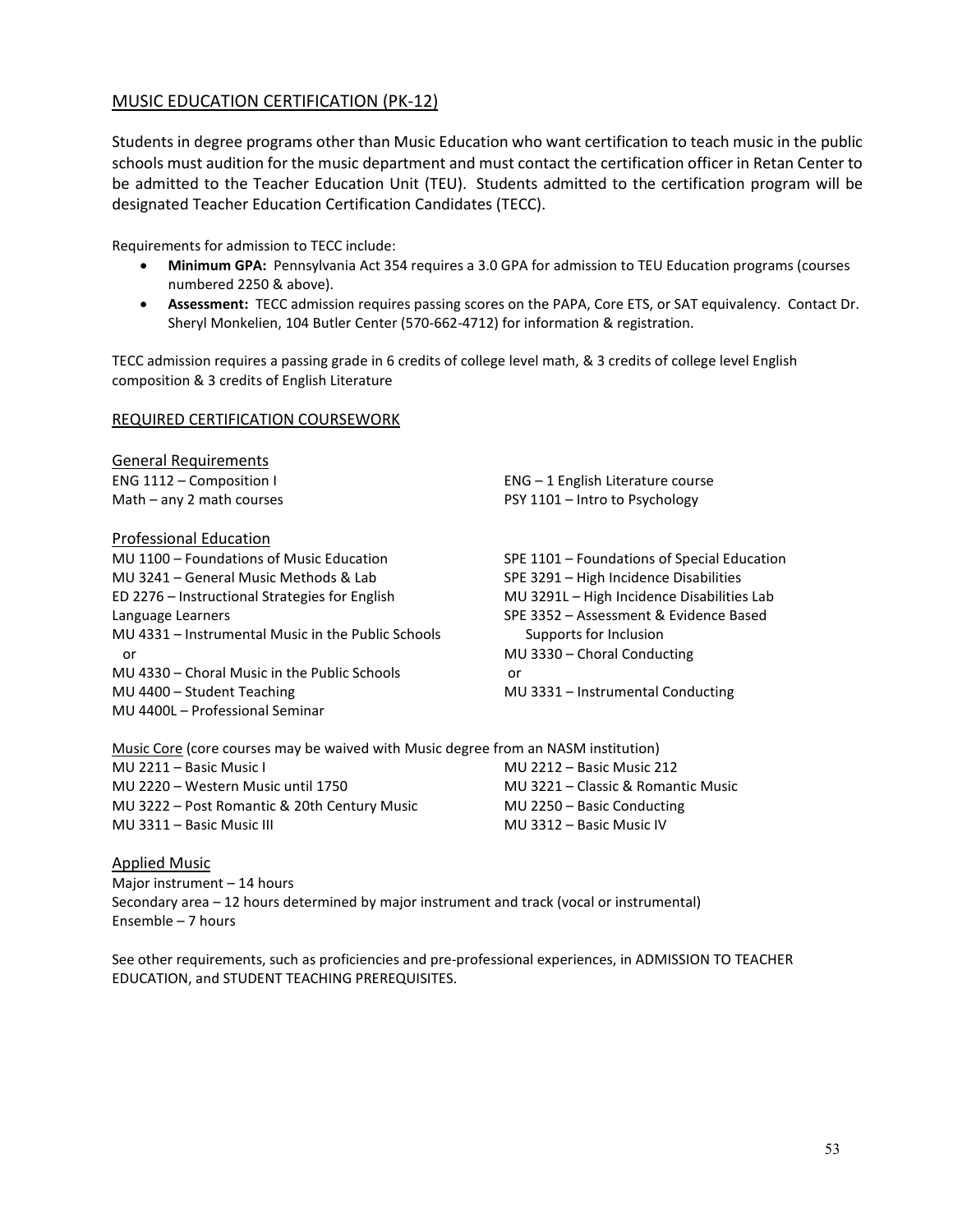# **VI. PROFESSIONAL ORGANIZATIONS**

#### *American Choral Directors Association (ACDA)*

Dr. Peggy Dettwiler, Advisor

The ACDA Chapter at Mansfield University is affiliated with the National American Choral Directors Association. The purposes of the chapter are: to provide an incentive for students to become more committed to the art of choral conducting at an earlier age; to provide learning opportunities outside the classroom and beyond the usually limited time available in choral conducting/methods courses; to provide useful services to the choral area and music department; to encourage student leadership and direct experience with "peer motivated" discovery of the choral art---conducting, repertoire, preparing for a job, etc.

#### *American String Teachers Association (ASTA) Student Chapter*

#### Dr. Jeffrey R. Jacobsen, Advisor

The MU ASTA Student Chapter is affiliated with The American String Teachers Association which was founded more than 60 years ago. The MU ASTA Student Chapter is open to any student interested in string education. ASTA is a membership organization for string and orchestra teachers and players, helping them to develop and refine their careers. ASTA's members range from budding student teachers to artist-status performers. The organization provides a vast array of services, including an award-winning scholarly journal, discounts on publications and resources, annual professional development opportunities, and access to a network of colleagues throughout the string profession. The MU ASTA Student Chapter was awarded the Most Outstanding Chapter in the nation in 2013. Alyssa Wroblewski MU 2015) earned the Student Exemplary Service Award from ASTA in 2016.

#### *Mansfield Jazz Organization (MJO)*

#### Dr. Sheryl Monkelien, Advisor

Mansfield Jazz Organization, though primarily an for those considering a career in music education, is open to all students who have a serious interest in jazz. MJO sponsors the annual MU Jazz Festival, brings in outstanding jazz artists as soloists and clinicians, purchases and maintains various jazz improvisation aids.

#### *PCMEA/NAfME - The National Association for Music Education*

#### Dr. Sheryl Monkelien, Advisor

The NA*f*ME Chapter at Mansfield University is an organization open to all students interested in the music education field. The purpose of the group is to create interest and provide information concerning current issues in the profession. Guest speakers, clinicians, and performing groups are featured at monthly meetings. Opportunities to attend at state, regional and national conventions are available each spring semester.

#### *Steadman Studios*

#### Dr. Andy Walters, Advisor

Steadman Studios is an organization of students who are in the Music Business degree program or who are interested in knowing more about the business of music. The organization holds regular meetings, organizes field trips, and hosts presentations by music business professionals.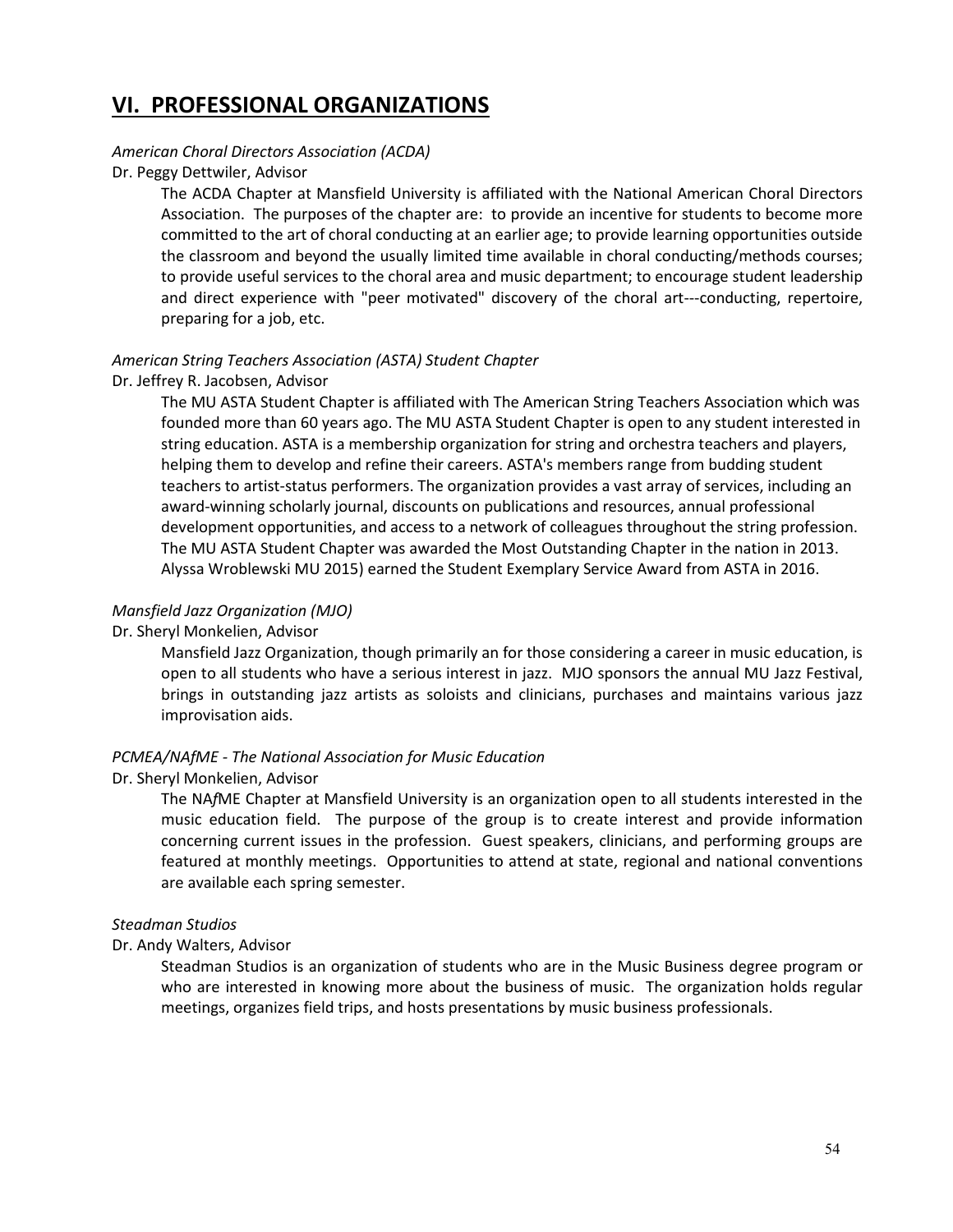#### *Music Theatre Organization (MTO)*

#### Dr. Sheryl Monkelien, Advisor

The Music Theatre Organization is for students interested in Musical Theatre. The purpose is to promote musical theatre at Mansfield University and the surrounding community, to provide professional development opportunities for student members, and to assist the school in musical productions throughout the year. The organization holds regular meetings, organizes field trips, and provides opportunities to attend music theatre workshops, clinics, and productions.

#### *American Saxophone Alliance*

#### Dr. Joseph Murphy, Advisor

The North American Saxophone Alliance (NASA) is the national affiliate to the World Saxophone Congress. Members receive quarterly publications and opportunities to attend and perform for regional, national, and international conferences.

#### *International Horn Society*

#### Dr. Rebecca Dodson-Webster, Advisor

A local chapter of I.H.S. is established to further the interest of students and lovers of the horn. Members are kept informed of changes in the horn world, new music, new recordings and articles in "The Horn Call" and the "I.H.S. Newsletter". The annual International Horn Workshop, held at a different location each June, provides a priceless opportunity to hear and meet the virtuosos of the instrument.

#### *International Trumpet Guild*

The ITG is an international professional organization dedicated to the artistic advancement of trumpet performance, teaching, literature, and research. Members receive newsletters and the ITG Journal which contain informative articles as well as new music and record reviews. The Annual ITG Convention held at various locations brings together players and teachers of international reputation.

#### *Student Composers Society*

#### Dr. Andy Walters, Advisor

The Student Composers Society promotes the original creativity of musical composition as a whole and by the students of the university; bringing professional composers and conductors to campus for guest lectures. They wish to raise the awareness of the importance of composition to the music student body. To be eligible for membership, students must have at least a 2.0 QPA and pay mandatory dues of \$5.00 per semester. Membership is open to any student that is currently enrolled at Mansfield University.

#### *Percussive Arts Society, Inc.*

#### Dr. Adam F. Brennan, Advisor

The purpose of the Percussive Arts Society, Inc., is to elevate the level of percussion performance and teaching, to expand understanding of the needs and responsibilities of the percussion student, teacher, and performer, and to promote a greater communication among all areas of the percussion arts.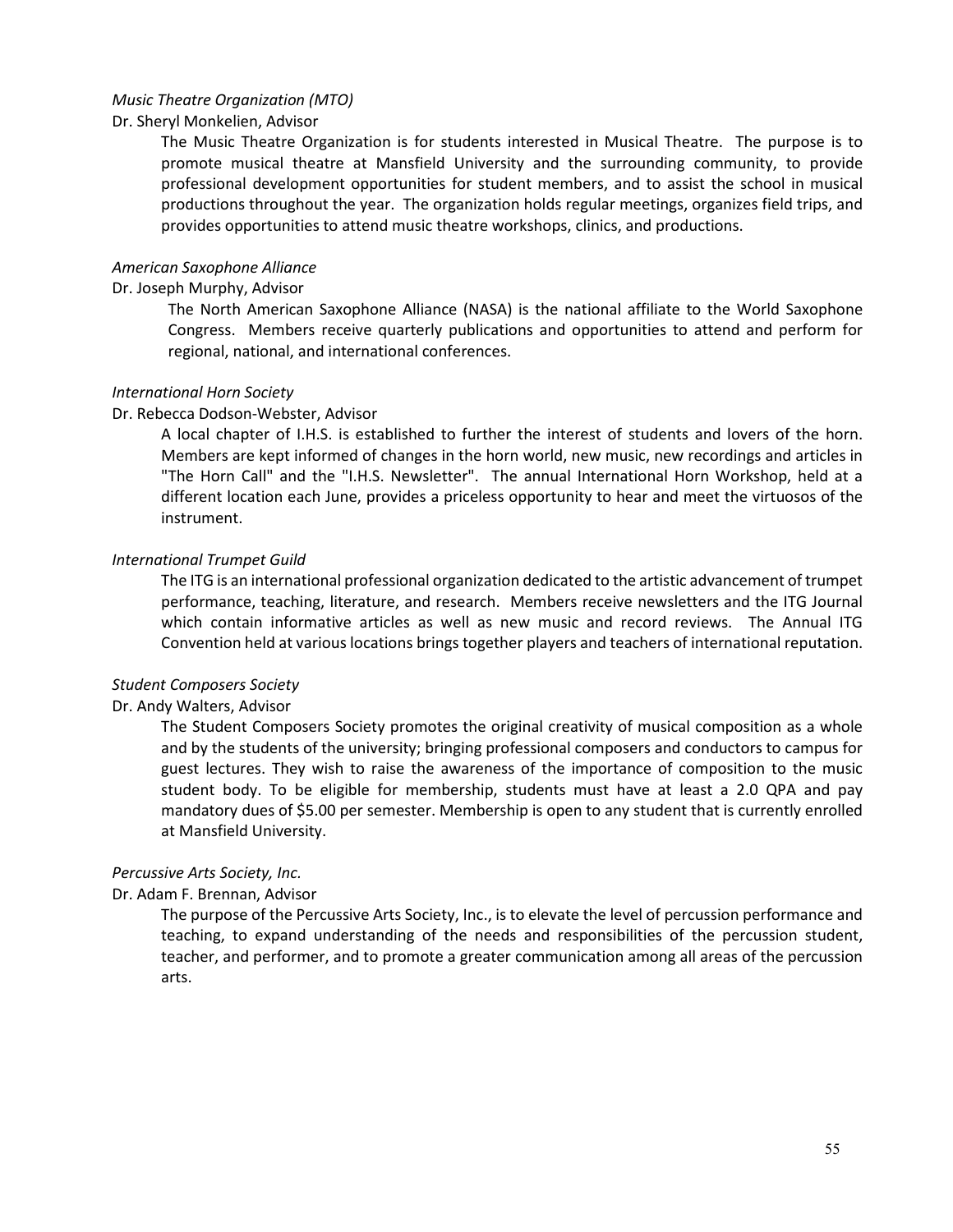#### *International Tuba-Euphonium Association*

#### Dr. Nathan Rinnert, Advisor

ITEA is an international organization formed to maintain a liaison among those who take a significant interest in the instruments of the tuba and euphonium family - their development, literature, pedagogy, and performance. The MU Chapter of ITEA, founded as a T.U.B.A. student chapter in 1974, contributes to the national goals by presenting OcTUBAfest each year, by sponsoring visiting artists and clinicians on campus, and periodically hosting regional symposiums. Both soloists and ensembles in the chapter perform regularly on campus and in surrounding areas.

#### *Kappa Kappa Psi*

#### Dr. Nathan Rinnert, Advisor

Kappa Kappa Psi is a national fraternity whose purpose is to honor outstanding bandsmen through membership. The membership also serves as a service organization to the band program. To be eligible for membership, students must have completed at least one semester of band participation and be regularly enrolled members of the university band program. A minimum cumulative grade point ratio of 2.00 is also required. Any student meeting these requirements and demonstrating outstanding qualities of leadership and musicianship may be selected for membership.

#### *Phi Mu Alpha Sinfonia*

#### Dr. Andrew Walters, Advisor

Phi Mu Alpha Sinfonia is a national professional musical fraternity for men who plan to make music their profession or vocation. This fraternity aims to advance the cause of music in America, to foster the mutual welfare and brotherhood of students of music, to develop true fraternal spirit among its members and to encourage loyalty to the alma mater.

#### *Sigma Alpha Iota*

#### Dr. Eun-Joo Kwak, Advisor

Sigma Alpha Iota is an international professional musical fraternity for women whose ideals are high standards of musicianship, scholarship, sisterhood, and character. Any woman in the Music Department who is at least a second semester freshman, has a 2.75 academic average, and a "B" in her major applied area is eligible and may be pledged to membership.

#### *Tau Beta Sigma*

#### Dr. Susan Laib, Dr. Adam F. Brennan, Co-Advisors

Tau Beta Sigma is a national band sorority whose purpose is to honor outstanding women in the band through membership. The membership also serves as a service organization to the band program. To be eligible for membership, students must have completed at least one semester of band participation and be regularly enrolled members of the university band program. A minimum cumulative grade point ratio of 2.00 is also required. Any student meeting these requirements and demonstrating outstanding qualities of leadership and musicianship may be selected for membership.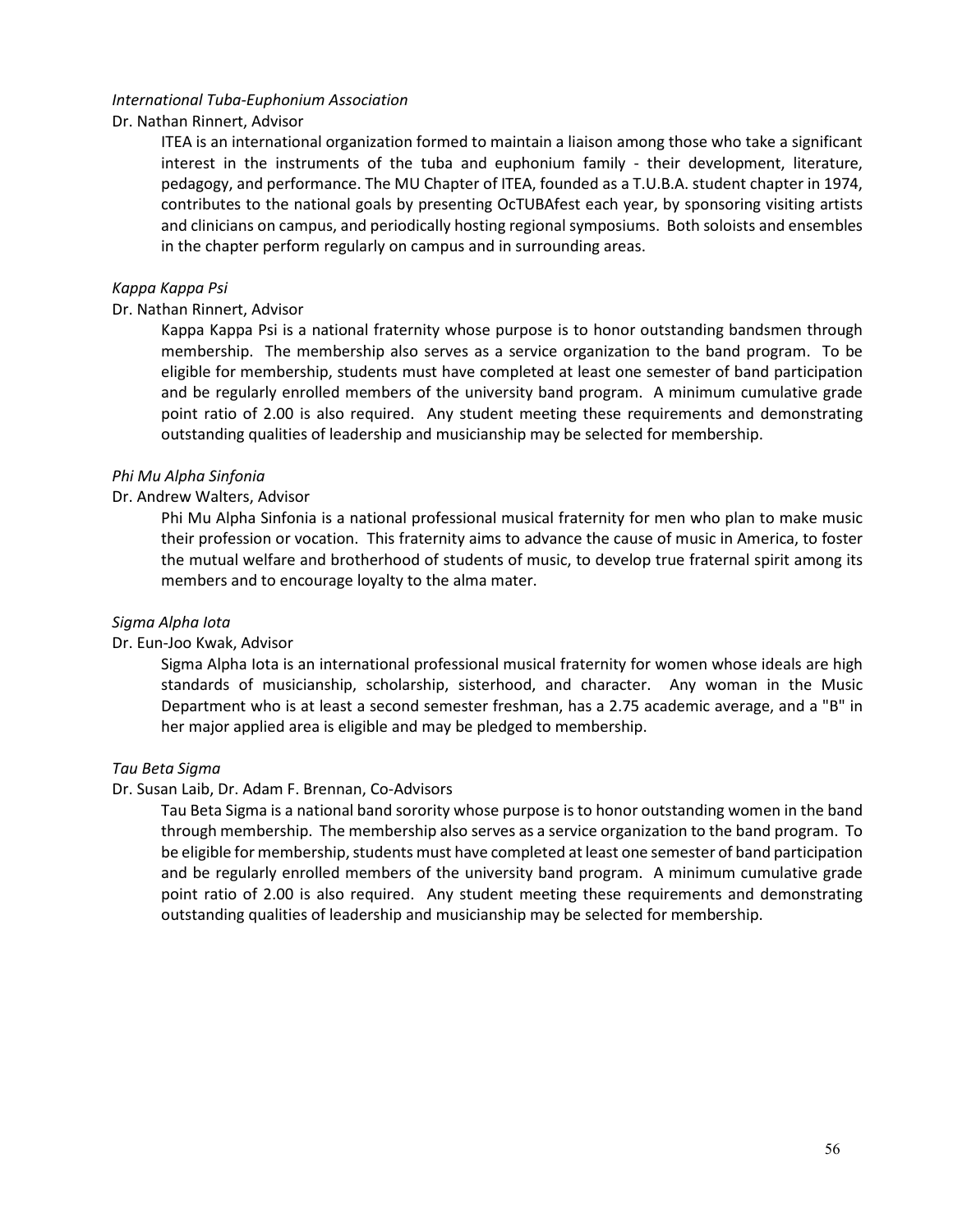# **VII. FACULTY**

**CONRAD ALEXANDER** (2005), Instructor (Percussion)

BM, Southern Methodist University; MM & Performer's Certificate, Eastman School of Music

**ADAM F. BRENNAN** (1995), Professor (Director of Bands)

BA, Western Illinois University (1986); MA, Western Illinois University (1989), DMA, University of Oklahoma (2000)

**ERIC CARLIN** (2010), Instructor (Guitar) BM, Mansfield University (2005); MM, Eastman School of Music (2008); DMA, Eastman School of Music

**PEGGY DETTWILER** (1990), Professor (Director of Choral Activities) BS, University of Wisconsin-Platteville (1970); BM, University of Wisconsin-Madison (1982); MM, Ibid., (1980); MM, University of Texas-San Antonio (1985); DMA, Eastman School of Music (1991)

**REBECCA DODSON-WEBSTER** (2005), Associate Professor (Horn, Music History) BM, Grove City College (1987); MFA, Carnegie Mellon University (1989); DMA, University of Wisconsin (1997)

**JEFFREY JACOBSEN** (2008), Associate Professor (Music Education, Orchestra, Double Bass) BS, Mayville State University (1974); MM, University of North Dakota (1982); DME, University of Northern Colorado (1986)

**EARL YOUNGSUK KIM** (1988), Professor (Voice)

BM, Seoul National University, Seoul, Korea (1978); MM, New England Conservatory of Music (1983); DMA, University of Miami (1987)

**EUN-JOO KWAK** (2015), Assistant Professor (Piano) BM, Seoul National University, Seoul, Korea; MM, Chicago Musical College of Roosevelt University; DMA, Northwestern University

**SUSAN G. LAIB** (1989), Associate Professor (Double Reeds) BM, Eastman School of Music (1980); MM, University of Colorado (1982); DMA Florida State University (1997)

**RICHARD MacDOWELL** (2014), Instructor (Clarinet) BM, New England Conservatory; MM, Northwestern University

**SHERYL L. MONKELIEN** (2001), Professor (Music Education, Vocal Jazz) BM, Iowa State University (1980); MM, University of Nebraska-Lincoln (1995); PhD, University of Nebraska (2001)

**CHRISTINE FISH MOULTON** (2004), Associate Professor (Flute and Class Piano) BA, The Boston Conservatory (1984); MM, Manhattan School of Music (1998); DMA, Rutgers University (2005)